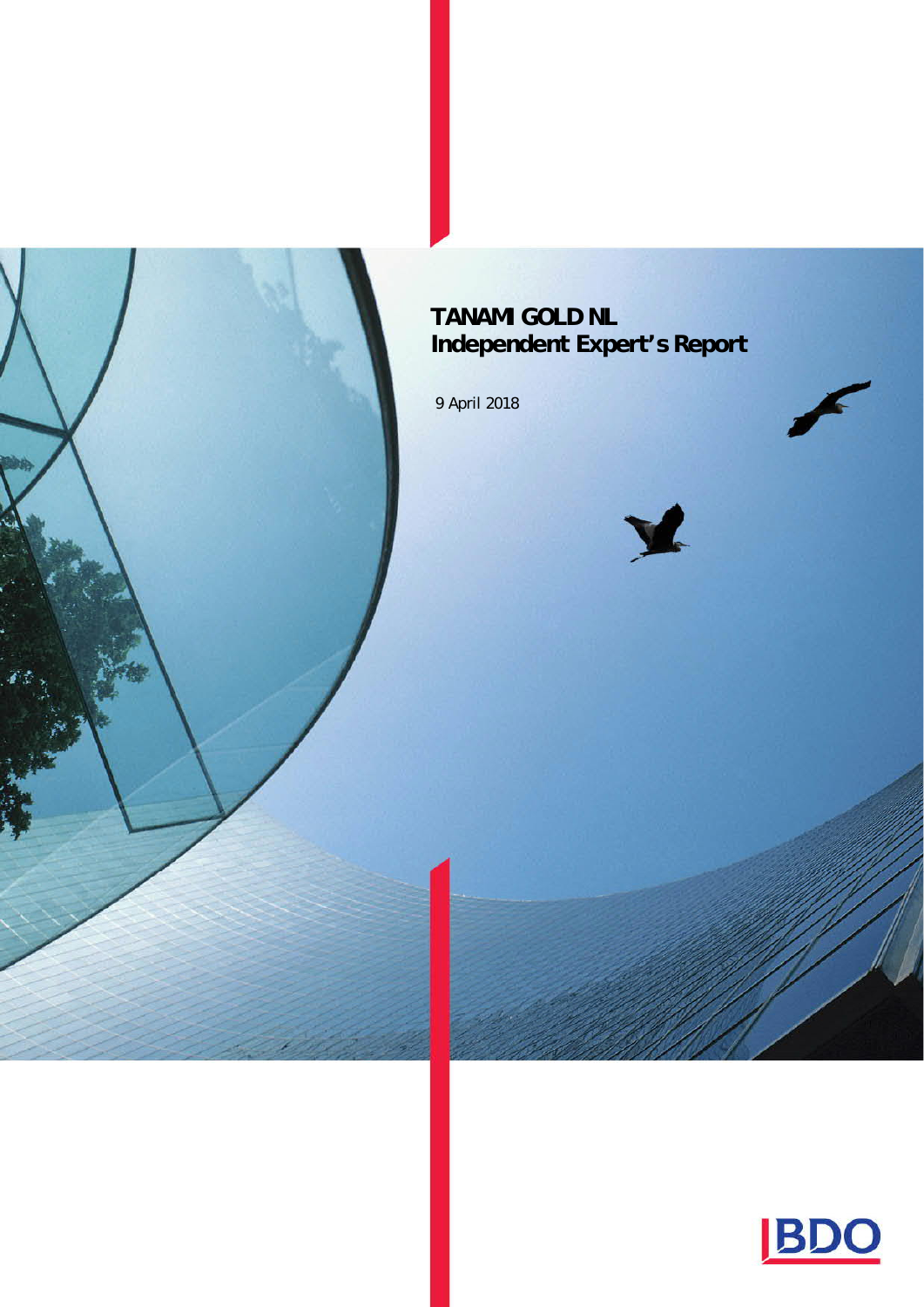

#### **Financial Services Guide**

#### 9 April 2018

**BDO Corporate Finance (WA) Pty Ltd** ABN 27 124 031 045 ('**we**' or '**us**' or '**ours**' as appropriate) has been engaged by Tanami Gold NL ('**Tanami**') to provide an independent expert's report on the proposal for Allied Properties Resources Limited ('**Allied**') to transfer its 38.09% interest in Tanami to APAC Resources Mining Limited ('**APAC**'). You will be provided with a copy of our report as a retail client because you are a shareholder of Tanami.

#### **Financial Services Guide**

In the above circumstances we are required to issue to you, as a retail client, a Financial Services Guide ('**FSG**'). This FSG is designed to help retail clients make a decision as to their use of the general financial product advice and to ensure that we comply with our obligations as financial services licensees.

This FSG includes information about:

- Who we are and how we can be contacted;
- The services we are authorised to provide under our Australian Financial Services Licence, Licence No. 316158;
- Remuneration that we and/or our staff and any associates receive in connection with the general financial product advice;
- Any relevant associations or relationships we have; and
- $\bullet$  Our internal and external complaints handling procedures and how you may access them.

#### **Information about us**

BDO Corporate Finance (WA) Pty Ltd is a member firm of the BDO network in Australia, a national association of separate entities (each of which has appointed BDO (Australia) Limited ACN 050 110 275 to represent it in BDO International). The financial product advice in our report is provided by BDO Corporate Finance (WA) Pty Ltd and not by BDO or its related entities. BDO and its related entities provide services primarily in the areas of audit, tax, consulting and financial advisory services.

We do not have any formal associations or relationships with any entities that are issuers of financial products. However, you should note that we and BDO (and its related entities) might from time to time provide professional services to financial product issuers in the ordinary course of business.

#### **Financial services we are licensed to provide**

We hold an Australian Financial Services Licence that authorises us to provide general financial product advice for securities to retail and wholesale clients.

When we provide the authorised financial services we are engaged to provide expert reports in connection with the financial product of another person. Our reports indicate who has engaged us and the nature of the report we have been engaged to provide. When we provide the authorised services we are not acting for you.

#### **General Financial Product Advice**

We only provide general financial product advice, not personal financial product advice. Our report does not take into account your personal objectives, financial situation or needs. You should consider the appropriateness of this general advice having regard to your own objectives, financial situation and needs before you act on the advice.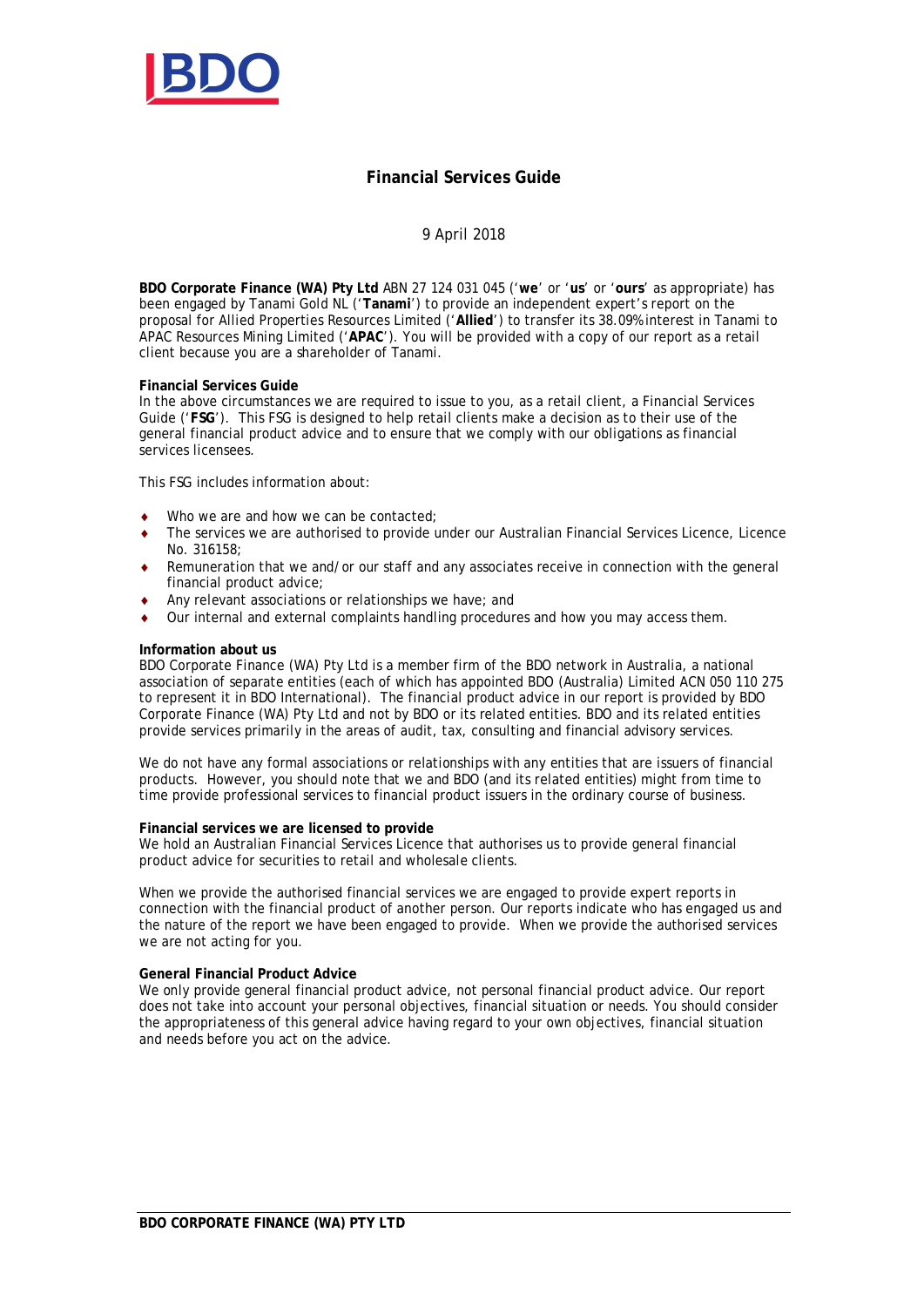# **Financial Services Guide**

Page 2

**Fees, commissions and other benefits that we may receive**

We charge fees for providing reports, including this report. These fees are negotiated and agreed with the person who engages us to provide the report. Fees are agreed on an hourly basis or as a fixed amount depending on the terms of the agreement. The fee payable to BDO Corporate Finance (WA) Pty Ltd for this engagement is approximately \$34,000.

Except for the fees referred to above, neither BDO, nor any of its directors, employees or related entities, receive any pecuniary benefit or other benefit, directly or indirectly, for or in connection with the provision of the report.

**Other Assignments –** BDO Hong Kong is the statutory auditor of SHK Hong Kong Industries Ltd and Yu Ming Investment Management Ltd which are subsidiaries of Allied Group Limited.

#### **Remuneration or other benefits received by our employees**

All our employees receive a salary. Our employees are eligible for bonuses based on overall productivity but not directly in connection with any engagement for the provision of a report. We have received a fee from Tanami for our professional services in providing this report. That fee is not linked in any way with our opinion as expressed in this report.

#### **Referrals**

We do not pay commissions or provide any other benefits to any person for referring customers to us in connection with the reports that we are licensed to provide.

#### **Complaints resolution**

*Internal complaints resolution process*

As the holder of an Australian Financial Services Licence, we are required to have a system for handling complaints from persons to whom we provide financial product advice. All complaints must be in writing addressed to The Complaints Officer, BDO Corporate Finance (WA) Pty Ltd, PO Box 700 West Perth WA 6872.

When we receive a written complaint we will record the complaint, acknowledge receipt of the complaint within 15 days and investigate the issues raised. As soon as practical, and not more than **45 days** after receiving the written complaint, we will advise the complainant in writing of our determination.

#### **Referral to External Dispute Resolution Scheme**

A complainant not satisfied with the outcome of the above process, or our determination, has the right to refer the matter to the Financial Ombudsman Service ('**FOS**'). FOS is an independent organisation that has been established to provide free advice and assistance to consumers to help in resolving complaints relating to the financial service industry. FOS will be able to advise you as to whether or not they can be of assistance in this matter. Our FOS Membership Number is 12561. Further details about FOS are available at the FOS website www.fos.org.au or by contacting them directly via the details set out below.

 Financial Ombudsman Service GPO Box 3 Melbourne VIC 3001 Free call: 1800 367 287 Facsimile: (03) 9613 6399 Email: info@fos.org.au

**Contact details**

You may contact us using the details set out on page 1 of the accompanying report.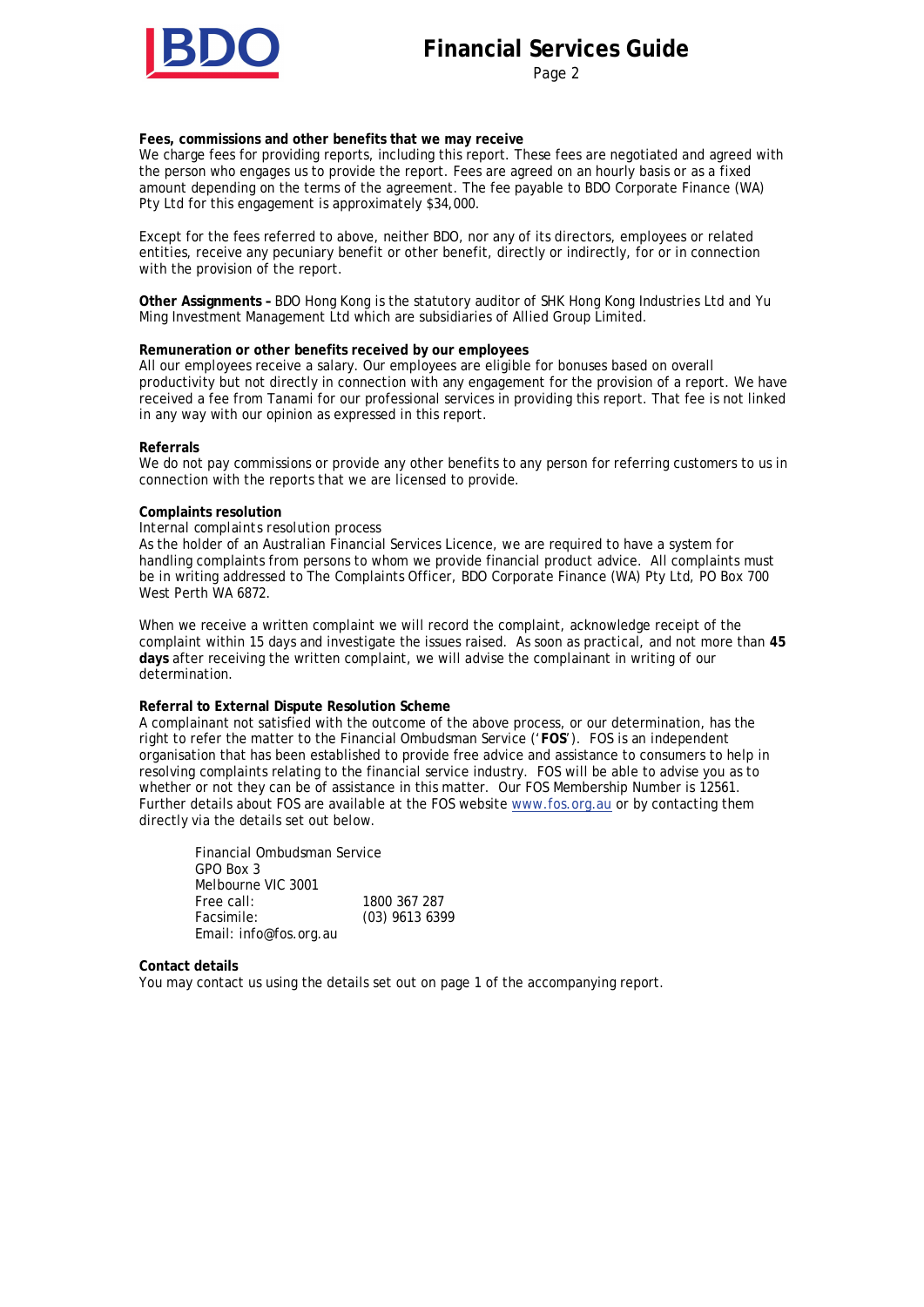

# **TABLE OF CONTENTS**

| 1.  | Introduction                  | 1  |
|-----|-------------------------------|----|
| 2.  | Summary and Opinion           | 1  |
| 3.  | Scope of the Report           | 3  |
| 4.  | Outline of the Transaction    | 4  |
| 5.  | Profile of Tanami             | 5  |
| 6.  | Profile of Allied Group       | 10 |
| 7.  | Profile of APAC Group         | 10 |
| 8.  | Industry analysis             | 12 |
| 9.  | Valuation approach adopted    | 16 |
| 10. | Valuation of Tanami           | 17 |
| 11. | Evaluation of the Transaction | 27 |
| 12. | Conclusion                    | 30 |
| 13. | Sources of information        | 30 |
| 14. | Independence                  | 31 |
| 15. | Qualifications                | 32 |
| 16. | Disclaimers and consents      | 32 |

- Appendix 1 Glossary and copyright notice
- Appendix 2 Valuation Methodologies
- Appendix 3 Independent Specialist Valuation Report

© 2018 BDO Corporate Finance (WA) Pty Ltd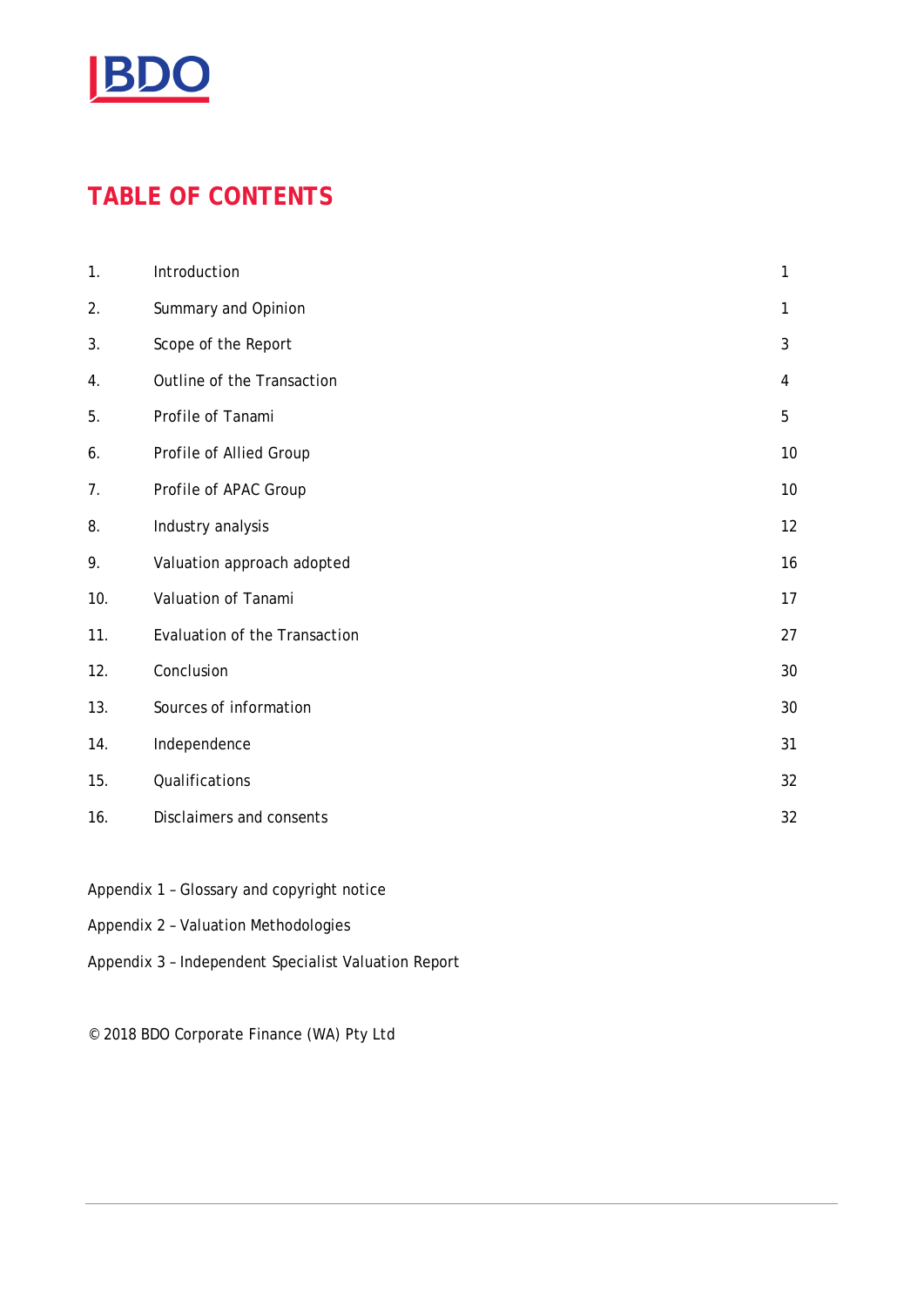

Tel: +61 8 6382 4600 Fax: +61 8 6382 4601 www.bdo.com.au

38 Station Street Subiaco, WA 6008<br>PO Box 700 West Perth WA 6872 Australia

9 April 2018

The Directors Tanami Gold NL Unit B1, Tempo Building 431 Roberts Road SUBIACO, WA, 6008

Dear Directors

# **INDEPENDENT EXPERT'S REPORT**

#### **1. Introduction**

On 5 February 2018, Tanami Gold NL ('**Tanami**' or '**the Company**') announced that Allied Properties Resources Limited ('**Allied**') had entered into a conditional agreement to transfer its 38.09% (447,612,786 shares) holding in Tanami to APAC Resources Mining Limited ('**APAC**'). APAC is an indirect wholly owned subsidiary of APAC Resources Limited. The consideration payable to Allied is \$20,142,575, equating to approximately \$0.045 per share ('**the Transaction**').

# **2. Summary and Opinion**

#### **2.1 Purpose of the report**

The directors of Tanami have requested that BDO Corporate Finance (WA) Pty Ltd ('**BDO**') prepare an independent expert's report ('**our Report**') to express an opinion as to whether the advantages of the Transaction outweigh the disadvantages from the perspective of the non associated shareholders of Tanami ('**Shareholders**').

Our Report is prepared pursuant to Item 7 of section 611 of the Corporations Act 2001 Cth ('**Corporations Act**' or '**the Act**') and is to be included in the Notice of Meeting for Tanami in order to assist the Shareholders in their decision whether to approve the Transaction.

#### **2.2 Approach**

Our Report has been prepared having regard to Australian Securities and Investments Commission ('**ASIC**') Regulatory Guide 111 'Content of Expert's Reports' ('**RG 111**') and Regulatory Guide 112 'Independence of Experts' ('**RG 112**').

In arriving at our opinion, we have assessed the terms of the Transaction as outlined in the body of this report. We have considered:

BDO Corporate Finance (WA) Pty Ltd ABN 27 124 031 045 AFS Licence No 316158 is a member of a national association of independent entities which are all members of BDO (Australia) Ltd ABN 77 050 110 275, an Australian company limited by guarantee. BDO Corporate Finance (WA) Pty Ltd and BDO (Australia) Ltd are members of BDO International<br>Ltd, a UK company limited by guarantee, and form p Standards Legislation (other than for the acts or omissions of financial services licensees) in each State or Territory other than Tasmania.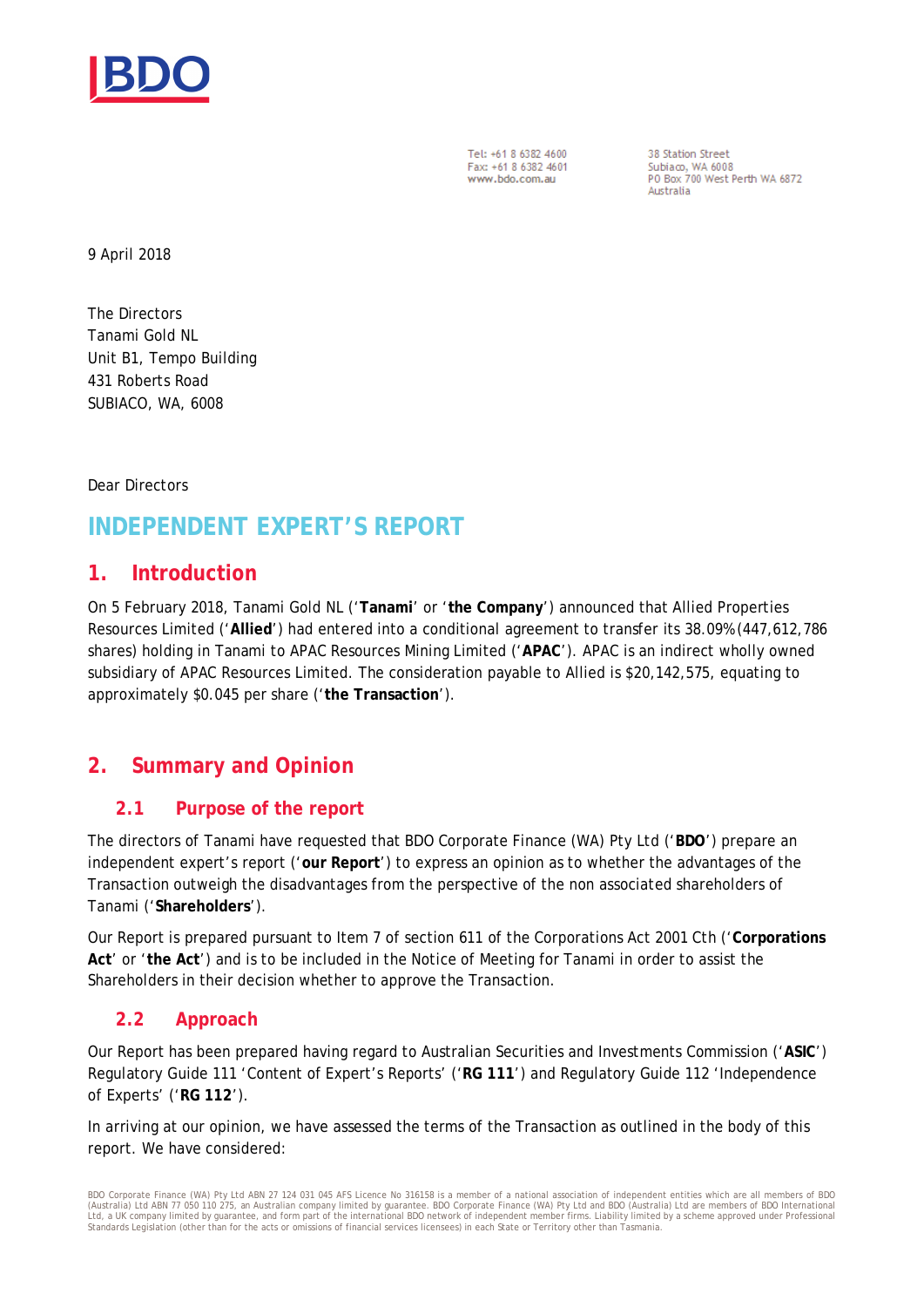

- · How the advantages of the Transaction compare to the disadvantages of the Transaction;
- · The likelihood of a takeover offer being made for Tanami, therefore providing Shareholders with the opportunity to receive a control premium for their shares;
- · Whether a premium for control is being offered in relation to the transfer of Tanami shares and whether this is appropriate;
- Other factors which we consider to be relevant to the Shareholders in their assessment of the Transaction; and
- The position of Shareholders should the Transaction not proceed.

#### **2.3 Opinion**

We have considered the terms of the Transaction as outlined in the body of this report and have concluded that, in the absence of an alternate offer, the advantages of the Transaction outweigh the disadvantages to Shareholders.

In particular, the Transaction will not result in any shift in value or dilution resulting from the transfer of existing Shares between Allied and APAC. Despite APAC paying a control premium to acquire the Tanami shares from Allied, we do not consider this to be a significant disadvantage because APAC has declared that it has no intention of making a takeover offer should this Transaction not proceed. We do not consider there to be any other material disadvantages to approving the Transaction.

#### **2.4 Advantages and Disadvantages**

We have considered the analysis in section 11 of this report, in terms of both

- · advantages and disadvantages of the Transaction; and
- · other considerations, including the position of Shareholders if the Transaction does not proceed and the consequences of not approving the Transaction.

In our opinion, the position of Shareholders if the Transaction is approved is more advantageous than the position if the Transaction is not approved. Accordingly, in the absence of an alternate proposal we believe that the advantages of the Transaction outweigh the disadvantages to Shareholders.

The respective advantages and disadvantages considered are summarised below:

| ADVANTAGES AND DISADVANTAGES |                                                                                                                              |         |                                                                                                               |  |  |  |
|------------------------------|------------------------------------------------------------------------------------------------------------------------------|---------|---------------------------------------------------------------------------------------------------------------|--|--|--|
| Section                      | Advantages                                                                                                                   | Section | <b>Disadvantages</b>                                                                                          |  |  |  |
| 11.1.1                       | APAC specialises in investments in<br>resource companies                                                                     | 11.2.1  | APAC are paying a control premium in the<br>range of up to 27%, which is not being offered<br>to Shareholders |  |  |  |
| 11.1.2                       | All costs incurred in relation to the<br>Transaction are to be reimbursed by<br>Allied and APAC                              |         |                                                                                                               |  |  |  |
| 11.1.3                       | An alternative for Allied could be to sell<br>its shares on market, which is likely to<br>decrease the Company's share price |         |                                                                                                               |  |  |  |
|                              |                                                                                                                              |         |                                                                                                               |  |  |  |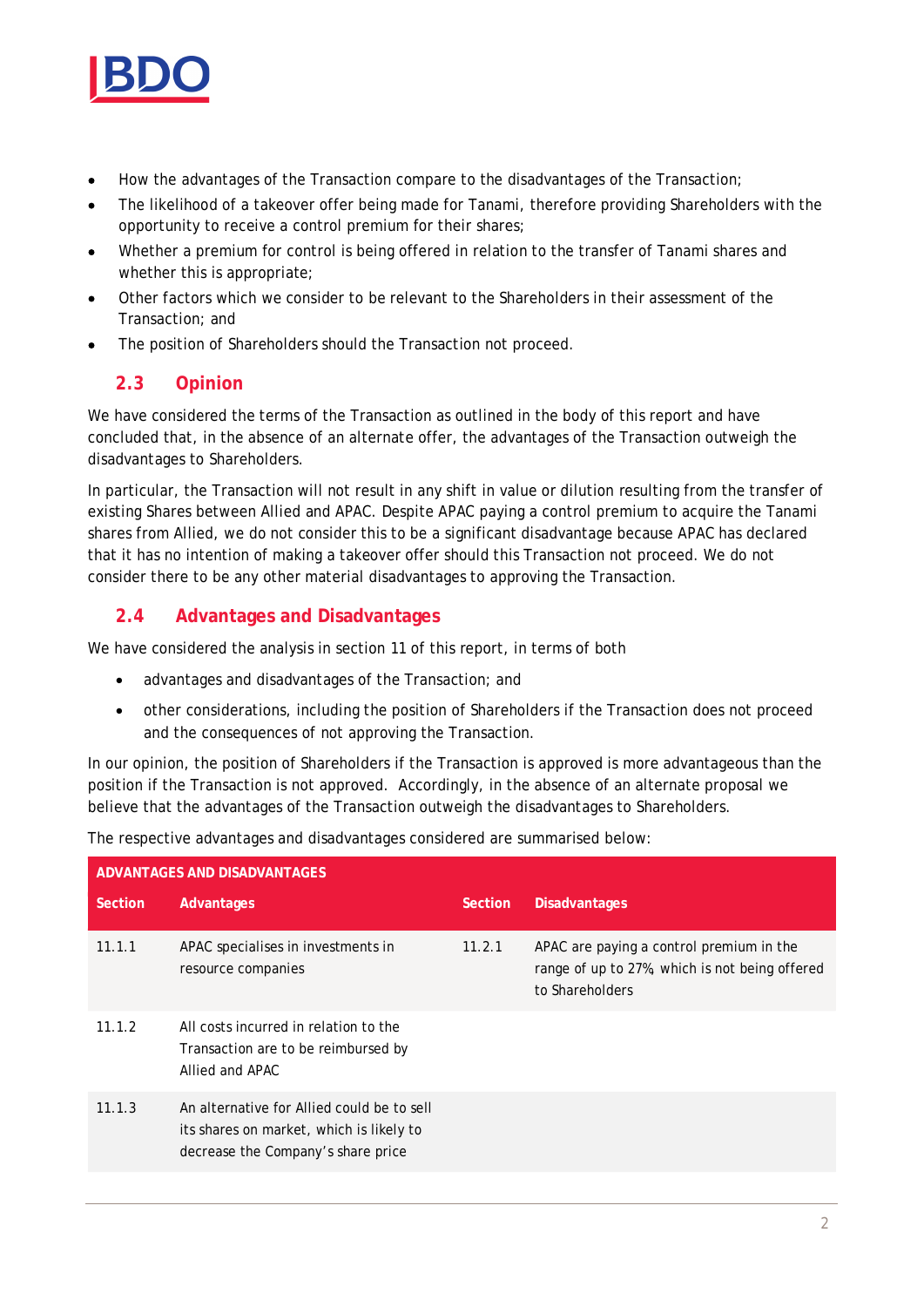

Other key matters we have considered include:

| Section | Other considerations                                         |
|---------|--------------------------------------------------------------|
| 11.3    | Alternative proposals                                        |
| 11.4    | If the Transaction is approved will it deter a takeover bid? |
| 11.5    | Practical level of control                                   |
| 11.6    | Consequences of not approving the Transaction                |
| 11.7    | Are further transactions planned between Allied and APAC?    |

# **3. Scope of the Report**

#### **3.1 Purpose of the Report**

Section 606 of the Corporations Act expressly prohibits the acquisition of shares by a party if that acquisition will result in that person (or someone else) holding an interest in 20% or more of the issued shares of a public company, unless a full takeover offer is made to all shareholders.

Section 611 of the Corporations Act ('**Section 611**') permits such an acquisition if the shareholders of that entity have agreed to the issue of such shares. This agreement must be by resolution passed at a general meeting at which no votes are cast in favour of the resolution by any party who is associated with the party acquiring the shares, or by the party acquiring the shares. Section 611 states that shareholders of the company must be given all information that is material to the decision on how to vote at the meeting.

RG 74 states that the obligation to supply shareholders with all information that is material can be satisfied by the non-associated directors of Tamami, by either:

- undertaking a detailed examination of the Transaction themselves, if they consider that they have sufficient expertise, experience and resources; or
- By commissioning an Independent Expert's Report.

The directors of Tanami have commissioned this Independent Expert's Report to satisfy this obligation.

#### **3.2 Regulatory guidance**

In determining whether the advantages of the Transaction outweigh the disadvantages, we have had regard to the views expressed by ASIC in RG 111. This Regulatory Guide suggests that an opinion as to whether the advantages of a transaction outweigh the disadvantages should focus on the purpose and outcome of the transaction, that is, the substance of the transaction rather than the legal mechanism to effect it.

RG 111 suggests that an expert should assess whether a premium for control will be provided to the vendor of any shares. The greater any premium for control then the greater the advantages of undertaking the transaction must be to non-associated shareholders.

RG 111 sets out that the expert should inquire whether further transactions are planned between the entity, the vendor or their associates and if any are contemplated determine if these are at arm's length.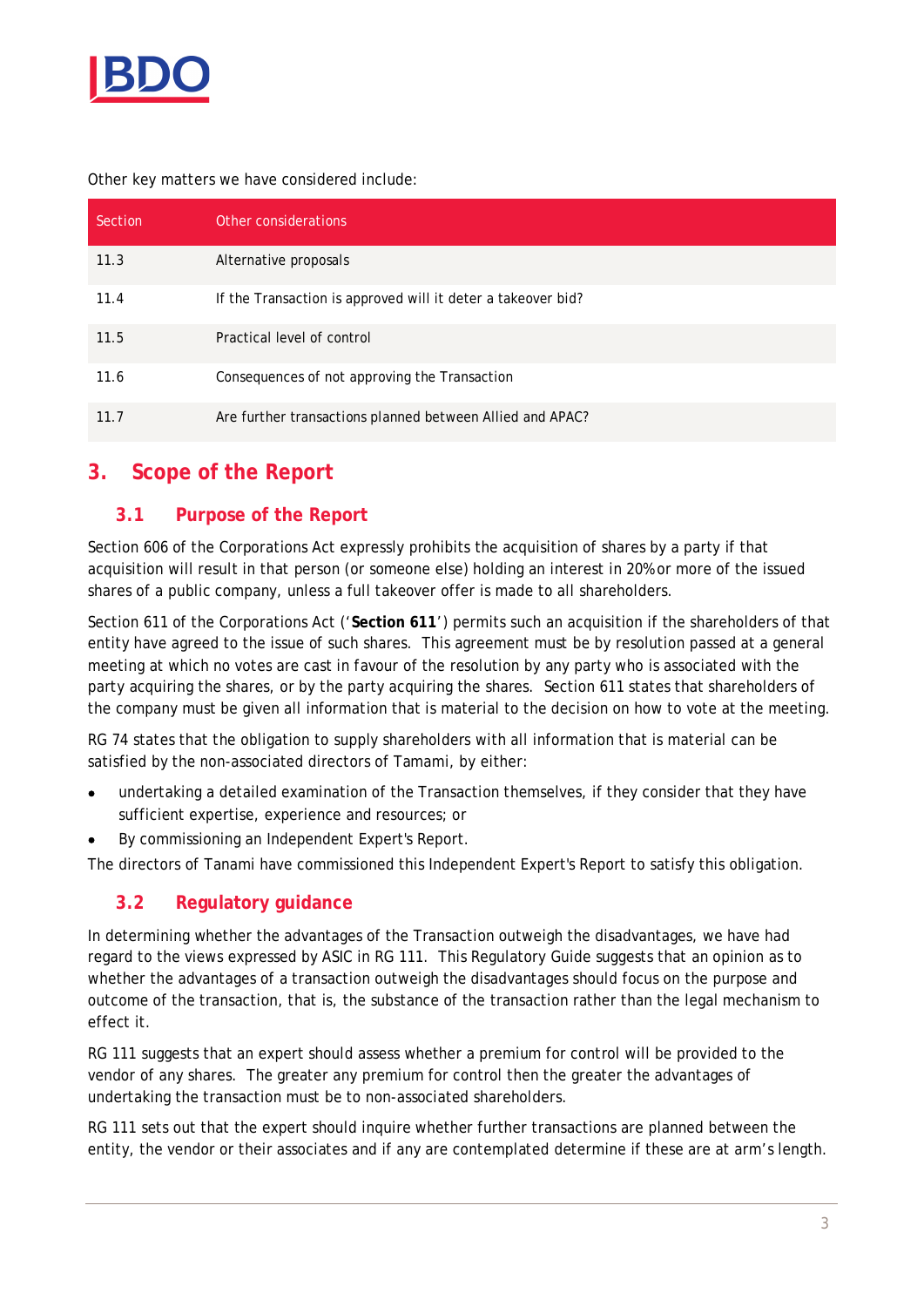

RG 111 also suggests that an expert should consider whether the transaction will deter the making of a takeover bid.

### **3.3 Adopted basis of evaluation**

RG 111 suggests that the main purpose of an independent expert's report is to adequately deal with the concerns that could reasonably be anticipated of those persons affected by the transaction.

Having regard to RG 111, we have completed our Report as follows:

- An investigation into the advantages and disadvantages of the Transaction (Sections 11.1 and 11.2);
- An analysis of any premium for control received by Allied (Section 10.4); and
- · An analysis of any other issues that could be reasonably anticipated to concern Shareholders as a result of the Transaction (Section 11.3, Section 11.4, Section 11.5, Section 11.6 and Section 11.7).

This assignment is a Valuation Engagement as defined by Accounting Professional & Ethical Standards Board professional standard APES 225 'Valuation Services' ('**APES 225**').

A Valuation Engagement is defined by APES 225 as follows:

*'an Engagement or Assignment to perform a Valuation and provide a Valuation Report where the Valuer is free to employ the Valuation Approaches, Valuation Methods, and Valuation Procedures that a reasonable and informed third party would perform taking into consideration all the specific facts and circumstances of the Engagement or Assignment available to the Valuer at that time.'*

This Valuation Engagement has been undertaken in accordance with the requirements set out in APES 225.

# **4. Outline of the Transaction**

On 5 February 2018, Tanami announced that Allied had entered into a conditional agreement to transfer its 38.09% (447,612,786 shares) holding in Tanami to APAC for consideration of \$20,142,575, equating to approximately \$0.045 per share. APAC is an indirect wholly owned subsidiary of APAC Resources Limited, which is an established natural resources investment and commodities business that is listed on the Hong Kong Stock Exchange (collectively the '**APAC Group**').

The APAC Group is an investment fund and commodity trading house which holds investments in natural resource companies and has a commodity trading business.

Allied is a member of the Allied Group, which holds 33.93% of the issued capital of APAC Resources Limited.

Further information on the Allied Group and APAC Group can be found in section 6 and section 7 of this Report respectively.

The Transaction is conditional upon the approval by Tanami Shareholders pursuant to Item 7 of section 611 of the Corporations Act.

Tanami has also entered into a cost reimbursement deed with Allied and APAC, meaning that all costs incurred by the Company in relation to the Transaction will be reimbursed by Allied and APAC.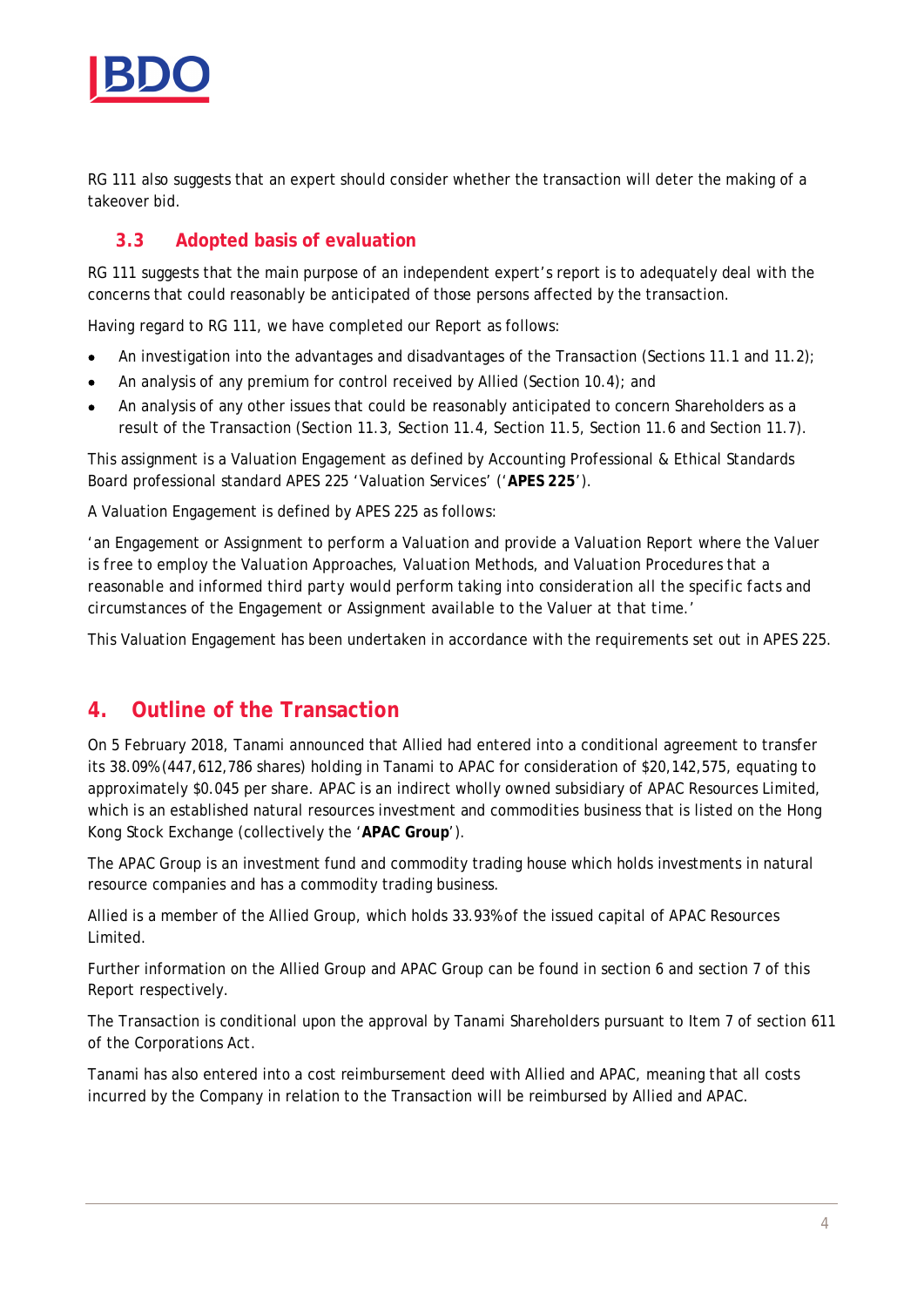

# **5. Profile of Tanami**

# **5.1 History and Overview**

Tanami was listed on the Australian Securities Exchange ('**ASX**') in December 1986 and is a gold exploration company based in Western Australia. The Company is currently operating one project, being the Central Tanami Exploration Project. The Company divested its interest in the Western Tanami Exploration Project in November 2017.

The current directors and senior management of Tanami are:

- · Mr Gerard McMahon, Non-Executive Chairman;
- Mr Arthur Dew, Non-Executive Director;
- · Mr Carlisle Procter, Non-Executive Director; and
- · Mr Brett Montgomery, Non-Executive Director.

In April 2015, Tanami commenced legal proceedings against Metals X Limited (**'MLX'**) in relation to the Heads of Agreement the Company had entered into with MLX in February 2015, pursuant to which MLX was to acquire interests in the Central Tanami Project. In September 2016 Tanami reached an agreement with MLX to make a \$3 million settlement payment (**'the Settlement'**).

In November 2017, Tanami finalised its 100% divestment of the aforementioned Western Tanami Project, receiving cash consideration of \$4 million from Northern Star Resources Limited (**'Northern Star'**).

# **5.2 Central Tanami Gold Project**

The Central Tanami Gold Project (**'Central Tanami Project'**) is located in the Northern Territory, in close proximity to the Western Australian border.

In July 2015 Tanami entered into a joint venture agreement with Northern Star, who acquired a 25% stake in the project for consideration of \$20 million in cash and Northern Star shares. In accordance with the joint venture, management of the exploration activities in relation to the Central Tanami Project has been handed over to Northern Star who will sole fund all joint venture related expenditure, including exploration, evaluation and development costs during the sole funding period. The sole funding period will expire on the date on which the process plant at the Central Tanami Project has been refurbished to operating condition and has operated for a continuous 30-day period or has produced 5,000 ounces of gold ore. On the expiry of the sole funding period, Northern Star will earn a further 35% undivided interest in the Central Tanami Project, taking its total joint venture interest to 60%.

Pursuant to the joint venture agreement, Tanami was also granted two put options. The first put option allows Tanami the right but not the obligation to sell 15% of the Central Tanami Project to Northern Star for \$20 million in cash or Northern Star shares (valued at the 5 day VWAP prior to exercise) at any time up to the earlier of commercial production or three years after completion of the acquisition. If the option is exercised on commercial production, it must be within 30 days of production.

The second option grants Tanami the right but not the obligation to sell 25% of the Central Tanami Project for \$32 million in cash or Northern Star shares (valued at the 5 day VWAP prior to exercise) up to six months after commercial production is achieved.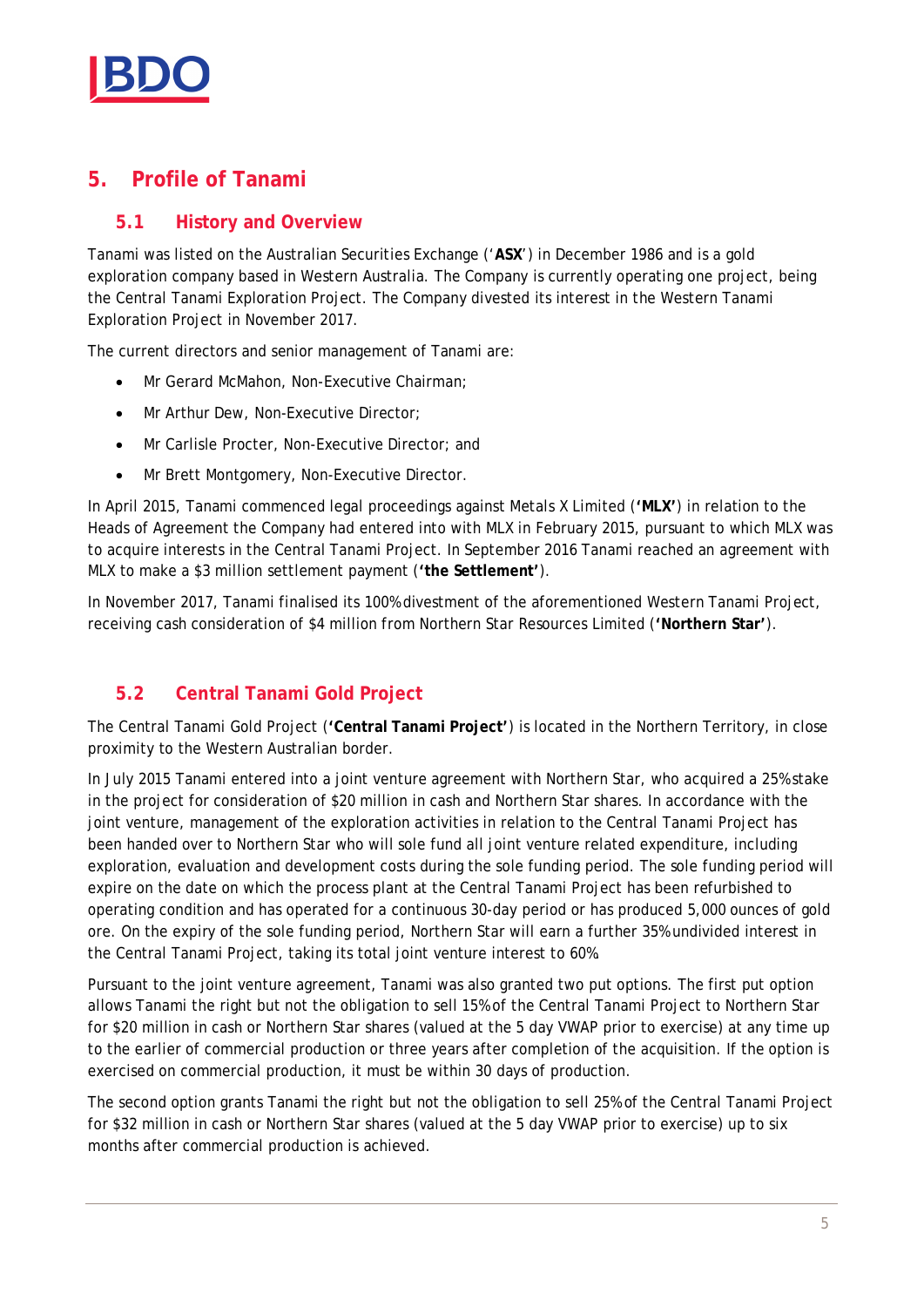

# **5.3 Historical Balance Sheet**

|                                        | Reviewed as at | Audited as at | Audited as at |
|----------------------------------------|----------------|---------------|---------------|
| <b>Statement of Financial Position</b> | 31-Dec-17      | 30-Jun-17     | 30-Jun-16     |
|                                        | \$000's        | \$000's       | \$000's       |
| <b>CURRENT ASSETS</b>                  |                |               |               |
| Cash and cash equivalents              | 7,250          | 4,573         | 9,180         |
| Other receivables                      | 59             | 54            | 314           |
| Inventories                            | 128            | 251           | 128           |
| Available for sale financial assets    | 4,575          | 3,563         | 4,940         |
| TOTAL CURRENT ASSETS                   | 12,012         | 8,441         | 14,562        |
| NON-CURRENT ASSETS                     |                |               |               |
| Other receivables                      | 2,513          | 2,513         | 2,513         |
| Property, plant and equipment          | 206            | 1,494         | 2,646         |
| Acquired exploration and evaluation    | 15,539         | 15,539        | 15,539        |
| TOTAL NON-CURRENT ASSETS               | 18,258         | 19,546        | 20,698        |
| <b>TOTAL ASSETS</b>                    | 30,270         | 27,987        | 35,260        |
| <b>CURRENT LIABILITIES</b>             |                |               |               |
| Trade and other payables               | 65             | 252           | 411           |
| Provisions                             |                | 34            | 3,018         |
| Deferred revenue                       |                |               | 83            |
| TOTAL CURRENT LIABILITIES              | 65             | 286           | 3,512         |
| NON-CURRENT LIABILITIES                |                |               |               |
| Provisions                             | 1,327          | 11,339        | 10,090        |
| TOTAL NON-CURRENT LIABILITIES          | 1,327          | 11,339        | 10,090        |
| <b>TOTAL LIABILITES</b>                | 1,392          | 11,625        | 13,602        |
| <b>NET ASSETS</b>                      | 28,878         | 16,362        | 21,658        |
| <b>EQUITY</b>                          |                |               |               |
| Issued capital                         | 317,637        | 317,637       | 317,637       |
| <b>Accumulated losses</b>              | (290, 860)     | (302, 667)    | (298, 098)    |
| Reserves                               | 2,101          | 1,392         | 2,120         |
| <b>TOTAL EQUITY</b>                    | 28,878         | 16,362        | 21,658        |

**Source:** Tanami's audited financial statements for the years ended 30 June 2017 and 30 June 2016 and reviewed financial statements for the half year ended 31 December 2017

The above financial statements have been reproduced per the Company's audited financial statements. The figures have been rounded to the nearest \$1,000, as such rounding differences may occur.

We note the following in relation to Tanami's historical statement of financial position:

· Cash and cash equivalents decreased from \$9.2 million as at 30 June 2016 to \$4.6 million as at 30 June 2017, this is mainly due to the \$3.0 million cash payment made to Metals X in relation to the Settlement. An amount of \$3.4 million was spent on operating expenses, mainly relating to exploration and administration costs. This was partially offset by \$1.4 million being received for the sale of Northern Star shares during the period. Cash and cash equivalents increased to \$7.3 million at 31 December 2017, this is mainly due to \$4.0 million cash being received from Northern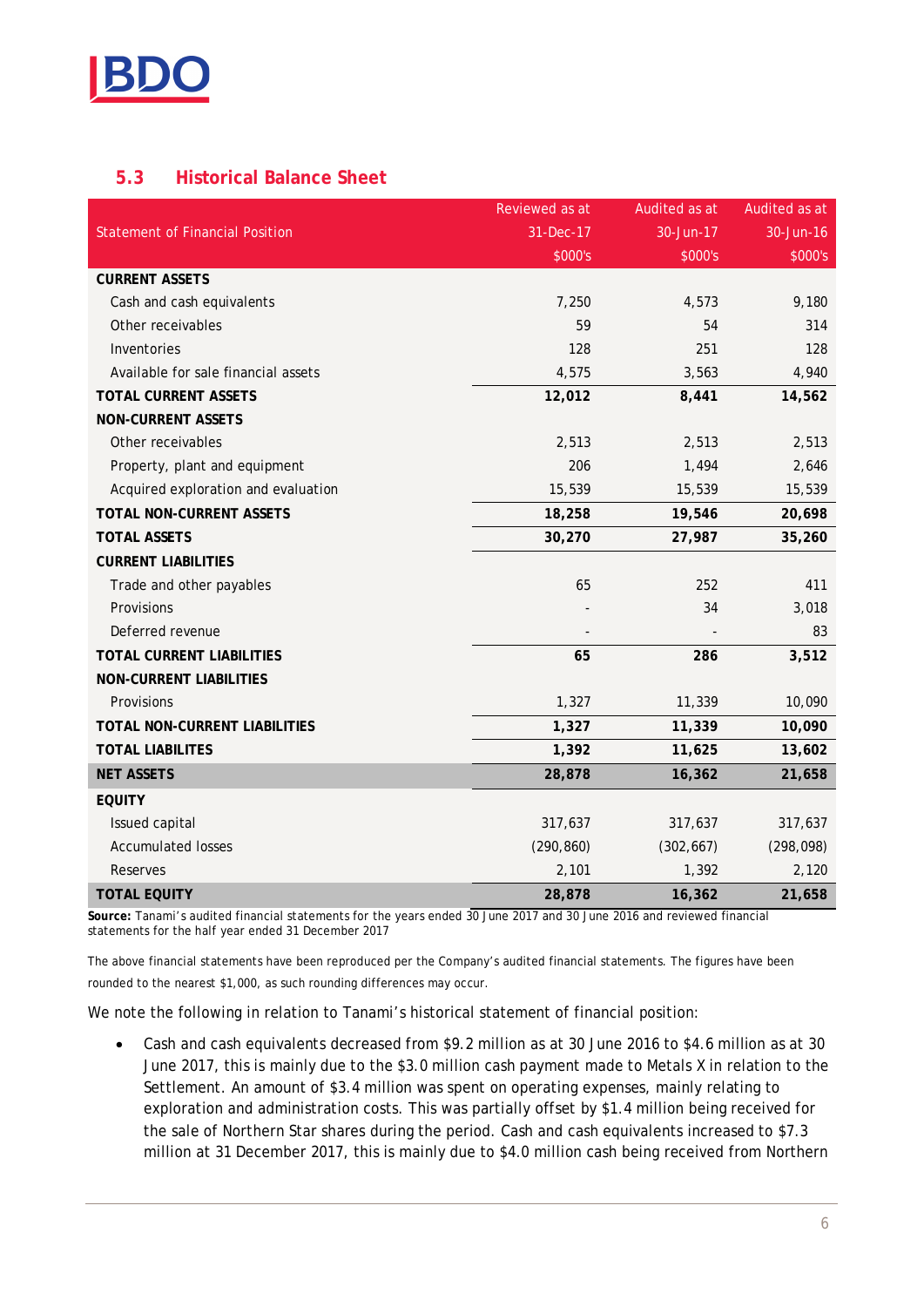

Star for the sale of the Western Tanami Project in November 2017. This was partially offset by \$1.2 million being paid in the course of operations during the period.

- · Available for sale financial assets of \$4.9 million and \$3.6 million as at 30 June 2016 and 30 June 2017 respectively, relate to an investment of listed shares in Northern Star. The decrease in this balance is primarily attributable to the sale of 250,000 of these shares during the year at a weighted average price of \$5.53 per share. Available for sale financial assets increased to \$4.6 million as at 31 December 2017, this is due to an increase in the fair value of the remaining 750,000 shares held in Northern Star at 31 December 2017.
- · Property, plant and equipment decreased from \$2.6 million at 30 June 2016 to \$1.5 million at 30 June 2017, as a result of \$1.1 million in depreciation being incurred over the financial period. Property, plant and equipment decreased to \$0.2 million as at 31 December 2017, this is due to the sale of the Western Tanami Project to Northern Star in November 2017.
- · The \$3 million current provisions balance as at 30 June 2016 was in relation to a provision that was raised for the Settlement paid to Metals X in 2017.
- · Non-current provisions of \$10.1 million at 30 June 2016 mainly relate to site and mine restoration. This increased to \$11.3 million at 30 June 2017 as a result of a \$1.1 million increase in the site and mine restoration provision. Non-current provisions decreased to \$1.3 million as at 31 December 2017, this is due to the transfer of the mine restoration obligations upon sale of Western Tanami to Northern Star in November 2017. The remaining provision for rehabilitation relates to the Central Tanami Project.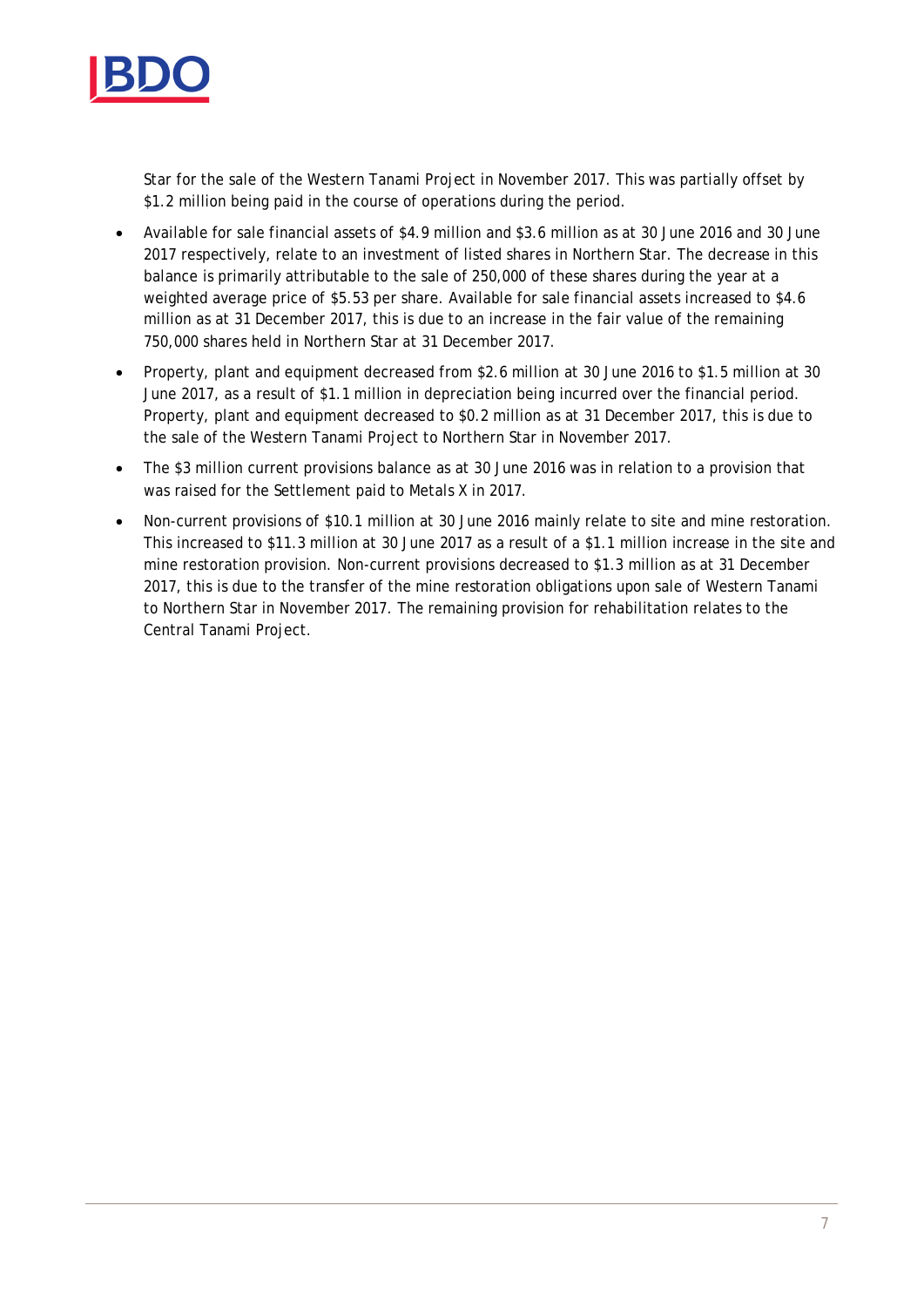

# **5.4 Historical Statement of Comprehensive Income**

|                                                                                         | Reviewed for the<br>half year ended | Audited for the<br>year ended | Audited for the<br>year ended |
|-----------------------------------------------------------------------------------------|-------------------------------------|-------------------------------|-------------------------------|
| Statement of Comprehensive Income                                                       | 31-Dec-17                           | 30-Jun-17                     | 30-Jun-16                     |
|                                                                                         | \$000's                             | \$000's                       | \$000's                       |
| Revenue                                                                                 |                                     | 167                           | 39                            |
| Other income                                                                            | 45                                  | 160                           | 2,158                         |
| Profit on sale of assets                                                                |                                     | 841                           | 18,040                        |
| Care and maintenance costs                                                              |                                     | (3, 356)                      | (2, 942)                      |
| Exploration and evaluation expenses                                                     |                                     | (1,036)                       | (704)                         |
| Corporate and other expenses                                                            | (898)                               | (1, 250)                      | (4, 724)                      |
| Results from operating activities                                                       | (853)                               | (4, 474)                      | 11,867                        |
| Financial income                                                                        | 55                                  | 169                           | 162                           |
| Financial expenses                                                                      |                                     | (138)                         | (312)                         |
| Net finance expense                                                                     | 55                                  | 31                            | (150)                         |
| (Loss)/profit before income tax                                                         | (798)                               | (4, 443)                      | 11,717                        |
| Deferred income tax(expense)/benefit                                                    | 304                                 | (256)                         | 853                           |
| (Loss)/profit from operations                                                           | (494)                               | (4,699)                       | 12,570                        |
| (Loss)/profit for the year                                                              | (494)                               | (4,699)                       | 12,570                        |
| Other comprehensive income                                                              |                                     |                               |                               |
| Items that may be reclassified subsequently to<br>profit or loss                        |                                     |                               |                               |
| Profit from discontinued operations                                                     | 12,301                              |                               |                               |
| Net (loss)/gain on financial assets classified as<br>available for sale (net of tax)    | 709                                 | (598)                         | 1,990                         |
| Other comprehensive (loss)/gain for the year (net<br>of income tax)                     | 13,010                              | (598)                         | 1,990                         |
| Total comprehensive (loss)/profit for the year<br>attributable to owners of the Company | 12,516                              | (5, 297)                      | 14,560                        |

**Source:** Tanami's audited financial statements for the years ended 30 June 2017 and 30 June 2016 and reviewed financial statements for the half year ended 31 December 2017

We note the following in relation to Tanami's historical statement of profit or loss and other comprehensive income:

- · Revenue from gold sales is related to the successful recovery of approximately 17 ounces and 98 ounces of gold through continued clean-up of the Coyote processing plant during the years ended 30 June 2016 and 30 June 2017 respectively.
- · Other income was \$2.2 million for the year ended 30 June 2016 this is attributable to the Coyote Plant Agreement with ABM Resources NL, under which the Company received a \$2.0 million payment for the initial term of the lease for the Coyote gold plant and associated infrastructure. Other income of \$0.2 million for the year ended 30 June 2017 and \$0.05 million for the half year ended 31 December 2017 consist mainly of dividends received as well as other receipts.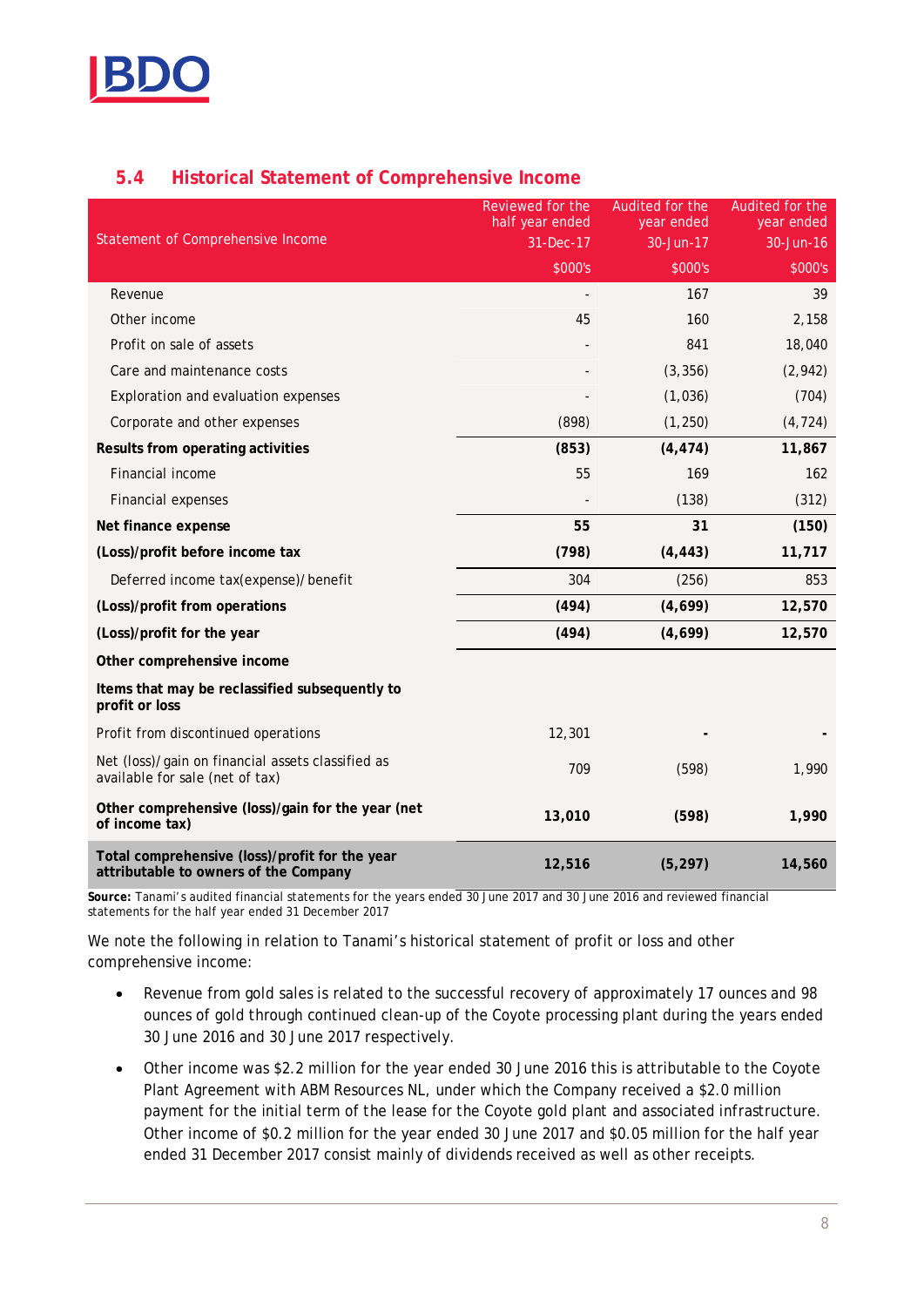

- · Profit on sale of assets for the year ended 30 June 2016 of \$18.0 million is made up of \$3.2 million through the sale of 3,290,228 Northern Star shares at a weighted average price of \$3.08 per share, as well as a \$14.8 million profit on the sale of the Company's 25% interest in the Central Tanami Project. The profit on sale of assets for the year ended 30 June 2017 of \$0.9 million related to the sale of 250,000 Northern Star shares at a weighted average price of \$5.53 per share.
- · The gain on financial assets classified as available for sale of \$2.0 million for the year ended 30 June 2016 and \$0.7 million for the half year ended 31 December 2017 related to the net change in the fair value of the Company's Northern Star shares, while the loss of \$0.6 million for the year ended 30 June 2017 was a result of the decrease in the fair value of the Northern Star shares held.

#### **5.5 Capital Structure**

The share structure of Tanami as at 29 March 2018 is outlined below:

|                                            | <b>Number</b> |
|--------------------------------------------|---------------|
| Total ordinary shares on issue             | 1,175,097,046 |
| Top 20 shareholders                        | 790,402,194   |
| Top 20 shareholders - % of shares on issue | 67.26%        |

**Source:** Share registry information

The range of shares held in Tanami as at 29 March 2018 is as follows:

| Range of Shares Held | Number of<br>Ordinary<br><b>Shareholders</b> | Number of Ordinary<br><b>Shares</b> | Percentage of Issued<br>Shares (%) |
|----------------------|----------------------------------------------|-------------------------------------|------------------------------------|
| $1 - 1.000$          | 1,635                                        | 584,348                             | 0.05%                              |
| $1,001 - 5,000$      | 1.099                                        | 2,688,547                           | 0.23%                              |
| $5,001 - 10,000$     | 370                                          | 2,848,344                           | 0.24%                              |
| $10,001 - 100,000$   | 1,134                                        | 43,854,148                          | 3.73%                              |
| 100,001 - and over   | 559                                          | 1, 125, 121, 659                    | 95.75%                             |
| <b>TOTAL</b>         | 4.797                                        | 1,175,097,046                       | 100.00%                            |

**Source:** Share registry information

The ordinary shares held by the most significant shareholders as at 29 March 2018 are detailed below:

| <b>Name</b>                         | No of Ordinary<br><b>Shares Held</b> | Percentage of<br>Issued Shares (%) |
|-------------------------------------|--------------------------------------|------------------------------------|
| Allied Properties Resources Limited | 377,612,786                          | 32.13%                             |
| Sun Hung Kai INV SVCS LTD           | 164,413,248                          | 13.99%                             |
| ABN AMRO CLRG SYD NOM PL            | 36,643,133                           | 3.12%                              |
| Perth Select Seafoods PL            | 32,500,000                           | 2.77%                              |
| Total Top 4                         | 611, 169, 167                        | 52.01%                             |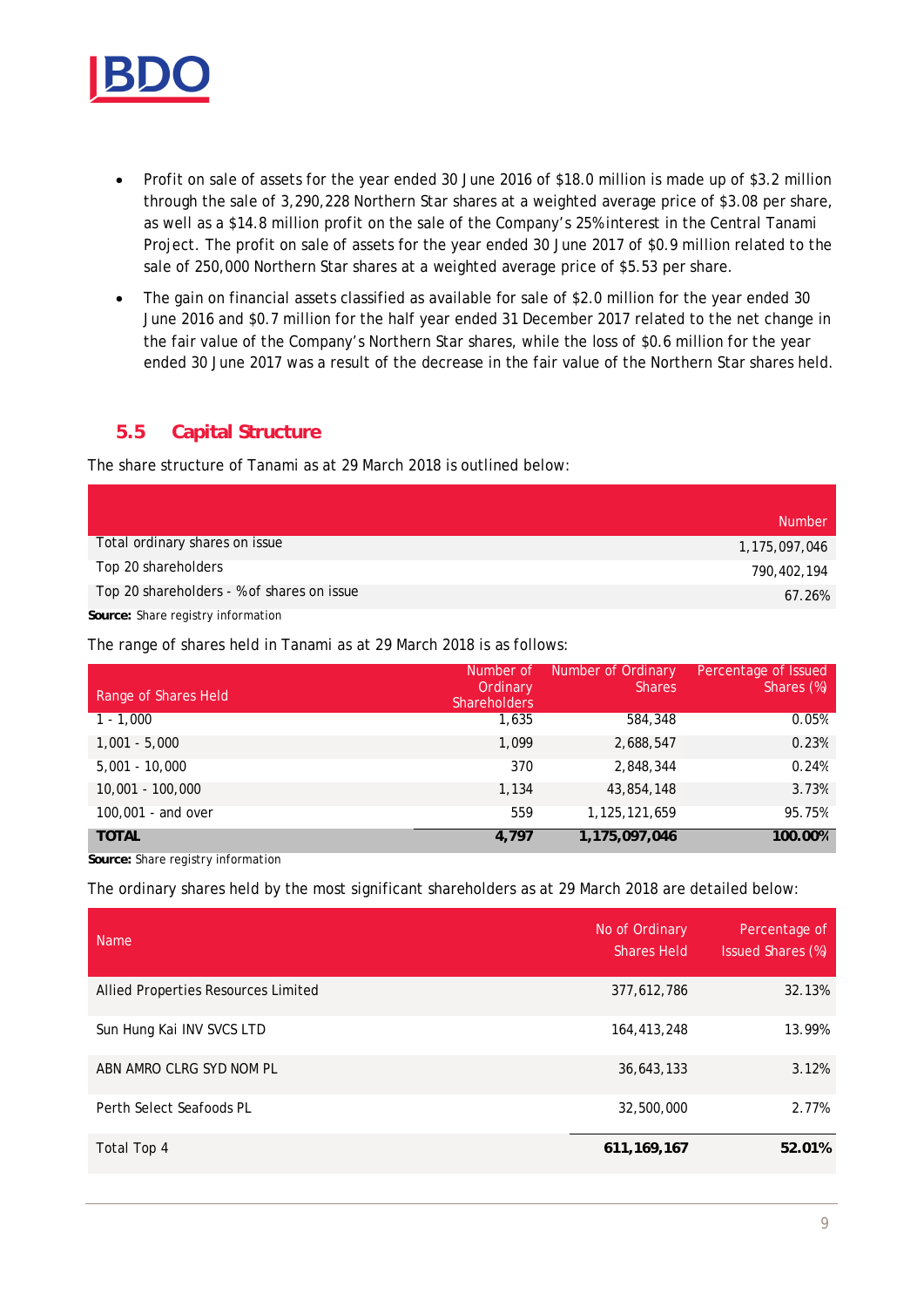

| <b>Name</b>                        | No of Ordinary<br><b>Shares Held</b> | Percentage of<br>Issued Shares (%) |
|------------------------------------|--------------------------------------|------------------------------------|
| <b>Others</b>                      | 563, 927, 879                        | 47.99%                             |
| Total Ordinary Shares on Issue     | 1,175,097,046                        | 100.00                             |
| Source: Share registry information |                                      |                                    |

# **6. Profile of Allied Group**

Allied Group is an investment holding company based in Hong Kong and is listed on the Stock Exchange of Hong Kong Limited with a current market capitalisation of approximately HKD 8.55 billion. The principal business activities of its major subsidiaries are property development and investment, hospitality related activities, elderly care services and the provision of finance and investments in listed and unlisted securities.

The current directors and senior management of Allied Group are:

- Mr Arthur Dew, Chairman;
- · Mr Lee Seng Hui, Chief Executive Officer & Executive Director;
- · Mr Li Cui Kong, Executive Director;
- · Mr Mark Wong Tai Chun, Executive Director;
- · Ms Lee Su Hwei, Non-Executive Director;
- · Mr Steven Samuel Zoellner, Independent Non-Executive Director;
- · Mr Alan Stephen Jones, Independent Non-Executive Director; and
- · Mr David Craig Bartlett, Independent Non-Executive Director.

# **7. Profile of APAC Group**

APAC Resources Limited is a natural resources investment and commodities business that is listed on the Hong Kong Stock Exchange. APAC Group is an established investment fund and commodity trading house which owns strategic interests in natural resource companies with the main business lines comprising of primary strategic investment, resource investment, and a commodity trading business, focused primarily on metals, mining and energy and investment in financial assets. APAC Group's investments in the resources sector comprise mostly minority holdings in natural resource companies listed on major stock exchanges including Australia, Canada, Hong Kong and the United Kingdom. Its investments span across several commodity segments, including energy, bulk commodities, base metals, and precious metals. APAC Group's primary strategic investment is in Mount Gibson Iron Limited ('**Mount Gibson'**), which is an Australian listed iron ore producer. Mount Gibson reported a net profit after tax of \$26 million for the 2017 financial year.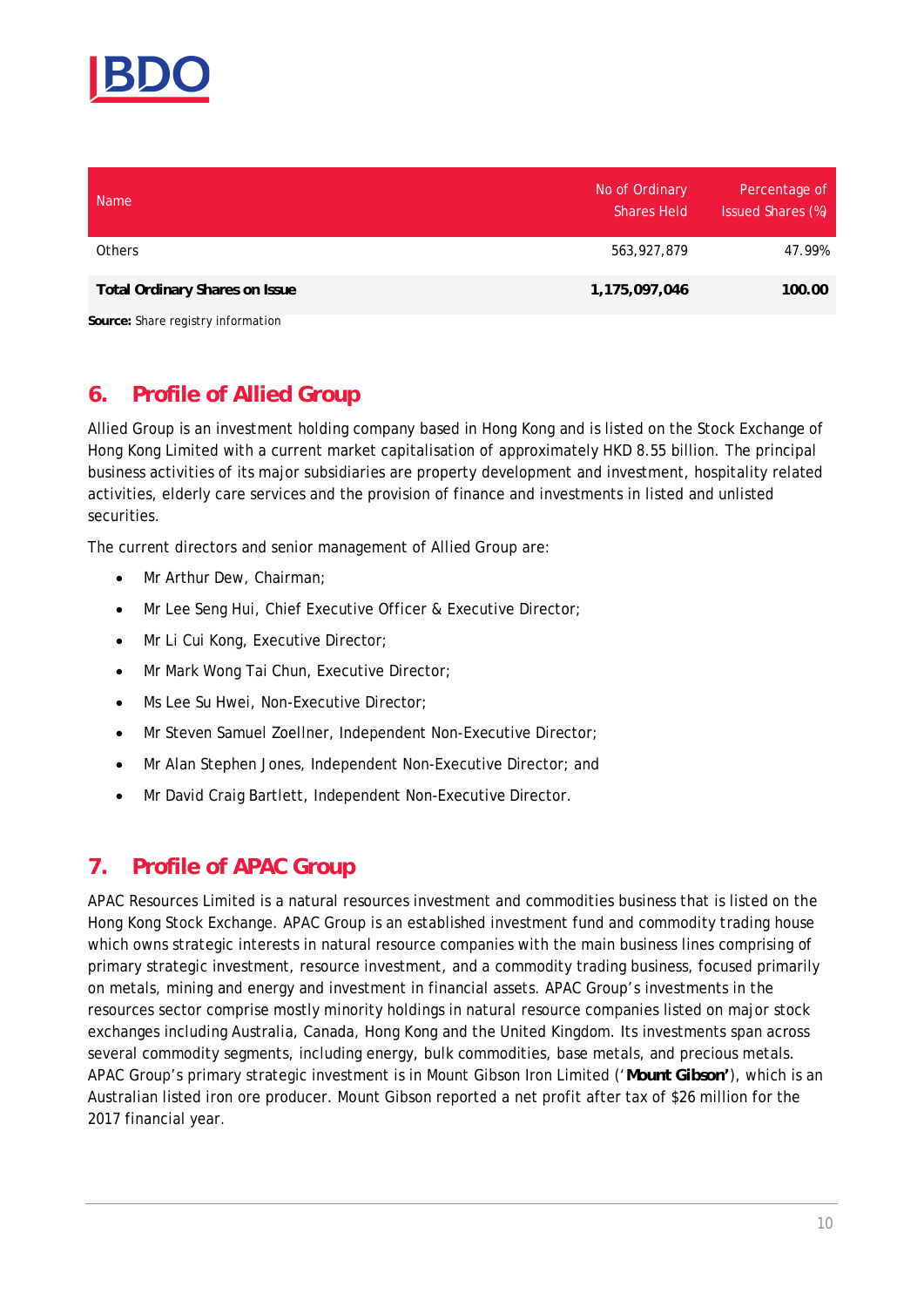

APAC Group's resources segment posted a fair value gain of HK\$55,402,000 for the 2017 financial year, which after accounting for segment related dividend and other investment income and expenses resulted in a profit of HK\$67,400,000.

Its precious metals segment mainly relates to gold, which generated a net fair value loss of HK\$14,070,000 in 2017, whilst bulk commodities, base metals and the energy sectors posted a HK\$25,986,000 gain, HK\$44,286,000 gain and a HK\$11,277,000 loss for the year ended 30 June 2017 respectively. APAC Groups's most significant investment in the gold industry is ABM Resources NL, which had a carrying value of HK\$28,999,000 at 30 June 2017 and generated a fair value gain of HK\$9,957,000 for the 2017 financial year.

APAC Group's significant investments within the bulk commodities sector include Shougang Fushan Resources Group, whilst base metals investments consist primarily of the investment in Katanga Mining Limited. APAC Group's largest investment in its energy sector is in Sinopec Corp, which generated a fair value gain of HK\$2,542,000 for the year ended 30 June 2017 to have a carrying value of HK\$9,135,000.

The current directors and senior management of APAC Resources Limited are:

- · Mr Arthur Dew, Chairman & Non-Executive Director;
- · Mr Brett Smith, Deputy Chairman & Executive Director;
- · Mr Andrew Ferguson, Chief Executive Officer & Executive Director;
- Mr Lee Seng Hui, Non-Executive Director;
- · Mr So Kwok Hoo, Non-Executive Director;
- · Dr Wong Wing Kuen, Albert, Independent Non-Executive Director;
- · Mr Chang Chu Fai, Johnson Francis, Independent Non-Executive Director;
- · Mr Robert Moyse Willcocks, Independent Non-Executive Director;
- Mr Wong Tai Chun, Mark, Alternate to Mr Arthur Dew; and
- Ms Tam Kit Ling, Chief Financial Officer.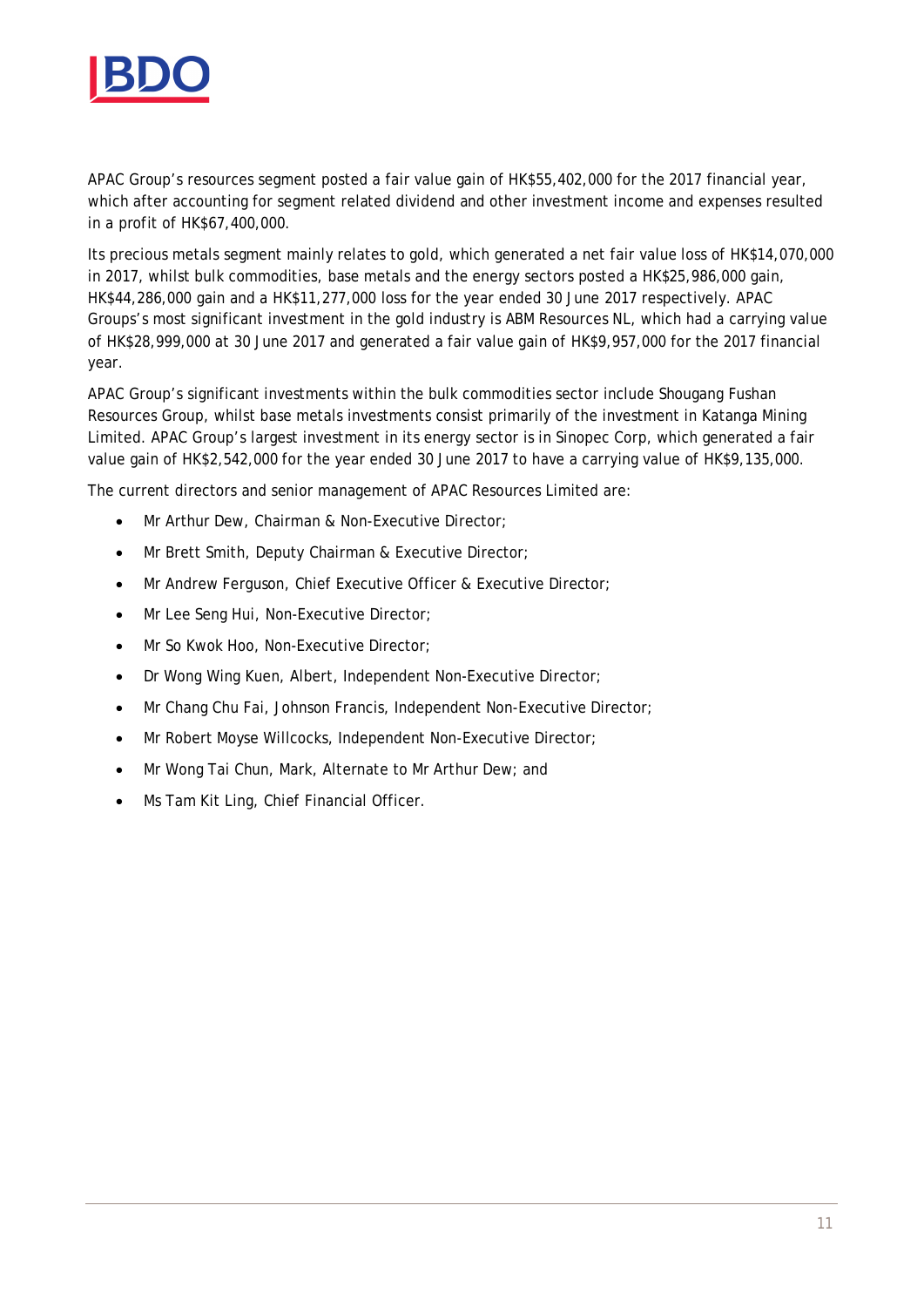

# **8. Industry analysis**

Gold is a soft malleable metal which is highly desirable due to its rarity and unique mineral properties. Gold has been used in jewellery and as a form of currency for thousands of years, however in more recent history there has been increasing demand for its use in the manufacture of electronics, dentistry, medicine and aerospace technology.

In addition to its practical applications, gold also serves as an international store of monetary value. Gold is widely regarded as a monetary asset as it is considered less volatile than world currencies and therefore provides a safe haven investment during periods of economic uncertainty.

Once mined, gold continues to exist indefinitely and is often melted down and recycled to produce alternative or replacement products. Consequently, demand for gold is supported by both gold ore mining and gold recycling. A summary of the supply of gold for the seven years to 2017 is provided in the table below:

| Gold supply<br>(tonnes) | 2011  | 2012  | 2013  | 2014  | 2015  | 2016  | 2017  |
|-------------------------|-------|-------|-------|-------|-------|-------|-------|
| Mine production         | 2.846 | 2.911 | 3.073 | 3.148 | 3,220 | 3.263 | 3,269 |
| Net producer<br>hedging | 23    | (45)  | (28)  | 105   | 13    | 33    | (30)  |
| Recycled gold           | .667  | 1.691 | 1.262 | 1.189 | 1.120 | 1.295 | 1.160 |
| Total supply            | 4,536 | 4.557 | 4,307 | 4,442 | 4,353 | 4,591 | 4,399 |

**Source**: World Gold Council and Independent Market Research

The gold ore mining industry (**'the Industry'**) has performed steadily in recent years, with growth driven by price increases and slow economic growth. However, as the world economy stabilises following uncertainty surrounding the United States (**'US'**) Presidential Election and the United Kingdom's exit from the European Union, Industry revenue is projected to stagnate.

# Key External Drivers

Global gold prices have a significant impact on the revenue generated by Industry operators. When gold prices are low, gold miners are less likely to commit to projects with lower gold grades and higher production costs. Ultimately, a decline in gold prices reduces the viability of new and existing projects, which hinders Industry growth. According to IBIS World, the global price for gold is forecast to decrease over the next five years.

The global gold price is denominated in US dollars (**'USD' or 'US\$'**) and therefore, the exchange rate directly affects the returns received by local Industry operators. A weaker Australian Dollar ('**AUD**') benefits the domestic industry by reducing prices in export markets and pushing up domestic prices, likely resulting in higher volumes. In 2017-18, IBIS World predicts the AUD will depreciate.

Global demand for gold is also inversely related to global economic performance. As gold is regarded as a store of value and is particularly sought after during periods of economic uncertainty, demand follows a counter cyclical pattern. Strong global gross domestic product (**'GDP'**) growth can therefore have a negative impact on gold demand and the Industry. According to IBIS World, global economic performance is expected to improve in 2017-18, reducing demand for gold. As a result, Industry revenue is projected to decline at an annualised 1.8% over the five years through 2022-23, to total \$15.1 billion.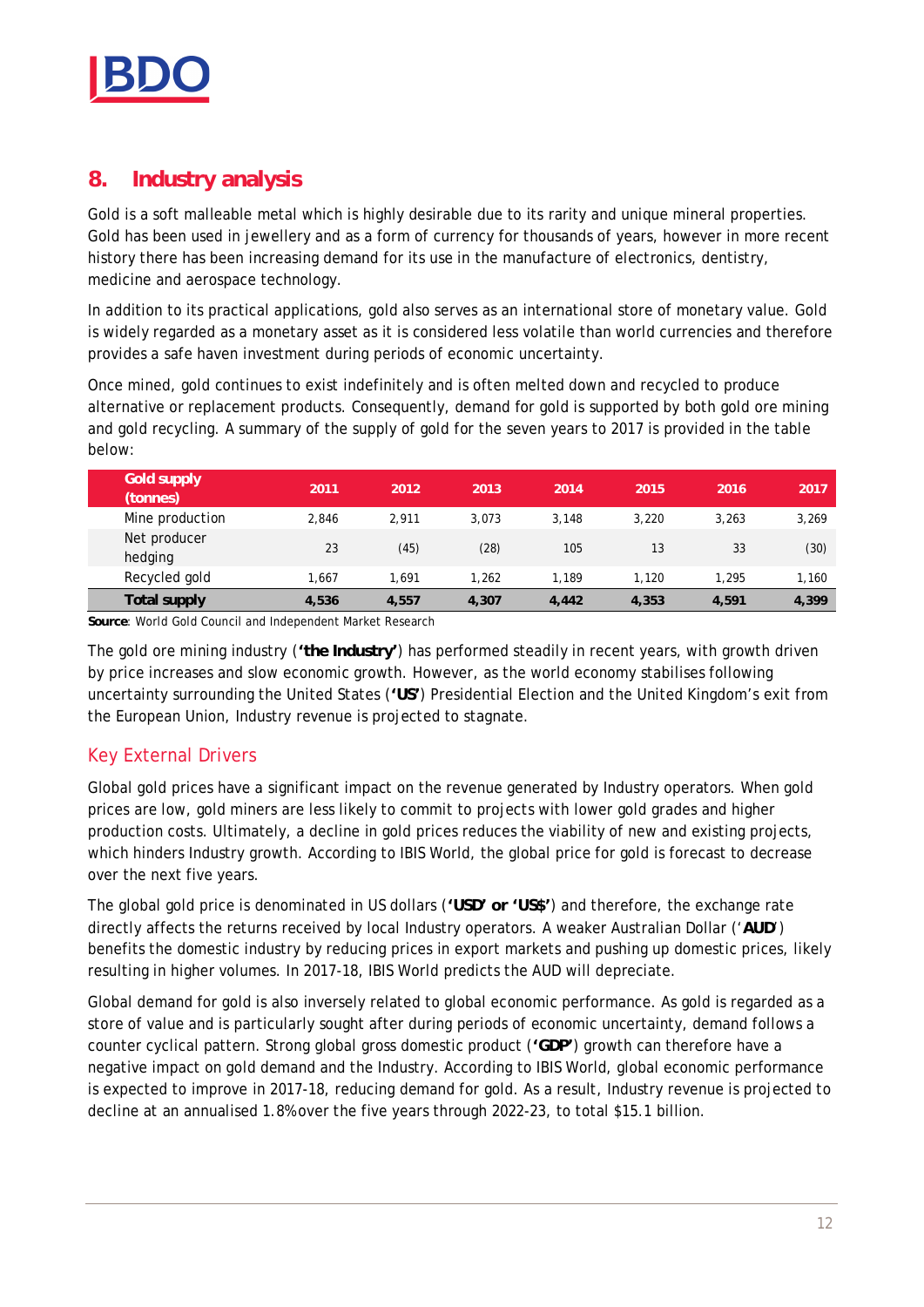

### Gold Ore Mining Trends

Gold ore mining is a capital intensive and high cost process, which is becoming increasingly difficult and more expensive as the quality of ore reserves diminishes. The Industry also incurs many indirect costs related to exploration, royalties, overheads, marketing and native title law. Typically, many of these costs are fixed in the short term as a result of Industry operators' inability to significantly alter cost structures once a mine commences production.

Until the late 1980s, South Africa produced approximately half of the total gold ore mined globally. More recently however, the Industry has diversified geographically and China and Australia now dominate global gold production. According to the United States Geological Survey for January 2018, total estimated global gold ore mined for 2017 was approximately 3,150 metric tonnes. The chart below illustrates the estimated global gold production by country for 2017.



**Source**: United States Geological Survey and BDO analysis

Despite China leading global gold production in 2017, accounting for approximately 13%, Australia, South Africa and Russia hold the largest known gold reserves globally. As depicted below, collectively these three countries account for approximately 42% of global gold reserves.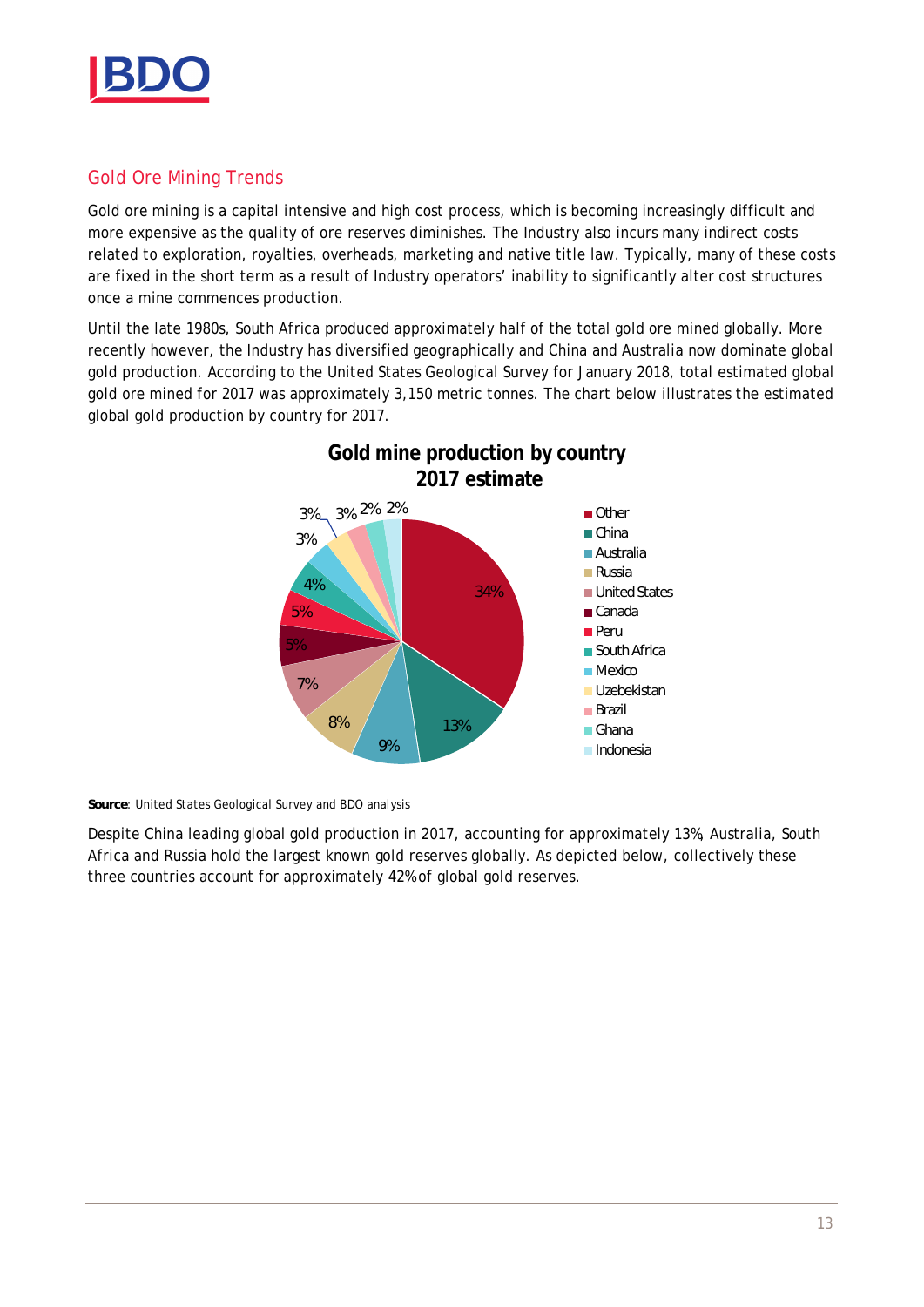



**Source**: United States Geological Survey and BDO analysis

According to the 2017 US Geological Survey, Australia holds 9,800 tonnes of gold, representing 19% of global reserves and the largest percentage held by any country. In 2017-18, IBIS World predicts domestic Industry revenue will increase by 2.7% to reach \$16.6 million, boosted by increased domestic production. Over the five years through 2022-23 however, it is forecast that revenue will decline by an annualised 1.8%, influenced by a stronger AUD and reduced global demand.

#### Gold Prices

The price of gold peaked at US\$1,900 on 5 September 2011, due largely to the debt market crisis in Europe and the Standard and Poor's downgrade of the US credit rating. Global stock markets subsequently went into turmoil, which saw investors opt for the stability offered by gold.

The price of gold fluctuated around US\$1,700 during 2012 before entering a steep decline in 2013. The downturn represented the beginning of a correction in the price of gold, which had almost tripled in the two-year period prior to the European crisis in 2011. Improved market sentiment and increased risk appetite from investors saw gold prices continue to decline throughout 2014 and 2015 to US\$1,051 in December 2015.

During 2016, gold prices strengthened, likely as a result of heightened uncertainty surrounding the US Presidential election and the United Kingdom's exit from the European Union. The price of gold reached US\$1,363 in late 2016 before stabilising around US\$1,200 to US\$1,300 throughout 2017. In January 2018, the gold price reached a six-month high of US\$1,358. The gold spot price since 2008 and forecast prices through to 2023 are depicted in the graph below: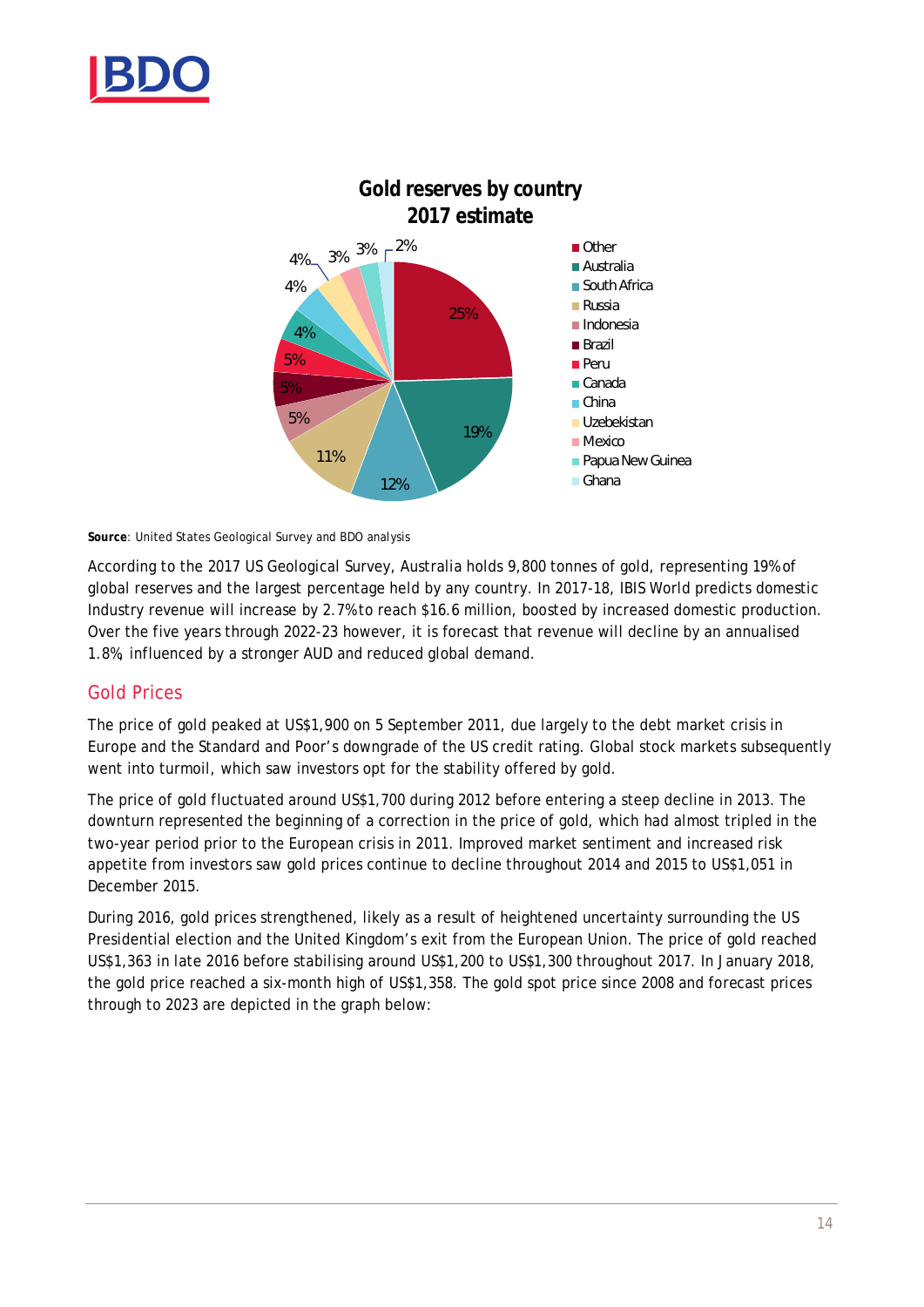



**Source:** Bloomberg, Consensus Economics and BDO analysis

According to Consensus Economics, gold prices are forecast to remain relatively stable with a long-term nominal price forecast of approximately US\$1,300 per ounce.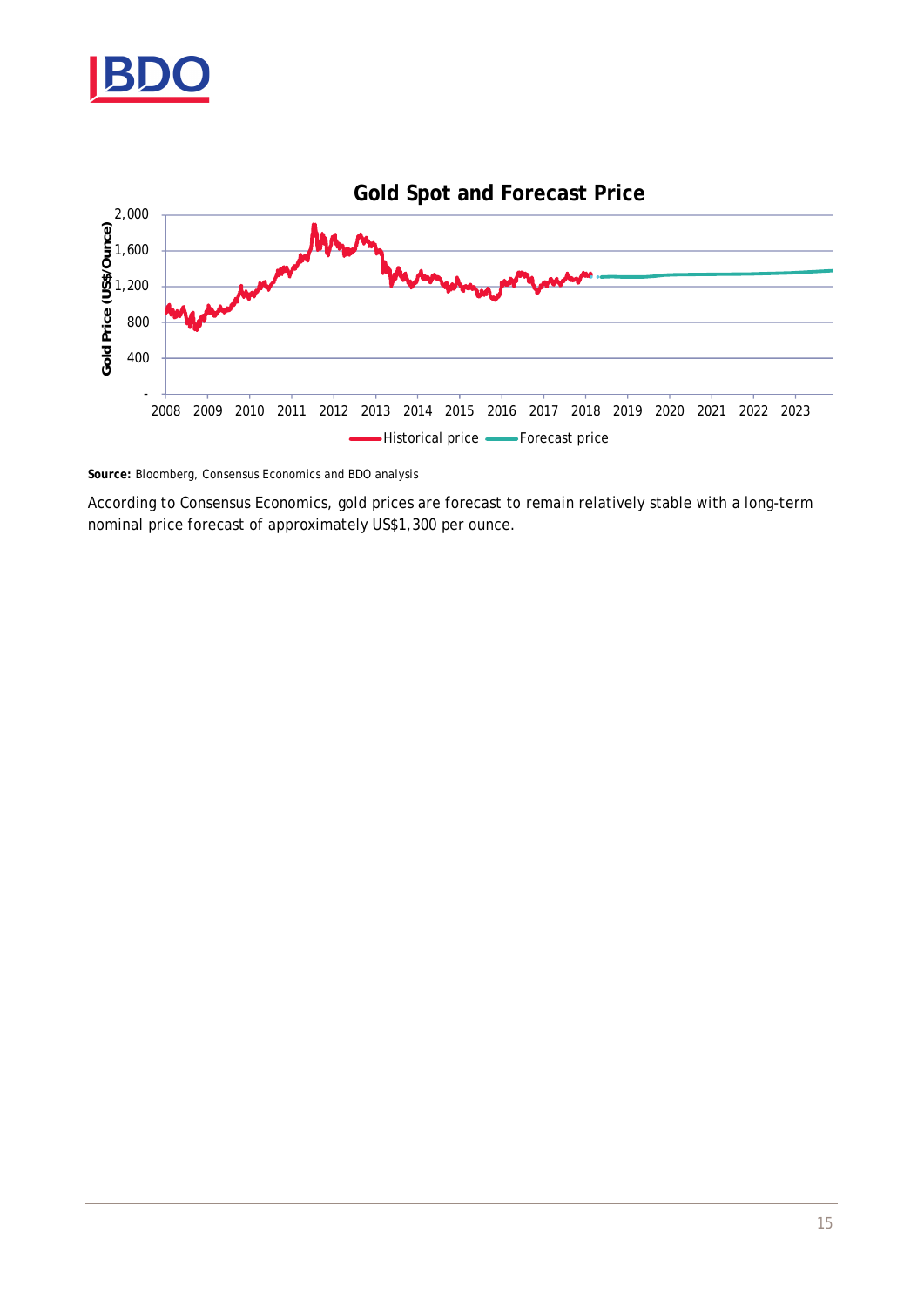

# **9. Valuation approach adopted**

In order to assess the quantum of the control premium, if any, to be received by Allied for its shares, we have assessed the value of Tanami prior to the announcement of the Transaction.

There are a number of methodologies which can be used to value a business or the shares in a company. The principal methodologies which can be used are as follows:

- · Capitalisation of future maintainable earnings ('**FME**')
- · Discounted cash flow ('**DCF**')
- · Quoted market price basis ('**QMP**')
- · Net asset value ('**NAV**')
- Market based assessment such as a resource multiple

A summary of each of these methodologies is outlined in Appendix 2.

Different methodologies are appropriate in valuing particular companies, based on the individual circumstances of that company and available information. In our assessment of the value of Tanami shares we have chosen to employ the following methodologies:

- · Sum-of-Parts valuation which values the individual components of the Company on a NAV basis. Included in our Sum-of-Parts valuation is the value of the Company's mineral assets, for which we have commissioned and relied upon the valuation performed by an independent technical specialist; and
- · QMP.

We have chosen these methodologies for the following reasons:

- · We have valued Tanami using the Sum-of-Parts method valuing each component on a NAV basis. We consider it appropriate to value Tanami using this approach because it is an exploration company, and its core value lies in the mineral assets it holds. We have engaged a technical specialist, being Agricola Mining Consultants Pty Ltd ('**Agricola**') to value the Company's interest in the Central Tanami Project;
- We also consider the QMP methodology to be relevant because Tanami shares are listed on the ASX. This means that there is a regulated and observable market where Tanami shares can be traded. In order for the QMP methodology to be considered appropriate for the purposes of a valuation, the market for the Company's shares should be liquid, active and fully informed of the Company's activities. Our analysis in Section 10.2 indicates that there is not a liquid and active market for the Company's shares as the Company's shares display a low level of liquidity. Therefore, we have chosen to consider a Sum-of-Parts valuation as our primary approach with QMP as a secondary approach;
- · Pursuant to RG 111, we do not consider that we have reasonable grounds to rely on forecast cash flows for Tanami and therefore do not consider the application of the DCF methodology to be appropriate; and
- The FME methodology, is most commonly applicable to profitable businesses with steady growth histories and forecasts. We do not consider the FME methodology to be appropriate given that Tanami does not have a track record of profits. As such, we do not have a reasonable basis to assess the future maintainable earnings of the Company. Furthermore, the FME methodology is not considered appropriate for valuing finite life assets such as mining assets.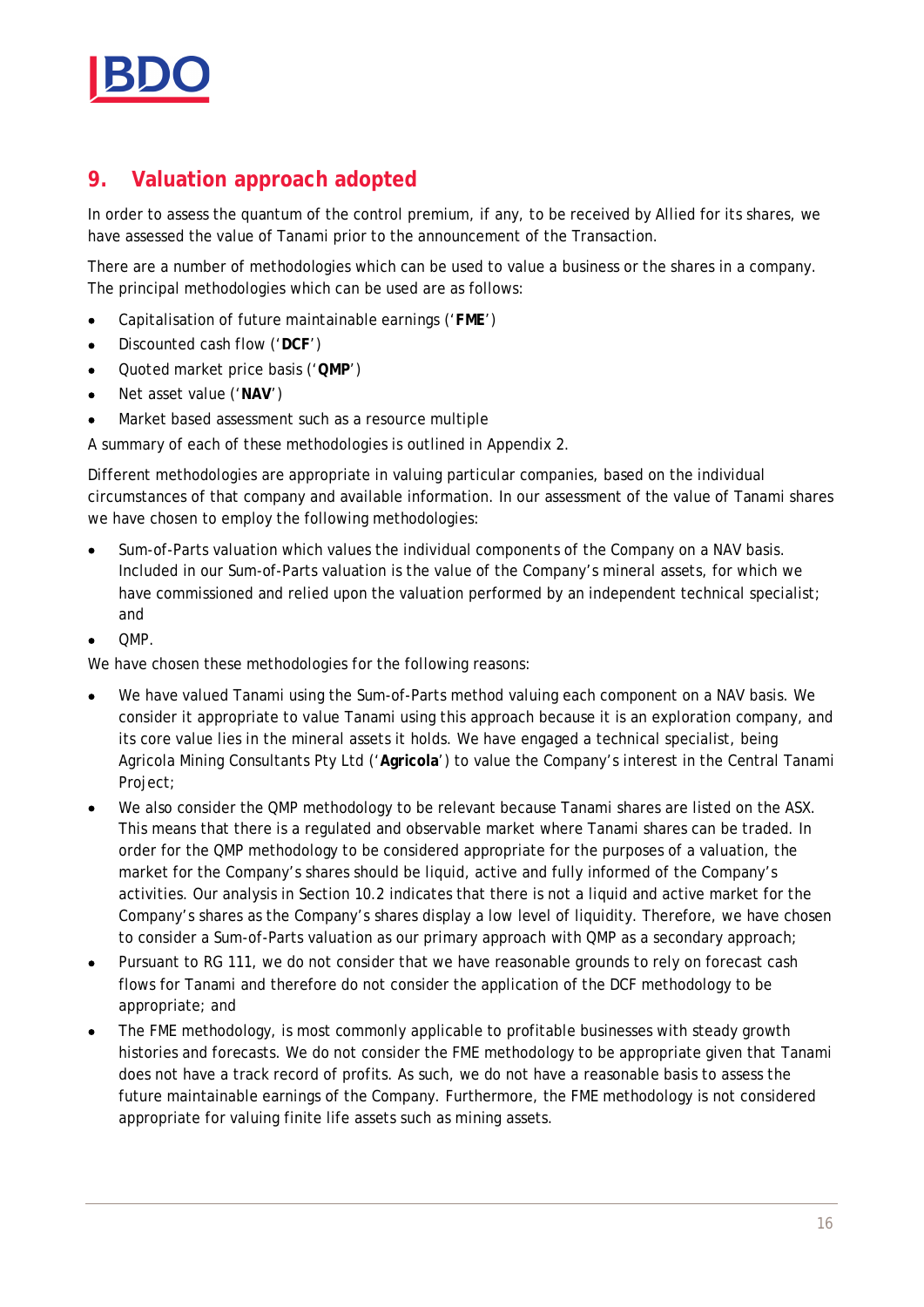

# **10. Valuation of Tanami**

# **10.1 Sum-of-Parts valuation**

We have employed the Sum-of-Parts method in estimating the fair market value of a Tamami share on a control basis prior to the Transaction by aggregating the estimated fair market values of its underlying assets and liabilities as set out below:

|                                                 |        | Reviewed as at |           |           |           |
|-------------------------------------------------|--------|----------------|-----------|-----------|-----------|
|                                                 |        | 31-Dec-17      | Low       | Preferred | High      |
|                                                 | Ref    | \$000's        | \$000's   | \$000's   | \$000's   |
| <b>CURRENT ASSETS</b>                           |        |                |           |           |           |
| Cash and cash equivalents                       | 10.1.1 | 7,250          | 8,844     | 8,844     | 8,844     |
| Other receivables                               |        | 59             | 59        | 59        | 59        |
| Inventories                                     |        | 128            | 128       | 128       | 128       |
| Available for sale financial assets             | 10.1.2 | 4,575          | 3,150     | 3,235     | 3,320     |
| TOTAL CURRENT ASSETS                            |        | 12,012         | 12,181    | 12,266    | 12,351    |
| NON-CURRENT ASSETS                              |        |                |           |           |           |
| Other receivables                               | 10.1.3 | 2,513          | 2,513     | 2,513     | 2,513     |
| Property, plant and equipment                   |        | 206            | 206       | 206       | 206       |
| Acquired exploration and evaluation             | 10.1.4 | 15,539         | 40,730    | 50,700    | 58,650    |
| TOTAL NON-CURRENT ASSETS                        |        | 18,258         | 43,449    | 53,419    | 61,369    |
| <b>TOTAL ASSETS</b>                             |        | 30,270         | 55,630    | 65,685    | 73,720    |
| <b>CURRENT LIABILITIES</b>                      |        |                |           |           |           |
| Trade and other payables                        |        | 65             | 65        | 65        | 65        |
| TOTAL CURRENT LIABILITIES                       |        | 65             | 65        | 65        | 65        |
| NON-CURRENT LIABILITIES                         |        |                |           |           |           |
| Provisions                                      | 10.1.5 | 1,327          | 1,327     | 1,327     | 1,327     |
| TOTAL NON-CURRENT LIABILITIES                   |        | 1,327          | 1,327     | 1.327     | 1,327     |
| <b>TOTAL LIABILITIES</b>                        |        | 1,392          | 1,392     | 1,392     | 1,392     |
| Value of Tanami on a controlling interest basis |        | 28,878         | 54,238    | 64,293    | 72,328    |
| Number of shares on issue (000)                 |        |                | 1,175,097 | 1,175,097 | 1,175,097 |
| Value per Tanami share (control) (\$)           |        |                | 0.046     | 0.055     | 0.062     |
| <b>Minority Discount</b>                        | 10.1.6 |                | 29%       | 26%       | 23%       |
| Value per Tanami share (minority) (\$)          |        |                | 0.033     | 0.041     | 0.048     |

**Source:** BDO analysis

We have been advised that there has not been a significant change in the net assets of Tanami since the reviewed position at 31 December 2017, other than the adjustments set out below. The table above indicates the value of a Tanami share (on a minority interest basis) is between \$0.033 and \$0.048.

The following adjustments were made to the net assets of Tanami as at 31 December 2017 in arriving at our valuation.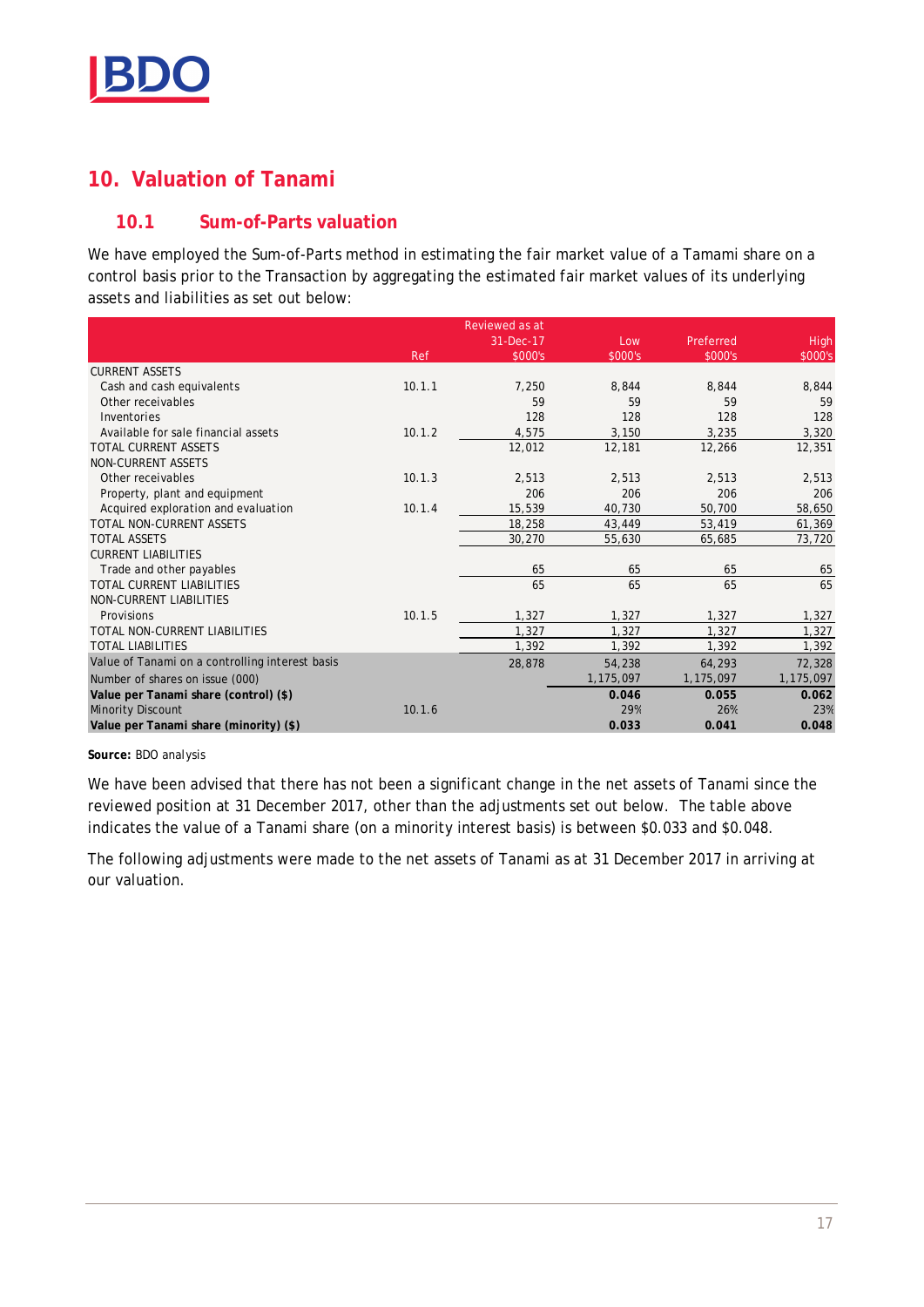

### **10.1.1 Cash and cash equivalents**

The adjustments to the 31 December 2017 cash position are set out in the table below.

| Cash and cash equivalents                                  | <b>Note</b> | \$'000' |
|------------------------------------------------------------|-------------|---------|
| Cash balance at 31 December 2017                           |             | 7,250   |
| Add: Cash received on sale of 250,000 Northern Star shares | a           | 1,725   |
| Other cash expenditure to 28 February 2018                 |             | (131)   |
| Adjusted value of cash and cash equivalents                |             | 8.844   |

We note the following in relation to the above adjustments to cash and cash equivalents.

#### Note a) Cash received on sale of Northern Star shares

On 26 March 2018, the Company sold 250,000 of its shares in Northern Stars for net cash proceeds (after brokerage) of \$1,724,863. We have increased cash and cash equivalents and reduced the value of available for sale financial assets to reflect this sale.

#### **10.1.2 Available for sale financial assets**

The Company's available for sale financial assets relates to its holding of 500,000 shares in Northern Star. We note that at 31 December 2017, the Company held 750,000 shares, however on 26 March 2018, Tanami sold 250,000 shares for net cash proceeds of \$1,724,863.

Our analysis of the quoted market price of a Northern Star share is based on the share price movement for the twelve months to 3 April 2018.





Source: Bloomberg and BDO analysis

The daily price of Northern Star shares from 3 April 2017 to 3 April 2018 has ranged from a low of \$4.060 on 3 April 2017 to a high of \$6.960 on 26 March 2018. The share price of Northern Star has exhibited an upwards trend since July 2017.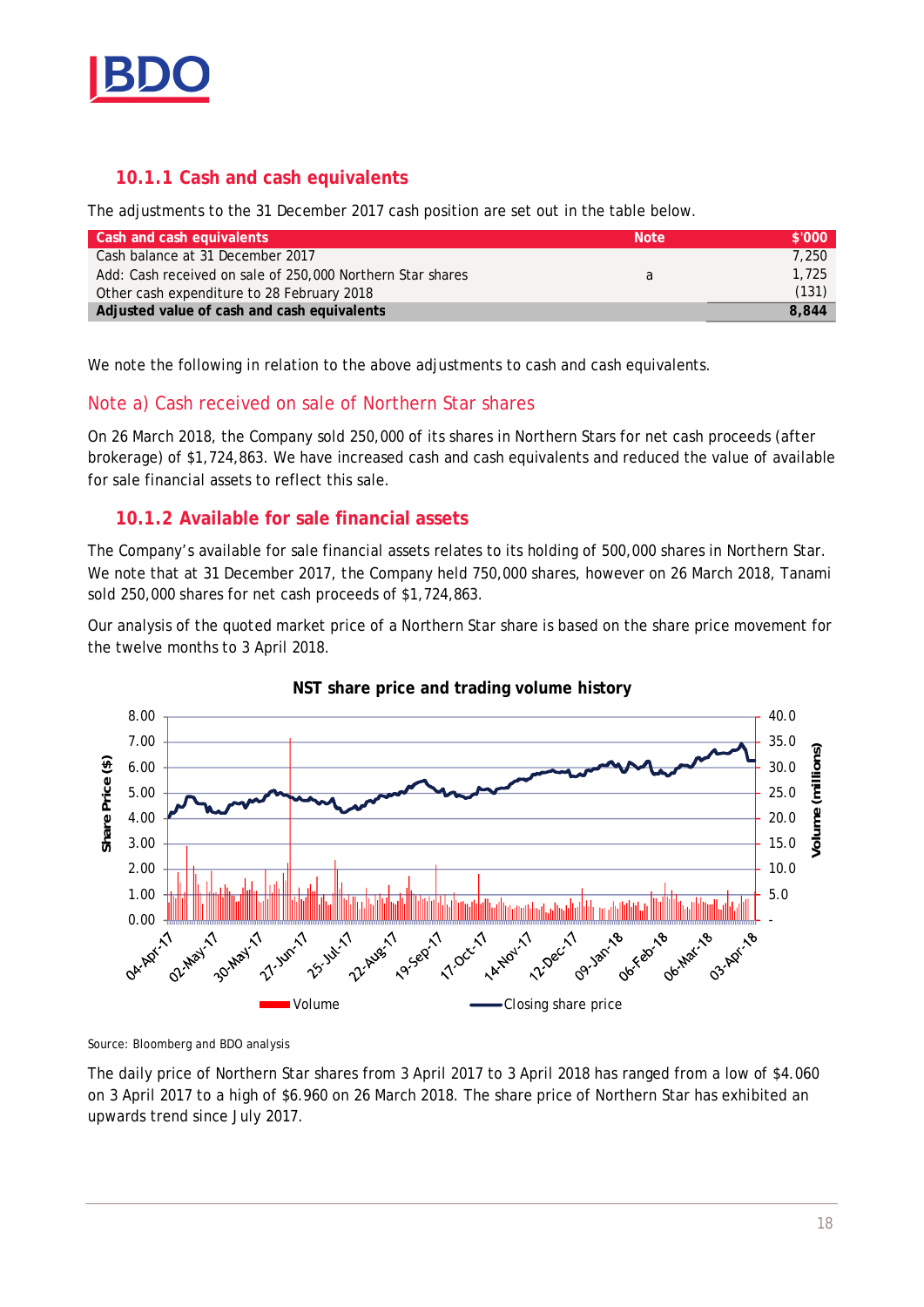

To provide further analysis of the market prices for a Northern Star share, we have also considered the weighted average market price for 10, 30 and 60 day periods to 3 April 2018.

| Share Price per unit                 | $03$ -Apr-18 | 10 Davs' | 30 Days | 60 Days |
|--------------------------------------|--------------|----------|---------|---------|
| Closing price                        | \$6.290      |          |         |         |
| Volume weighted average price (VWAP) |              | \$6.636  | \$6.507 | \$6.201 |
| Cource Pleamberg PDO analysis        |              |          |         |         |

**Source:** Bloomberg, BDO analysis

An analysis of the volume of trading in Northern Star shares for the twelve months to 3 April 2018 is set out below:

| Trading days | Share price | Share price | Cumulative volume | As a % of             |
|--------------|-------------|-------------|-------------------|-----------------------|
|              | low         | high        | traded            | <b>Issued capital</b> |
| 1 Day        | \$6.265     | \$6.370     | 5,648,002         | 0.92%                 |
| 10 Days      | \$6.265     | \$6.970     | 30,280,979        | 4.94%                 |
| 30 Days      | \$5.980     | \$6.970     | 99.798.128        | 16.29%                |
| 60 Days      | \$5.570     | \$6.970     | 209,087,388       | 34.13%                |
| 90 Days      | \$5.570     | \$6.970     | 290.183.155       | 47.36%                |
| 180 Days     | \$4.320     | \$6.970     | 634,210,513       | 103.51%               |
| 1 Year       | \$4.100     | \$6.970     | 1,134,068,890     | 185.09%               |

**Source:** Bloomberg, BDO analysis

Our analysis indicates that Northern shares display a high level of liquidity, with 47.36% of Northern Star's current issued capital being traded in a 90-day period and 185.09% over a twelve month period. As such, we consider there to be a liquid and active market.

Based on the above analysis, we consider the value of a Northern Star share to range from \$6.290 to \$6.636.

Given that based on historical trading volumes it would take less than one day to turnover Tanami's holding in Northern Star, we do not consider it appropriate to apply a lack of marketability discount. We have assessed the value of Tanami's holding in Northern Star as follows.

| Value of Tanami's holdings in Northern Star | Low Value   | <b>High Value</b> |
|---------------------------------------------|-------------|-------------------|
| Number of shares held by Tanami             | 500.000     | 500,000           |
| Assessed value of a Northern Star share     | \$6.290     | \$6.636           |
| Value of Tanami's holding in Northern Star  | \$3,145,000 | \$3,318,000       |
|                                             |             |                   |

**Source**: Bloomberg and BDO analysis

We have used rounded values of between \$3.15 million and \$3.32 million, with a preferred value being the midpoint of \$3.235 million in our Sum-of-Parts valuation.

#### **10.1.3 Other receivables**

Other receivables relate to term deposits placed in support of environmental performance bonds. Based on the Company's unaudited management accounts at 28 February 2018, we do not consider that the value of these bonds would have changed materially since 31 December 2017. Therefore, we have not adjusted the value of these deposits from the reviewed position at 31 December 2017.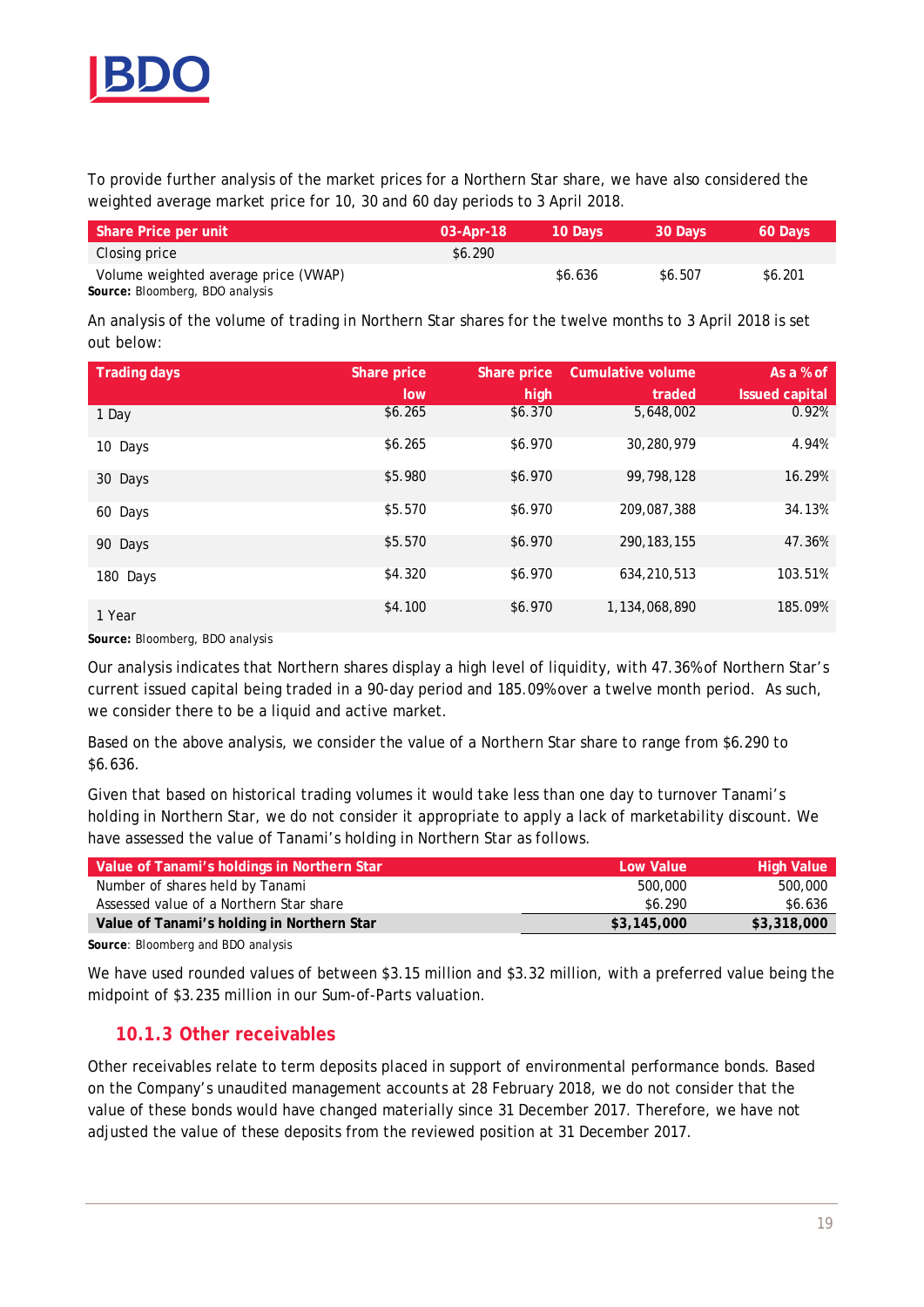

#### **10.1.4 Acquired exploration and evaluation**

We have commissioned a technical specialist, Agricola, to undertake a valuation of the Company's 75% interest in the Central Tanami Project. Agricola has used the comparable market transactions methodology to value the mineral resource at Central Tanami and has used the Kilburn approach to value the exploration ground. The Kilburn approach is a commonly used approach when valuing exploration ground on which there are no defined resources. Further information on the methodologies selected and considered by Agricola can be found in the Independent Specialist Valuation Report in Appendix Three. The market values as determined by Agricola are set out in the table below.

| Acquired exploration and evaluation                    | LOW    | Preferred | High   |
|--------------------------------------------------------|--------|-----------|--------|
|                                                        | \$'000 | \$'000    | \$'000 |
| Value of mineral resources                             | 20,030 | 28,050    | 34,130 |
| Value of exploration areas                             | 20.700 | 22,650    | 24,530 |
| Total value of Tanami's 75% interest in Central Tanami | 40,730 | 50,700    | 58,650 |

**Source:** Independent Specialist Valuation Report contained in Appendix Three

#### **10.1.5 Provisions**

The non-current provision of \$1,327,000 relates to the restoration provision for the Central Tanami Project. Management advise that the value of this provision has not changed materially since the reviewed position at 31 December 2017, which is supported by the management accounts provided at 28 February 2018.

#### **10.1.6 Minority interest discount**

The Sum-of-Parts value represents a controlling interest, therefore in order to assess the quantum of the control premium paid by APAC, we consider it appropriate to assess the value of a Tanami share on a minority interest basis.

Set out below is our assessment of a reasonable control premium likely to be paid by an acquirer purchasing a controlling stake in Tanami.

#### Control premium

The concept of a premium for control reflects the additional value that attaches to a controlling interest.

We have reviewed the control premiums paid by acquirers of ASX listed gold mining companies and ASX listed general mining companies, since 2010. We have summarised our findings below: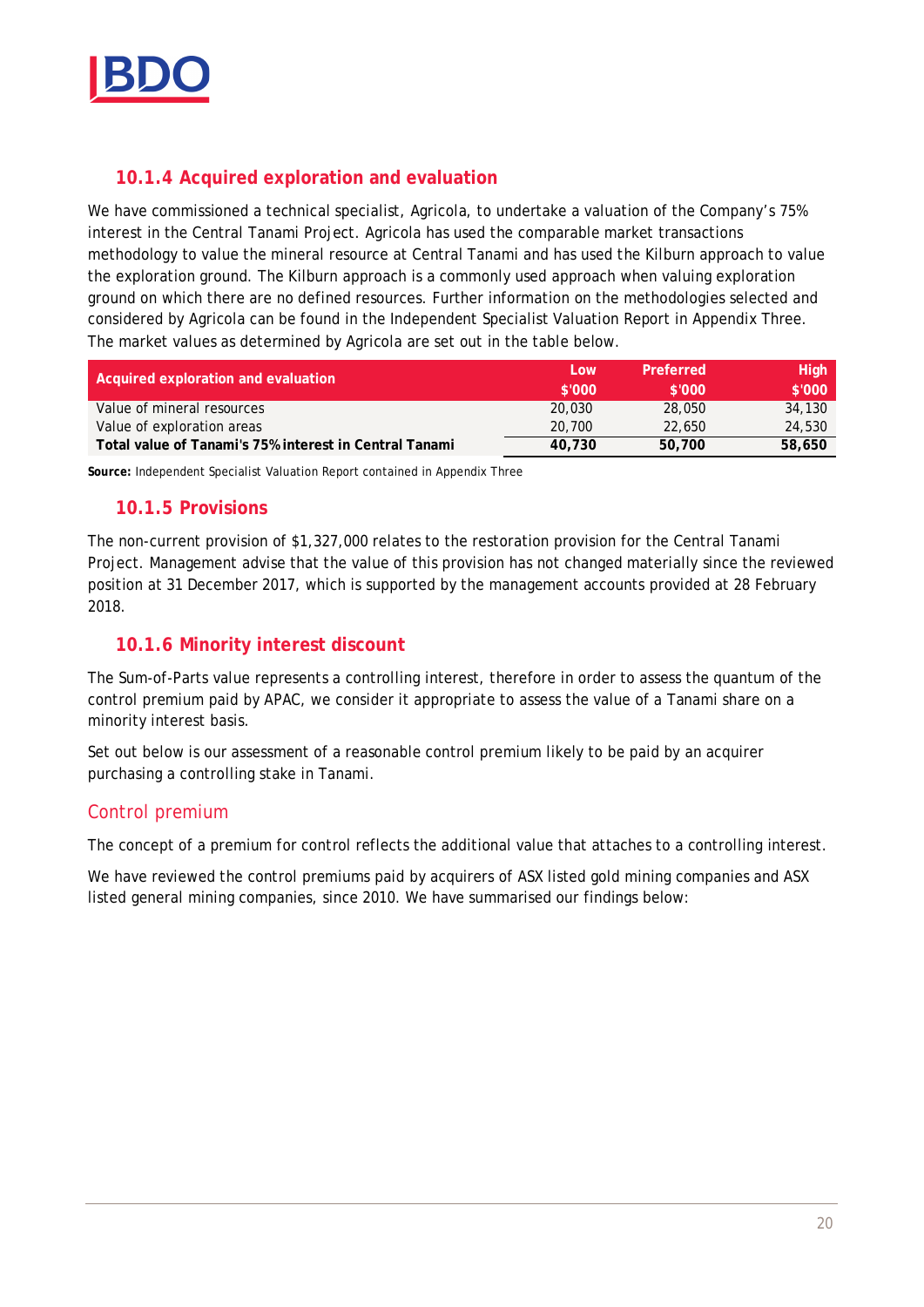

#### ASX listed gold mining companies

| Year | Number of Transactions | Average Deal Value<br>$(\text{m})$ | <b>Average Control Premium</b><br>(%) |
|------|------------------------|------------------------------------|---------------------------------------|
| 2018 | 1                      | 25.72                              | 113.01                                |
| 2017 | 2                      | 13.74                              | 41.04                                 |
| 2016 | 4                      | 31.73                              | 48.77                                 |
| 2015 | 6                      | 80.20                              | 54.87                                 |
| 2014 | 8                      | 130.38                             | 44.36                                 |
| 2013 | 8                      | 64.79                              | 77.34                                 |
| 2012 | 10                     | 215.40                             | 39.72                                 |
| 2011 | $\overline{7}$         | 1154.20                            | 34.95                                 |
| 2010 | 10                     | 1482.75                            | 56.11                                 |
|      | Mean                   | 504.41                             | 51.71                                 |
|      | Median                 | 43.63                              | 43.71                                 |

**Source:** Bloomberg

#### ASX listed general mining companies

| Year | Number of Transactions | Average Deal Value<br>$(\text{sm})$ | <b>Average Control Premium</b><br>(%) |
|------|------------------------|-------------------------------------|---------------------------------------|
| 2018 | $\overline{2}$         | 35.14                               | 79.63                                 |
| 2017 | 3                      | 20.76                               | 32.90                                 |
| 2016 | 9                      | 46.89                               | 78.44                                 |
| 2015 | 14                     | 228.89                              | 47.19                                 |
| 2014 | 13                     | 135.34                              | 43.81                                 |
| 2013 | 17                     | 55.21                               | 61.59                                 |
| 2012 | 21                     | 464.02                              | 49.13                                 |
| 2011 | 20                     | 664.46                              | 45.50                                 |
| 2010 | 26                     | 873.87                              | 46.36                                 |
|      | Mean                   | 426.96                              | 51.10                                 |
|      | Median                 | 44.65                               | 39.11                                 |

**Source:** Bloomberg

In arriving at an appropriate control premium to apply, we note that observed control premiums can vary due to the:

- · nature and magnitude of non-operating assets;
- · nature and magnitude of discretionary expenses;
- · perceived quality of existing management;
- nature and magnitude of business opportunities not currently being exploited;
- · ability to integrate the acquiree into the acquirer's business;
- · level of pre-announcement speculation of the transaction; and
- · level of liquidity in the trade of the acquiree's securities.

The tables above indicate that the long term average of announced control premiums paid by acquirers of both ASX listed gold mining companies and ASX listed general mining companies is approximately 52%.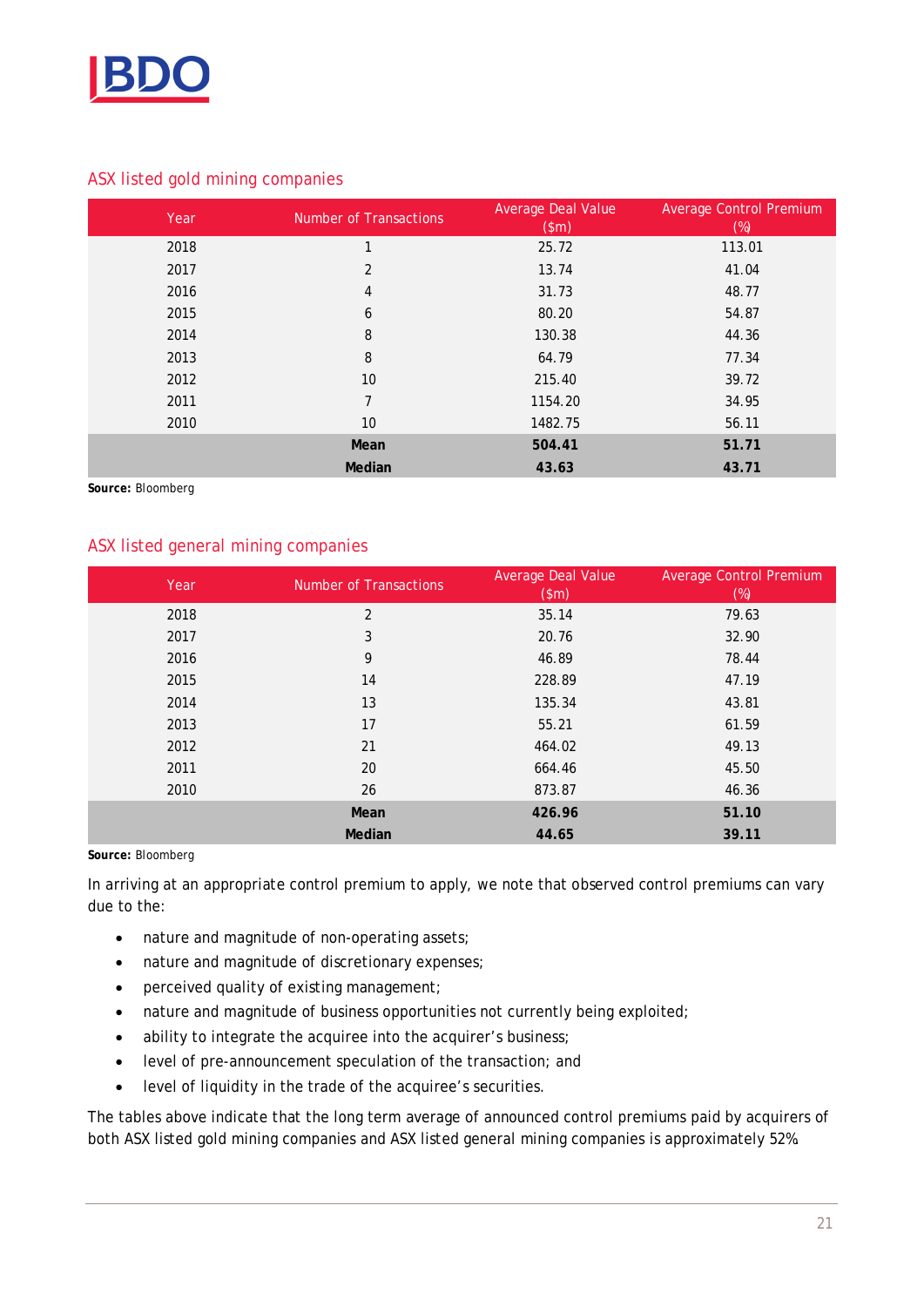

However, in assessing the sample of the transactions that were included in the table, we noted transactions within the list that appear to be extreme outliers. These outliers included five ASX listed gold mining transactions and 13 ASX listed general mining transactions, in which the announced control premium was in excess of 100%.

In a sample where there are extreme outliers, the median often represents a superior measure of central tendency compared to the mean. We note that the median announced control premiums over the review period were approximately 44% for ASX listed gold mining companies and 39% for ASX listed general mining companies.

Given that Tanami is an exploration company that is yet to produce operating revenue, we consider it unlikely that an acquirer would be willing to pay a premium in line with the historical averages observed on the ASX. Therefore, we consider a control premium in the range of 30% to 40% to be appropriate for Tanami.

A minority interest discount is the inverse of a premium for control and is calculated using the formula calculated using the formula, 1 – (1/1+control premium). Therefore, based on our assessment of a control premium between 30% and 40%, we consider an appropriate minority interest discount to be in the range of 23% to 29%.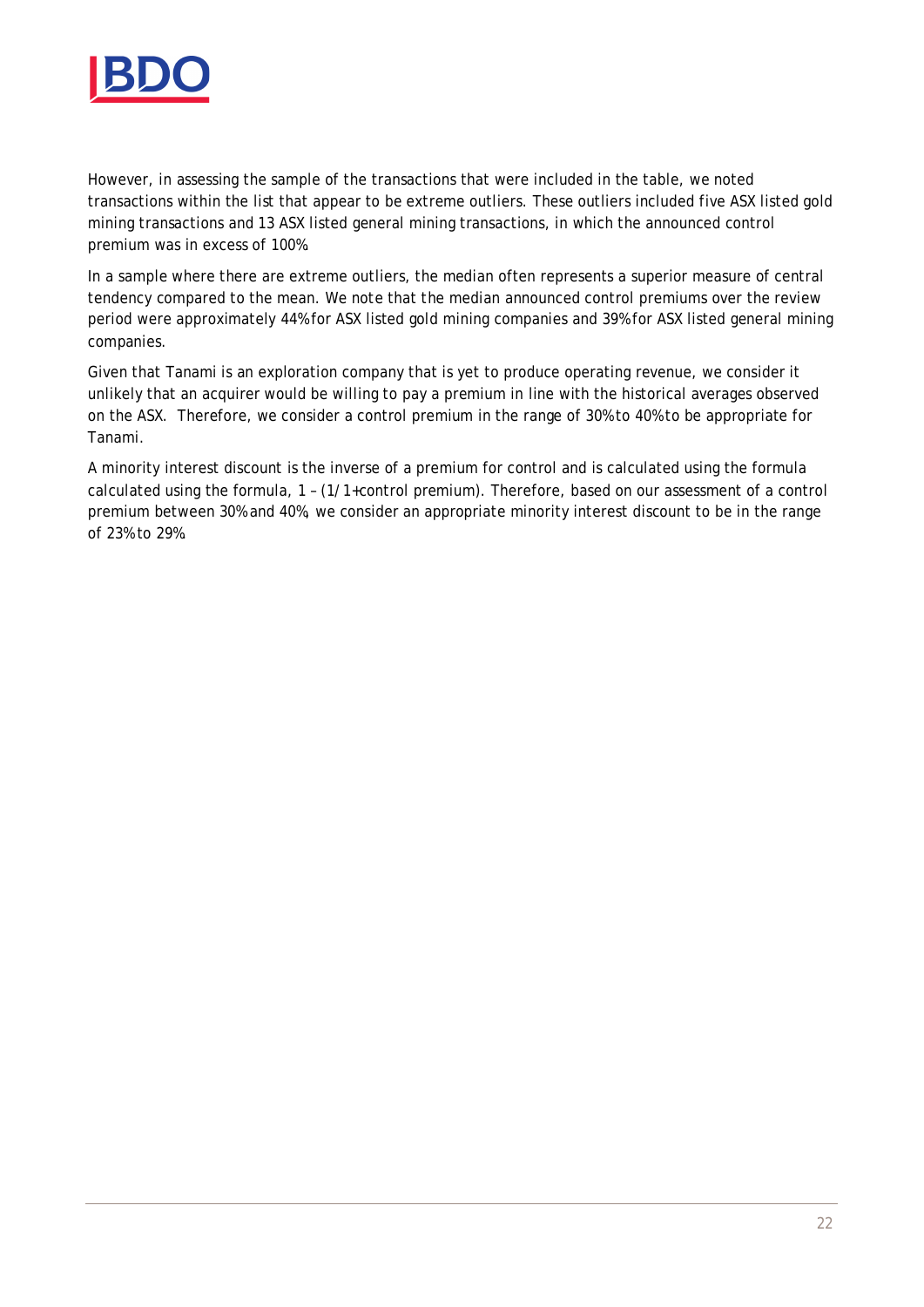

# **10.2 Quoted Market Prices for Tanami Securities**

To provide a comparison to the valuation of Tanami in Section 10.1, we have also assessed the quoted market price for a Tanami share.

The quoted market value of a company's shares is reflective of a minority interest. A minority interest is an interest in a company that is not significant enough for the holder to have an individual influence in the operations and value of that company.

#### Minority interest value

Our analysis of the quoted market price of a Tanami share is based on the pricing prior to the announcement of the Transaction. This is because the value of a Tanami share after the announcement may include the effects of any change in value as a result of the Transaction. However, we have considered the value of a Tanami share following the announcement when we have considered the consequences of not approving the Transaction in section 11.6.2.

Information on the Transaction was announced to the market on 5 February 2018. Therefore, the following chart provides a summary of the share price movement over the twelve months to 4 February 2018 which was the last trading day prior to the announcement of the Transaction.



**Source:** Bloomberg

The daily price of Tanami shares from 4 February 2017 to 4 February 2018 has ranged from a low of \$0.039 in October and December 2017, as well as January 2018 to a high of \$0.066 in February 2017.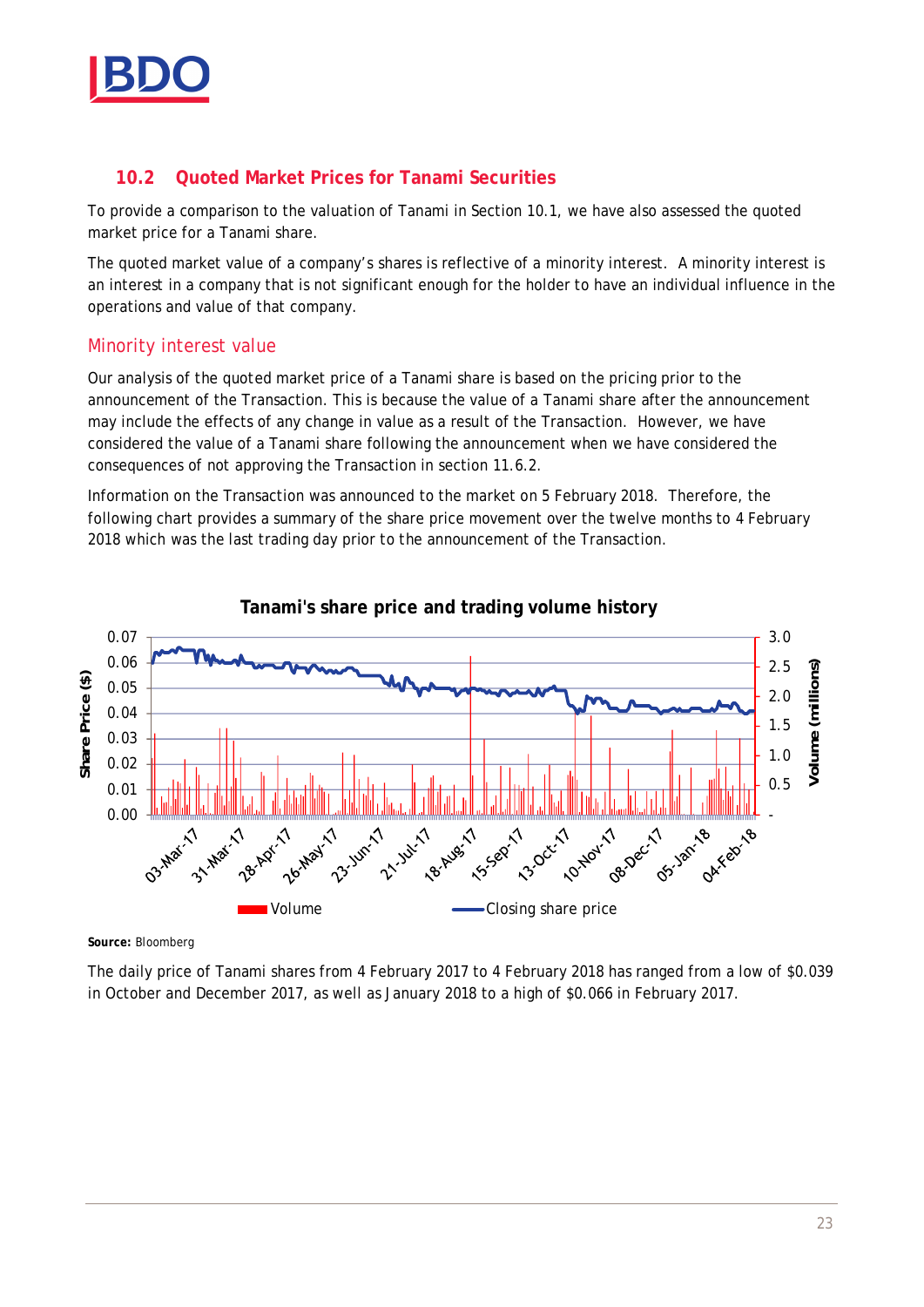

During this period a number of announcements were made to the market. The key announcements are set out below:

| Date       | Announcement                                     |               | <b>Closing Share</b><br><b>Price Following</b><br>Announcement |      |       |               | <b>Closing Share Price</b><br>Three Days After<br>Announcement |
|------------|--------------------------------------------------|---------------|----------------------------------------------------------------|------|-------|---------------|----------------------------------------------------------------|
|            |                                                  | \$ (movement) |                                                                |      |       | \$ (movement) |                                                                |
| 30/01/2018 | Quarterly Report and Appendix 5B                 | 0.040         | ▶                                                              | 0.0% | 0.041 |               | 2.5%                                                           |
| 15/01/2018 | Change in substantial holding                    | 0.043         |                                                                | 4.4% | 0.043 |               | 0.0%                                                           |
| 12/01/2018 | Change in substantial holding                    | 0.045         |                                                                | 7.1% | 0.043 |               | 4.4%                                                           |
| 29/11/2017 | Completion of the Sale of Western Tanami Project | 0.043         | ▶                                                              | 0.0% | 0.042 |               | 2.3%                                                           |
| 28/11/2017 | <b>Results of Meeting</b>                        | 0.043         | ▶                                                              | 0.0% | 0.043 |               | 0.0%                                                           |
| 27/10/2017 | Notice of Annual General Meeting                 | 0.046         | ▶                                                              | 0.0% | 0.046 | ▶             | 0.0%                                                           |
| 23/10/2017 | Appendix 4G                                      | 0.041         |                                                                | 2.4% | 0.046 |               | 12.2%                                                          |
| 23/10/2017 | Corporate Governance Statement                   | 0.041         |                                                                | 2.4% | 0.046 |               | 12.2%                                                          |
| 23/10/2017 | 2017 Annual Report                               | 0.041         |                                                                | 2.4% | 0.046 |               | 12.2%                                                          |
| 23/10/2017 | Quarterly Activities Review and App 5B           | 0.041         |                                                                | 2.4% | 0.046 |               | 12.2%                                                          |
| 03/10/2017 | Proposed Sale of Western Tanami Project          | 0.050         | ▲                                                              | 2.3% | 0.049 |               | 2.0%                                                           |
| 19/09/2017 | Ceasing to be a substantial holder               | 0.048         | ▶                                                              | 0.0% | 0.047 |               | 2.1%                                                           |
| 18/09/2017 | <b>Annual Financial Statements</b>               | 0.048         | ▶                                                              | 0.0% | 0.048 |               | 0.0%                                                           |
| 27/07/2017 | Quarterly Activities Report & Appendix 5B        | 0.050         | ▶                                                              | 0.0% | 0.050 |               | 0.0%                                                           |
| 27/04/2017 | Quarterly Activities Report & Appendix 5B        | 0.060         | ▶                                                              | 0.0% | 0.056 |               | 6.7%                                                           |
| 21/03/2017 | Update                                           | 0.060         |                                                                | 2.0% | 0.060 |               | 0.0%                                                           |
| 20/03/2017 | Update                                           | 0.061         |                                                                | 2.2% | 0.060 |               | 1.6%                                                           |
| 14/03/2017 | Half Yearly Report and Accounts                  | 0.063         |                                                                | 7.1% | 0.060 |               | 4.8%                                                           |
| 17/02/2017 | Response to ASX Aware Letter                     | 0.065         |                                                                | 0.0% | 0.066 |               | 1.5%                                                           |

**Source:** Bloomberg, BDO analysis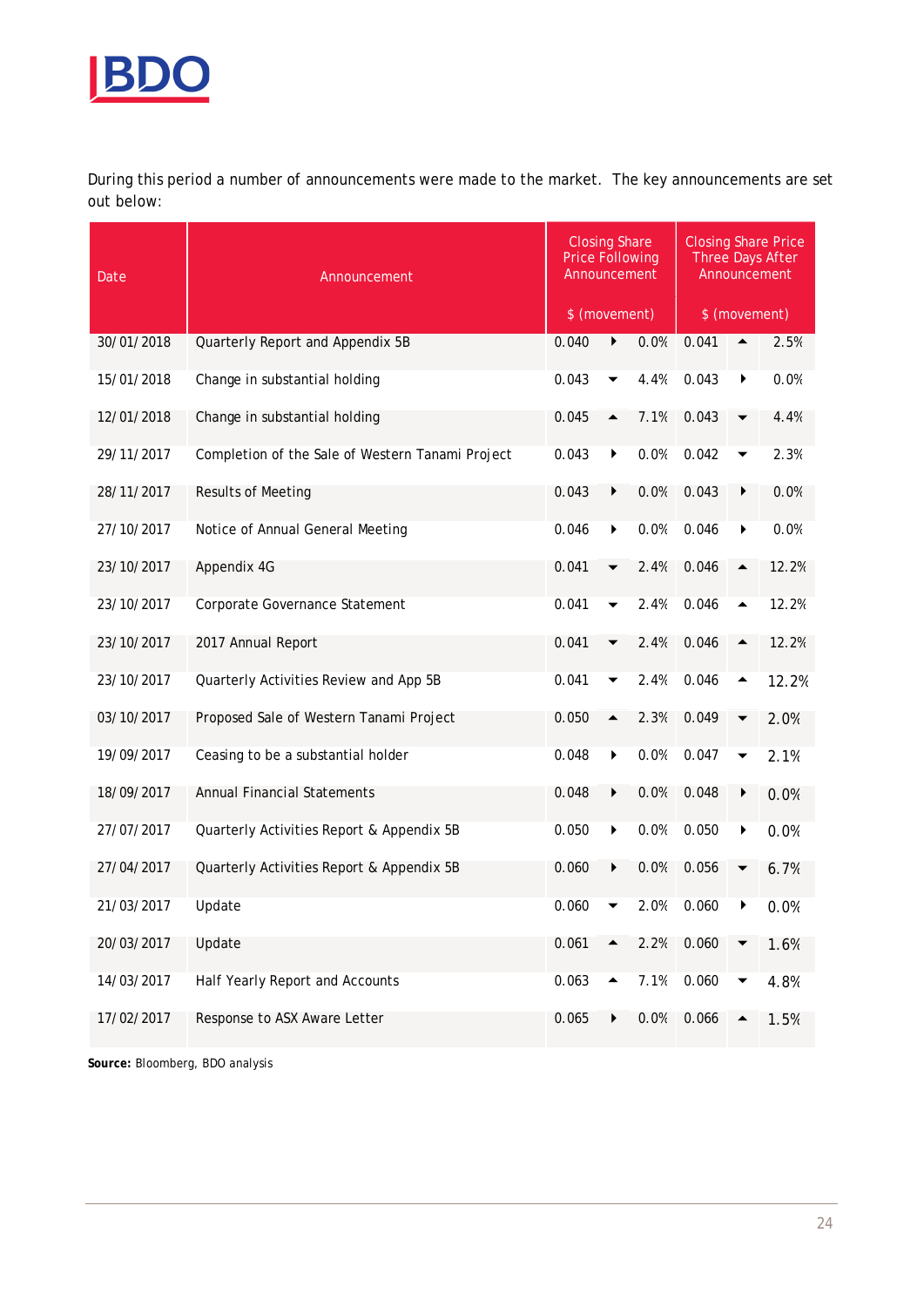

On 27 April 2017, the Company released its quarterly activities report for the quarter ended 31 March 2017. The report detailed a deteriorating cash balance. On the date of the announcement, Tanami's share price remained unchanged. However, over the subsequent three trading days the share price decreased by 7% to \$0.056.

On 23 October 2017, the Company released its 2017 Annual Report as well as its quarterly activities report for the quarter ending September 2017. The quarterly activities report detailed the proposed sale of the Western Tanami Project as well as an update on the joint venture with Northern Star. On the date of the announcement, Tanami's share price decreased by 2.4% to \$0.041. However over the subsequent three trading days the share price increased by 12.2% to \$0.046.

On 12 January 2018, the Company announced a change in substantial holding of Allied and its related entities, with its ownership increasing to 38.09%. On the date of the announcement, Tanami's share price increased by 7.1% to \$0.045. However, over the subsequent three trading days the share price decreased by 4.4% to \$0.043.

On 15 January 2018, the Company announced a change in substantial holding of China Medical & Health Care Group Limited, with its ownership decreasing from 9.64% to 6.66%. On the date of the announcement, Tanami's share price decreased by 4.4% to \$0.043 and remained unchanged three days after the announcement.

To provide further analysis of the market prices for a Tanami share, we have also considered the weighted average market price for 10, 30, 60 and 90 day periods to 4 February 2018.

| Share Price per unit                 | 04-Feb-18' | 10 Davs' | 30 Days | 60 Days | 90 Days |
|--------------------------------------|------------|----------|---------|---------|---------|
| Closing price                        | \$0.041    |          |         |         |         |
| Volume weighted average price (VWAP) |            | \$0.041  | \$0.042 | \$0.042 | \$0.043 |
| Source: Bloomberg, BDO analysis      |            |          |         |         |         |

**Source:** Bloomberg, BDO analysis

The above weighted average prices are prior to the date of the announcement of the Transaction, to avoid the influence of any increase in price of Tanami shares that has occurred since the Transaction was announced.

An analysis of the volume of trading in Tanami shares for the twelve months to 4 February 2018 is set out below:

| <b>Trading days</b> | Share price | Share price | Cumulative volume | As a % of      |
|---------------------|-------------|-------------|-------------------|----------------|
|                     | low         | high        | traded            | Issued capital |
| 1 Day               | \$0.041     | \$0.041     | 54,058            | 0.00%          |
| 10 Days             | \$0.039     | \$0.044     | 3,184,063         | 0.27%          |
| 30 Days             | \$0.039     | \$0.045     | 10,797,780        | 0.92%          |
| 60 Days             | \$0.039     | \$0.046     | 18,803,851        | 1.60%          |
| 90 Days             | \$0.039     | \$0.051     | 30,896,996        | 2.63%          |
| 180 Days            | \$0.039     | \$0.059     | 58,488,283        | 4.98%          |
| 1 Year              | \$0.039     | \$0.067     | 88,018,353        | 7.49%          |

**Source:** Bloomberg, BDO analysis

This table indicates that Tanami's shares display a low level of liquidity, with 7.49% of the Company's current issued capital being traded in a twelve- month period and 2.63% over a 90-day period. RG 111.69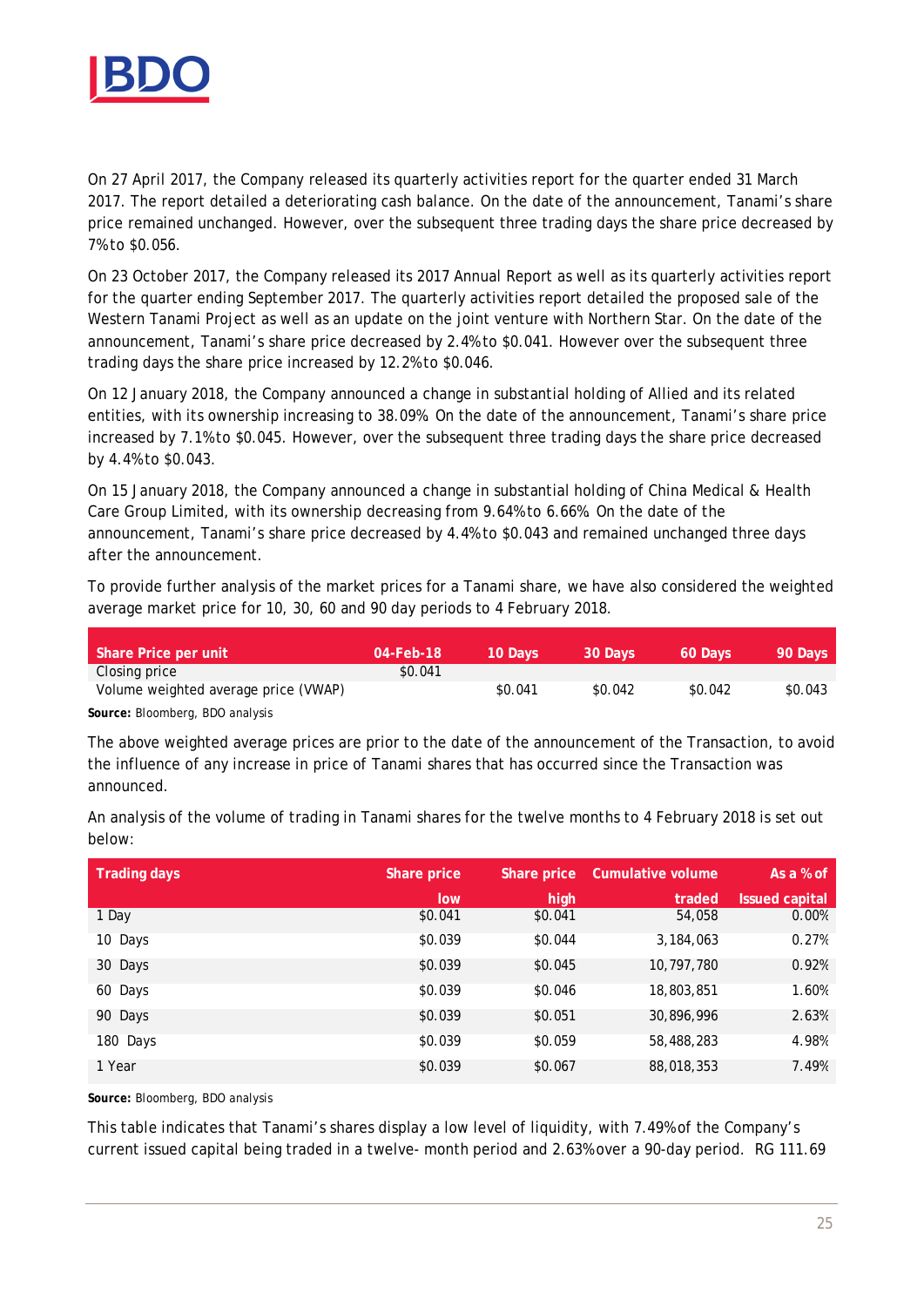

states that for the quoted market price methodology to be an appropriate methodology there needs to be a 'liquid and active' market in the shares and allowing for the fact that the quoted price may not reflect their value should 100% of the securities not be available for sale. We consider the following characteristics to be representative of a liquid and active market:

- · Regular trading in a company's securities;
- · Approximately 1% of a company's securities are traded on a weekly basis;
- The spread of a company's shares must not be so great that a single minority trade can significantly affect the market capitalisation of a company; and
- There are no significant but unexplained movements in share price.

A company's shares should meet all of the above criteria to be considered 'liquid and active', however, failure of a company's securities to exhibit all of the above characteristics does not necessarily mean that the value of its shares cannot be considered relevant.

In the case of Tanami, we do not consider there to be a deep market for the Company's shares as a result of only 7.49% of the Company's current issued capital being traded over a twelve month period prior to the announcement of the Transaction.

Our assessment is that a range of values for Tanami shares based on market pricing, after disregarding post announcement pricing, is between \$0.041 and \$0.043, with a midpoint value of \$0.042. The results of our QMP analysis of Tanami are summarised in the table below:

| <b>QMP</b>             | Low   | Midpoint | High  |
|------------------------|-------|----------|-------|
|                        |       |          |       |
| Assessed QMP per share | 0.041 | 0.042    | 0.043 |

**Source:** BDO analysis

#### **10.3 Assessment of the value of a Tanami share**

The results of the valuations performed are summarised in the table below:

|                                  | <b>LOW</b> | Preferred | High  |
|----------------------------------|------------|-----------|-------|
|                                  |            |           |       |
| Sum of parts (Section 10.1)      | 0.033      | 0.041     | 0.048 |
| ASX market prices (Section 10.2) | 0.041      | 0.042     | 0.043 |

#### **Source:** BDO analysis

We note that the value ranges overlap and the low and preferred values obtained under the QMP method are higher than the values obtained from the Sum-of-Parts method. The difference in values derived from the above methodologies may be explained by the following:

· Our QMP analysis in section 10.2 indicates that Tanami shares display a low level of liquidity with only 7.49% of the Company's issued capital traded in the twelve months prior to the announcement of the Transaction. Therefore, the quoted market price may not reflect the underlying value of the Company's shares.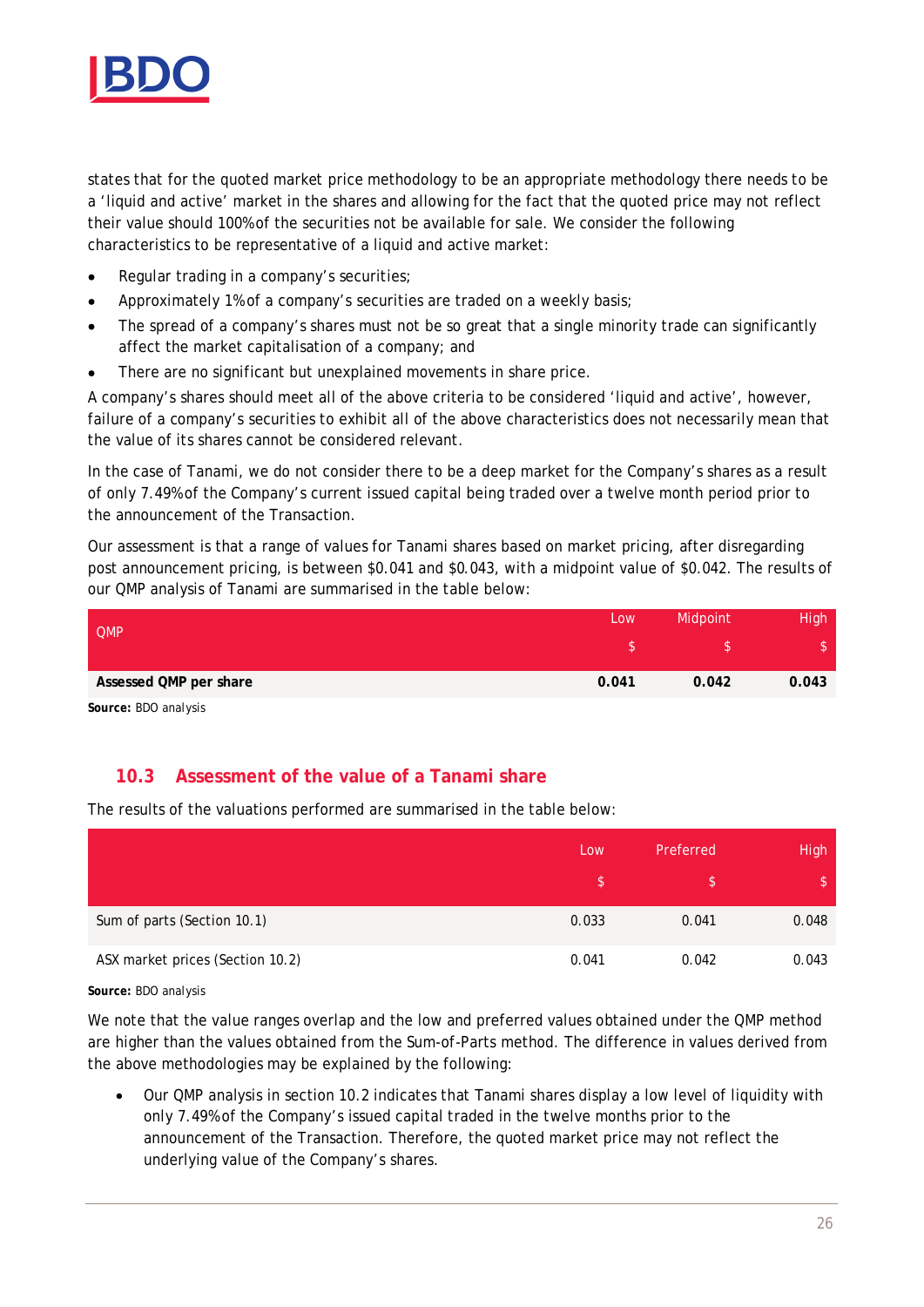

We consider the Sum-of-Parts to be the most appropriate methodology to value Tanami for the following reasons:

- · Our QMP analysis in section 10.2 indicates that Tanami shares display a low level of liquidity with only 7.49% of the Company's issued capital traded in the twelve months prior to the announcement of the Transaction. Therefore, we do not consider the quoted market price to be a reliable methodology to value a share in Tanami; and
- · Tanami is an exploration company, therefore its core value lies in the mineral assets that it holds. The Sum-of-Parts valuation includes a valuation of the Company's mineral assets by an independent technical specialist. Agricola has used a market based assessment of the mineral resource based on resource multiples observed in actual market transactions. Given that actual arm's length transactions of comparable assets can be regarded as the most tangible evidence of value, we consider this to be the most appropriate methodology to value Tanami's mineral resource at its Central Tanami Project. Also, the technical specialist has used the Kilburn approach to value the Company's exploration areas, where a resource has yet to be defined. A technical specialist is likely to have a more informed and realistic view of the value of the Company's exploration areas than that assigned by the market, therefore we consider incorporating this valuation into the Sum-of-Parts valuation to be the most appropriate approach.

Based on the results above we consider the value of a Tanami share to be between \$0.033 and \$0.048, with a preferred value of \$0.041.

#### **10.4 Assessment of the control premium paid by APAC**

Based on our assessed values above, we have assessed the control premium paid by APAC to Allied to be between nil and 27% with a preferred of 9% as set out below.

|                                             | Low   | Preferred | <b>High</b> |
|---------------------------------------------|-------|-----------|-------------|
|                                             | ß.    |           | \$.         |
| Assessed value of a Tanami share (minority) | 0.033 | 0.041     | 0.048       |
| Price per share paid by APAC (control)      | 0.045 | 0.045     | 0.045       |
| Assessed control premium to be paid by APAC | 27%   | 9%        | $0\%$       |

# **11. Evaluation of the Transaction**

#### **11.1 Advantages**

#### **11.1.1. APAC specialises in investments in resource companies**

The Directors of Tanami, Allied and APAC have advised that APAC Group's specialist resource investment team may provide benefits to Tanami. Specifically, given that APAC Group has experience in holding substantial interests in resource companies, the management of APAC Group may bring additional mining expertise such as bringing learnings from its other investments, and may provide these to the management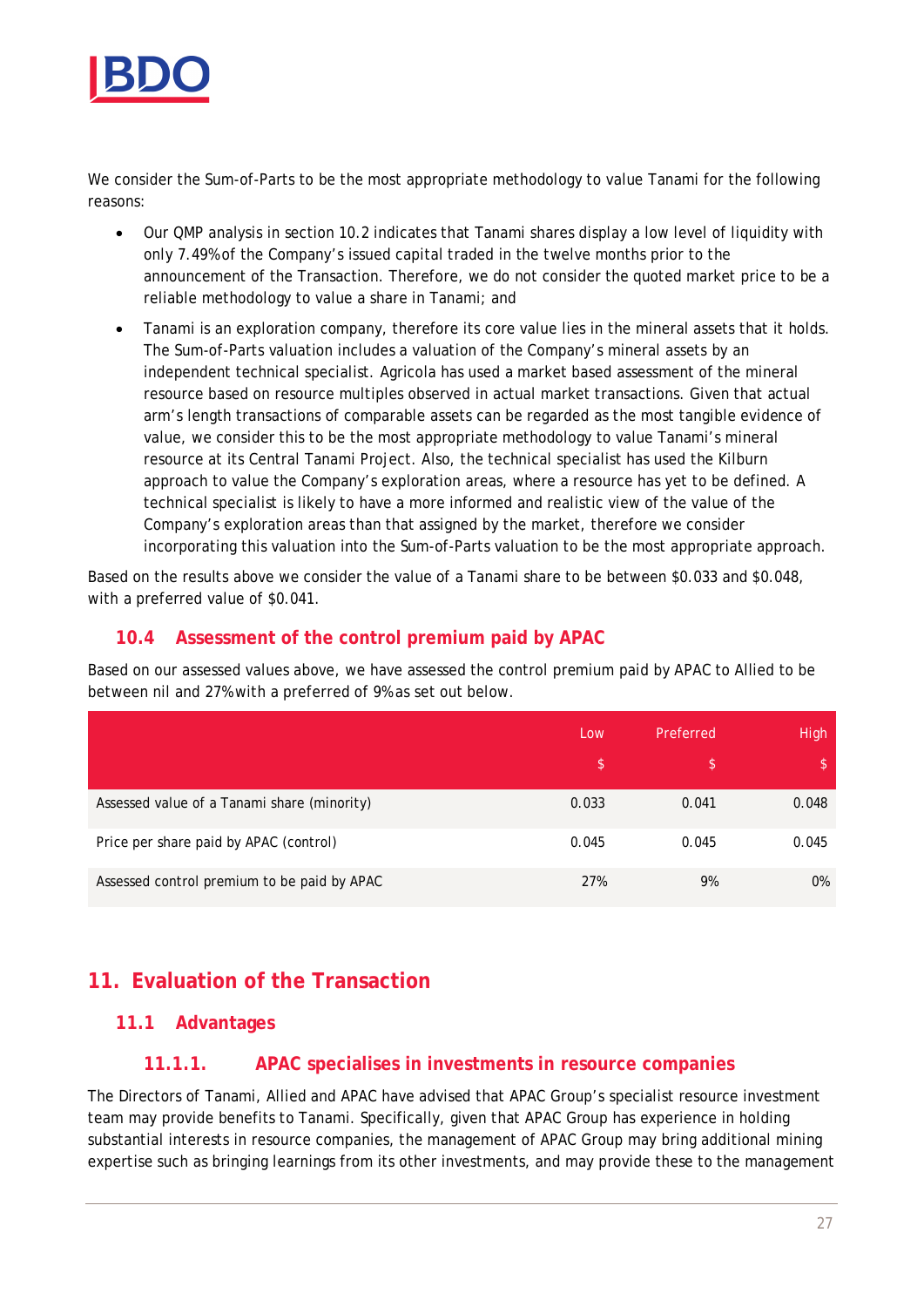

of Tanami. Also, given that APAC will hold 38.09% of Tanami, APAC's interests will be aligned with **Shareholders** 

#### **11.1.2. All costs incurred in relation to the Transaction are to be reimbursed by Allied and APAC**

Tanami has also entered into a cost reimbursement deed with Allied and APAC, meaning that all costs incurred by the Company in relation to the Transaction will be reimbursed by Allied and APAC. Therefore, the transfer of existing shares between Allied and APAC will not impact the value of existing Shareholders' interests.

We note that in the event that a full or proportional takeover offer is made, any costs arising from the offer, such as professional fees incurred in preparing a Target's statement would be borne by the Company.

#### **11.1.3. An alternative for Allied could be to sell its shares on market, which may decrease the Company's share price**

We have made enquiries of the Directors of Tanami, Allied and APAC, however we have not been advised of Allied's intention should this Transaction not be approved. If it is Allied's intention to divest its interest in Tanami, a possible alternative to this Transaction could be that Allied sells its shares on market. Given the low level of trading in Tanami's shares this may take some time. This is likely to cause downward pressure on the Company's share price, which would reduce the value of Shareholders' interests potentially for a protracted period.

#### **11.2 Disadvantages**

#### **11.2.1. APAC are paying a control premium in the range of up to 27% to Allied, which is not being offered to Shareholders**

Based on our valuation analysis in section 10, we have concluded that APAC are paying a control premium in the order of between nil and 27%. Given that APAC are paying this control premium to Allied, it prevents other Shareholders from receiving a similar control premium in the event that APAC elected to make a formal takeover bid or proportional offer to all Shareholders.

Similarly, an alternative for APAC could be to progressively increase its interest pursuant to the creep provisions of section 611 of the Corporations Act whereby a controlling shareholder can acquire an additional 3% every six months without obtaining shareholder approval. We note from our analysis in section 10.2 that Tanami shares display a low level of liquidity with only 7.49% of shares traded in the twelve months prior to the announcement of the Transaction. Therefore, if these on market purchases were to occur it may provide Shareholders with an opportunity to liquidate their positions and may place upward pressure on the Company's share price.

However, as detailed below in section 11.3, based on our enquiries, nothing has come to our attention to suggest that an alternative offer would be presented to Shareholders if this Transaction is not approved. Even if an alternative offer was made, the price, structure and terms of such an offer are not known and cannot be predicted.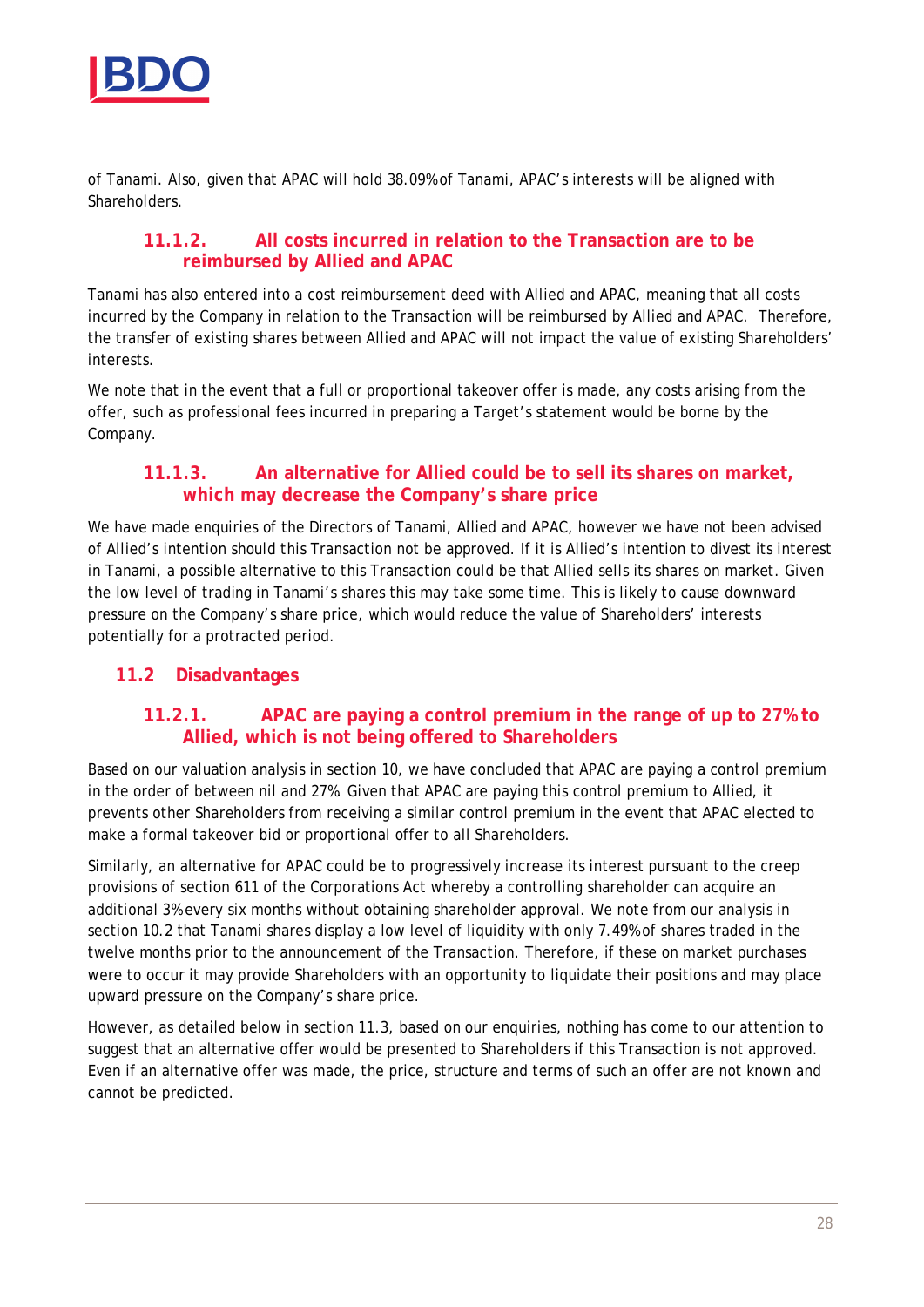

We note that the above assessed control premium range of nil to 27% is lower than our assessed control premium range of 30% to 40% as detailed in section 10.1.7. Therefore, Shareholders are not forgoing the opportunity of receiving a full takeover premium in the future.

### **11.3 Alternative Proposal**

We have made enquiries of Allied and APAC regarding their intentions in the event that Shareholders do not approve the Transaction. Based on these responses, we are not aware of any alternative proposals that are likely to emerge, should this Transaction not be approved.

Further, the Directors of Tanami are not aware of any other proposal that may emerge should this Transaction not be approved.

However, as outlined in section 11.1.3, if the Transaction is not approved, we note that an alternative available to Allied is to sell down its shares on market. If this sale down occurs, it will reduce the presence of a controlling shareholder, therefore this may increase the liquidity of the Company's shares and may also provide Shareholders with the opportunity to receive a takeover premium in the future. We note that a potential decrease in share price as a result of Allied selling its shares, may offset any takeover premium received. We also note that there is no certainty that a takeover bid will emerge.

#### **11.4 If the Transaction is approved will it deter a takeover bid?**

Given that the Transaction represents a transfer of existing shares, there are no control implications as Allied is being replaced by APAC as the Company's controlling shareholder. As such, we consider it unlikely that if the Transaction is approved, it would deter a takeover bid from an alternate party.

#### **11.5 Practical Level of Control**

Prior to the Transaction, Allied and its associates holds 38.09% of Tanami's issued capital. If the Transaction is approved then this interest will be transferred to APAC, which will mean that APAC will replace Allied as a controlling shareholder. Therefore, there will be no control implications for existing Shareholders as the Transaction represents a transfer of existing shares. As such, Shareholders' interests prior to and following the Transaction will remain unchanged.

#### **11.6 Consequences of not Approving the Transaction**

#### **11.6.1. Allied will remain as Tanami's controlling shareholder**

If the Transaction is not approved then the Company's shareholding structure will remain unchanged as Allied will continue to hold 38.09% of Tanami's issued capital.

#### **11.6.2. Impact on the Company's share price**

We have analysed movements in Tanami's share price since the Transaction was announced. A graph of Tanami's share price prior to and since the announcement is set out below.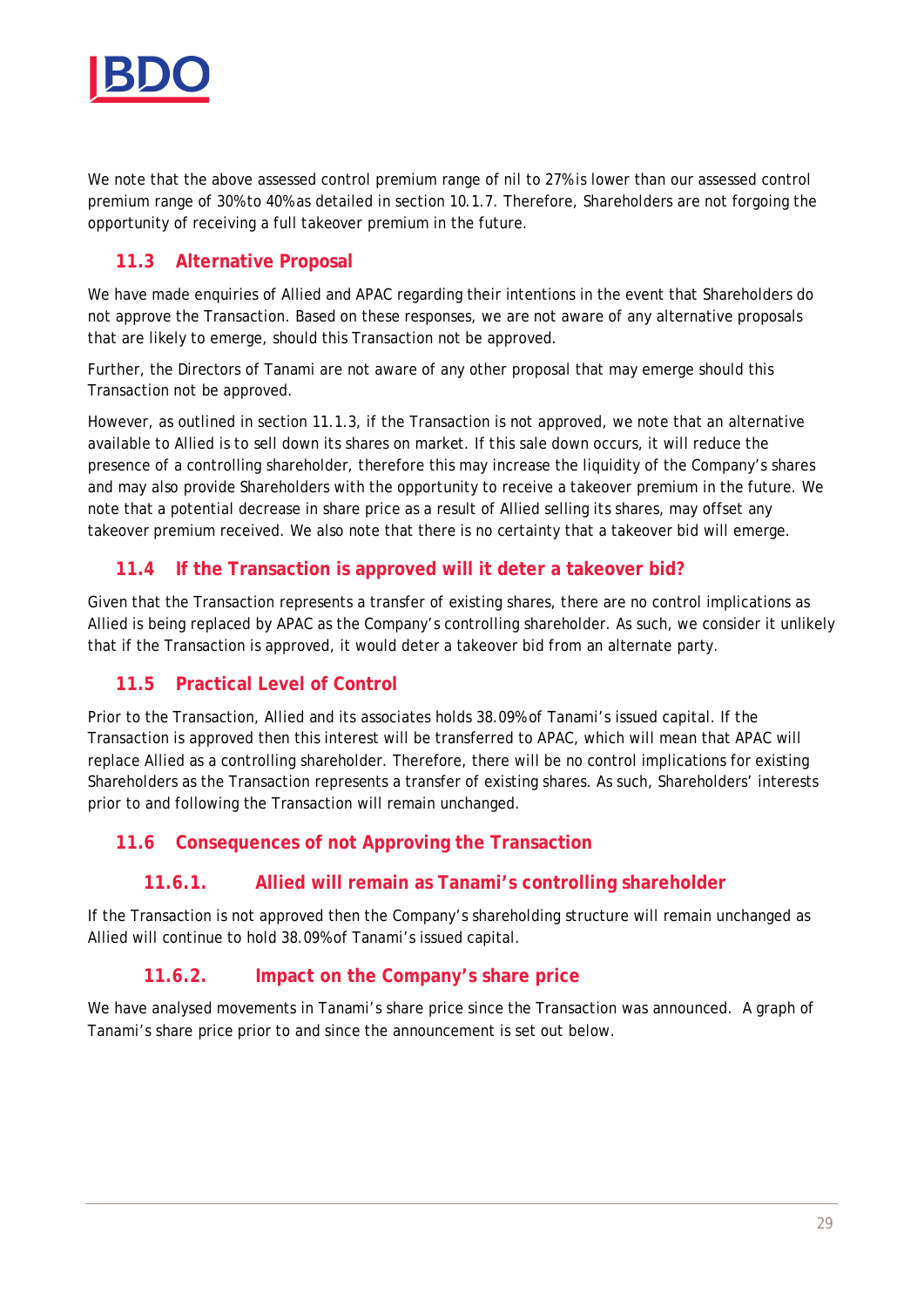



**Tanami post-announcement pricing**

**Source:** Bloomberg

Based on the above analysis, it appears that the market is neutral to the Transaction. Therefore, we do not consider it likely that the approval or rejection of the Transaction would have a material impact on the Company's share price.

#### **11.7 Are further transactions planned between Allied and APAC?**

Based on our enquiries of the Directors, we are not aware of any further transactions planned between Allied and APAC.

#### **12. Conclusion**

We have considered the terms of the Transaction as outlined in the body of this report and have concluded that the advantages of the Transaction to Shareholders outweigh the disadvantages. We consider the advantages to outweigh the disadvantages because there is no shift in value or dilution resulting from the transfer of existing Shares between Allied and APAC. Despite APAC paying a control premium to acquire the Tanami shares from Allied, we do not consider this to be a significant disadvantage because APAC has declared that it has no intention of making a takeover offer should this Transaction not proceed. We do not consider there to be any other material disadvantages to approving the Transaction.

### **13. Sources of information**

This report has been based on the following information:

- Notice of General Meeting and Explanatory Statement on or about the date of this report;
- · Audited financial statements of Tanami for the years ended 30 June 2015, 30 June 2016 and 30 June 2017;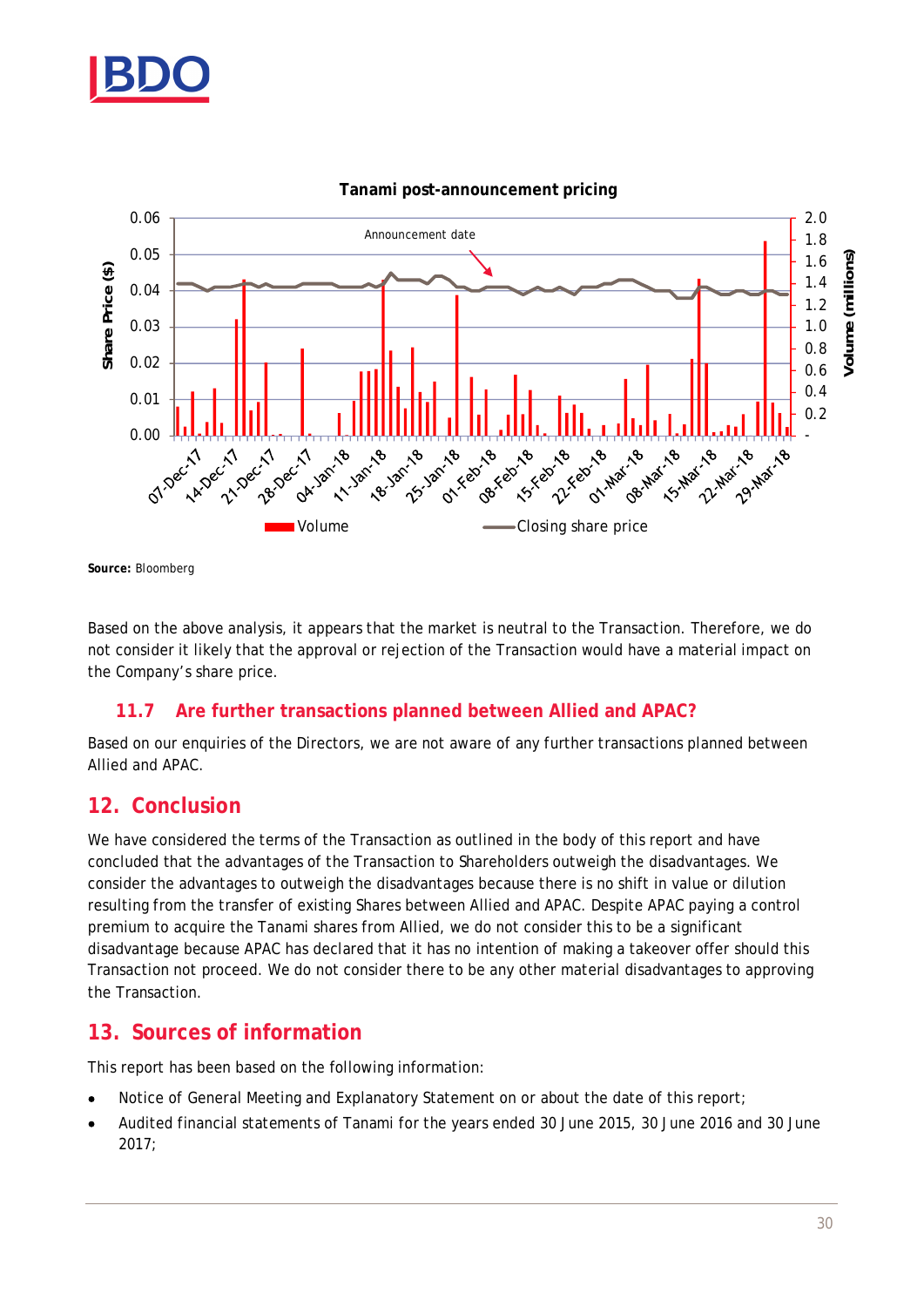

- · Reviewed financial statements of Tanami for the half year ended 31 December 2017;
- · Unaudited management accounts of Tanami at 28 February 2018;
- · Share Sale Agreement between Allied and APAC;
- Independent Technical Specialist Valuation Report prepared by Agricola;
- Cost Reimbursement Deed dated 7 February 2018 between Allied, APAC and Tanami;
- · Hong Kong Stock Exchange announcement by APAC;
- Consensus Economics;
- Bloomberg data;
- · Capital IQ data;
- ASX announcements;
- Share registry information; and
- · Discussions with Directors and Management of Tanami, Allied and APAC.

# **14. Independence**

BDO Corporate Finance (WA) Pty Ltd is entitled to receive a fee of \$34,000 (excluding GST and reimbursement of out of pocket expenses). The fee is not contingent on the conclusion, content or future use of this Report. Except for this fee, BDO Corporate Finance (WA) Pty Ltd has not received and will not receive any pecuniary or other benefit whether direct or indirect in connection with the preparation of this report.

BDO Corporate Finance (WA) Pty Ltd has been indemnified by Tanami in respect of any claim arising from BDO Corporate Finance (WA) Pty Ltd's reliance on information provided by Tanami, including the non provision of material information, in relation to the preparation of this report.

Prior to accepting this engagement BDO Corporate Finance (WA) Pty Ltd has considered its independence with respect to Tanami, APAC and Allied and any of their respective associates with reference to ASIC Regulatory Guide 112 'Independence of Experts'. In BDO Corporate Finance (WA) Pty Ltd's opinion it is independent of Tanami, APAC and Allied and their respective associates.

Neither the two signatories to this report nor BDO Corporate Finance (WA) Pty Ltd, have had within the past two years any professional relationship with Tanami, or their associates, other than in connection with the preparation of this report.

A draft of this report was provided to Tanami and its advisors for confirmation of the factual accuracy of its contents. No significant changes were made to this report as a result of this review.

BDO is the brand name for the BDO International network and for each of the BDO Member firms.

BDO (Australia) Ltd, an Australian company limited by guarantee, is a member of BDO International Limited, a UK company limited by guarantee, and forms part of the international BDO network of Independent Member Firms. BDO in Australia, is a national association of separate entities (each of which has appointed BDO (Australia) Limited ACN 050 110 275 to represent it in BDO International).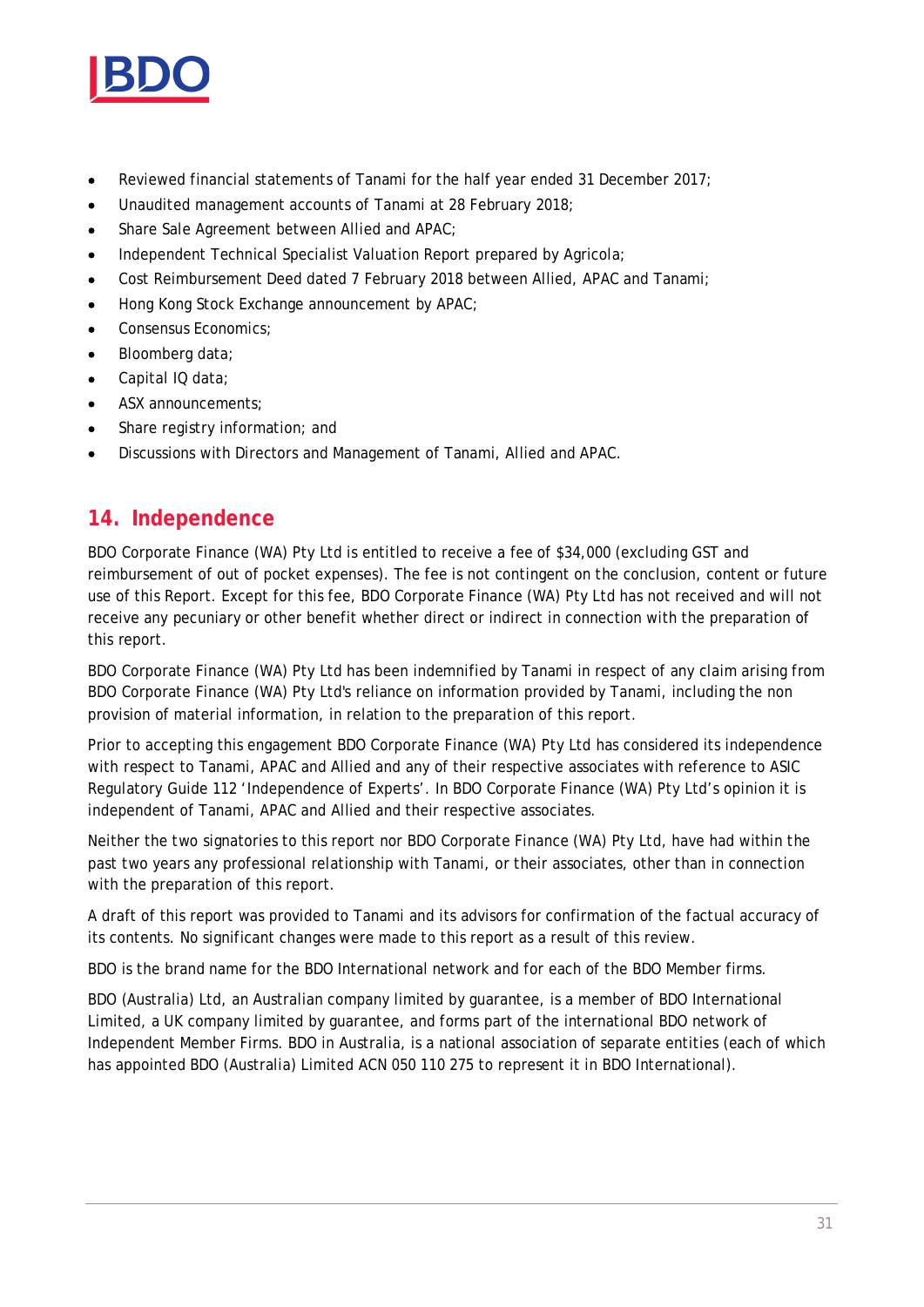

# **15. Qualifications**

BDO Corporate Finance (WA) Pty Ltd has extensive experience in the provision of corporate finance advice, particularly in respect of takeovers, mergers and acquisitions.

BDO Corporate Finance (WA) Pty Ltd holds an Australian Financial Services Licence issued by the Australian Securities and Investment Commission for giving expert reports pursuant to the Listing rules of the ASX and the Corporations Act.

The persons specifically involved in preparing and reviewing this report were Sherif Andrawes and Adam Myers of BDO Corporate Finance (WA) Pty Ltd. They have significant experience in the preparation of independent expert reports, valuations and mergers and acquisitions advice across a wide range of industries in Australia and were supported by other BDO staff.

Sherif Andrawes is a Fellow of the Institute of Chartered Accountants in England & Wales and a Fellow of Chartered Accountants Australia & New Zealand. He has over 30 years' experience working in the audit and corporate finance fields with BDO and its predecessor firms in London and Perth. He has been responsible for over 300 public company independent expert's reports under the Corporations Act or ASX Listing Rules and is a CA BV Specialist. These experts' reports cover a wide range of industries in Australia with a focus on companies in the natural resources sector. Sherif Andrawes is the Chairman of BDO in Western Australia, Corporate Finance Practice Group Leader of BDO in Western Australia and the Natural Resources Leader for BDO in Australia.

Adam Myers is a member of the Australian Institute of Chartered Accountants. Adam's career spans 20 years in the Audit and Assurance and Corporate Finance areas. Adam is a CA BV Specialist and has considerable experience in the preparation of independent expert reports and valuations in general for companies in a wide number of industry sectors.

# **16. Disclaimers and consents**

This report has been prepared at the request of Tanami for inclusion in the Notice of Meeting which will be sent to all Tanami Shareholders. Tanami engaged BDO Corporate Finance (WA) Pty Ltd to prepare an independent expert's report to consider the transfer of Allied's 38.09% interest in Tanami to APAC.

BDO Corporate Finance (WA) Pty Ltd hereby consents to this report accompanying the above Notice of Meeting. Apart from such use, neither the whole nor any part of this report, nor any reference thereto may be included in or with, or attached to any document, circular resolution, statement or letter without the prior written consent of BDO Corporate Finance (WA) Pty Ltd.

BDO Corporate Finance (WA) Pty Ltd takes no responsibility for the contents of the Notice of Meeting other than this report.

We have no reason to believe that any of the information or explanations supplied to us are false or that material information has been withheld. It is not the role of BDO Corporate Finance (WA) Pty Ltd acting as an independent expert to perform any due diligence procedures on behalf of the Company. The Directors of the Company are responsible for conducting appropriate due diligence in relation to the Transaction. BDO Corporate Finance (WA) Pty Ltd provides no warranty as to the adequacy, effectiveness or completeness of the due diligence process.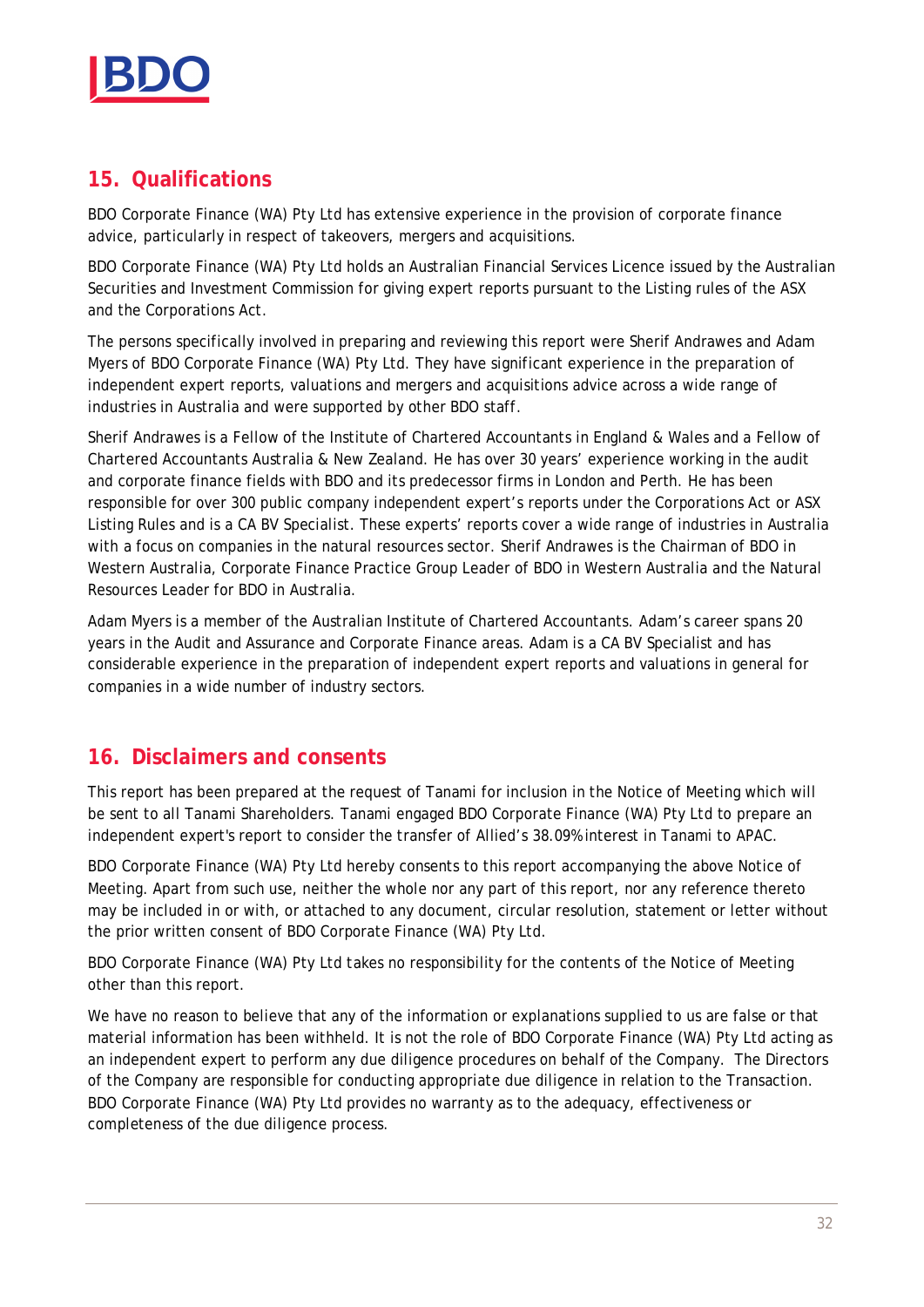

The opinion of BDO Corporate Finance (WA) Pty Ltd is based on the market, economic and other conditions prevailing at the date of this report. Such conditions can change significantly over short periods of time.

With respect to taxation implications it is recommended that individual Shareholders obtain their own taxation advice, in respect of the Transaction, tailored to their own particular circumstances. Furthermore, the advice provided in this report does not constitute legal or taxation advice to the Shareholders of Tanami, or any other party.

BDO Corporate Finance (WA) Pty Ltd has also considered and relied upon independent valuations for mineral assets held by Tanami.

The valuer engaged for the mineral asset valuation, Agricola, possess the appropriate qualifications and experience in the industry to make such assessments. The approaches adopted and assumptions made in arriving at their valuation is appropriate for this report. We have received consent from the valuer for the use of their valuation report in the preparation of this report and to append a copy of their report to this report.

The statements and opinions included in this report are given in good faith and in the belief that they are not false, misleading or incomplete.

The terms of this engagement are such that BDO Corporate Finance (WA) Pty Ltd is required to provide a supplementary report if we become aware of a significant change affecting the information in this report arising between the date of this report and prior to the date of the meeting or during the offer period.

Yours faithfully **BDO CORPORATE FINANCE (WA) PTY LTD**

 $\mathscr{B}$ 

**Sherif Andrawes** Director

Uttill *Møen*s

**Adam Myers** Director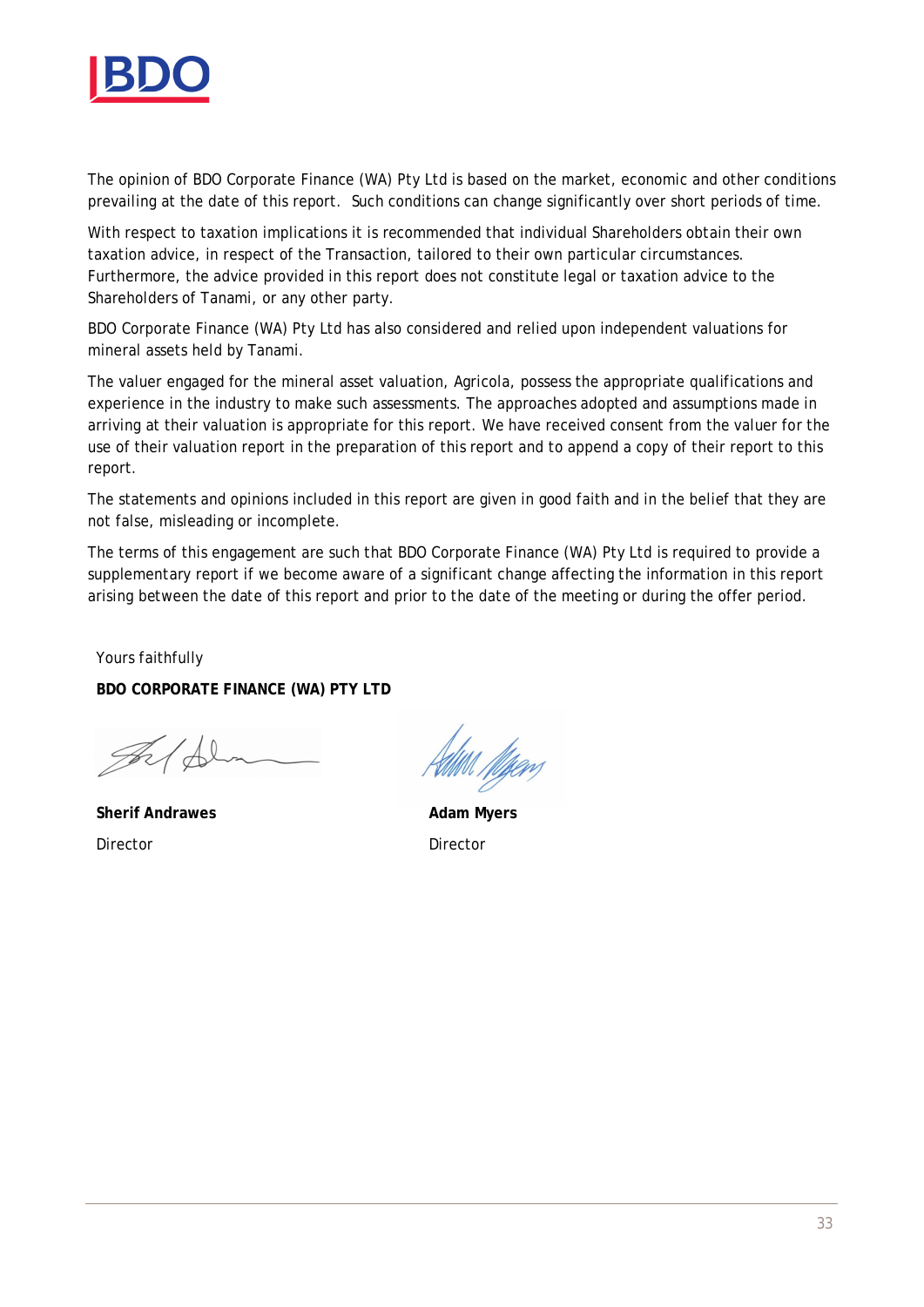

# Appendix 1 – Glossary of Terms

| Reference              | Definition                                                                                               |
|------------------------|----------------------------------------------------------------------------------------------------------|
| The Act                | The Corporations Act 2001 Cth                                                                            |
| Agricola               | Agricola Mining Consultants Pty Ltd                                                                      |
| APAC                   | <b>APAC Resources Mining Limited</b>                                                                     |
| APAC Group             | APAC Resources Limited and all its subsidiaries                                                          |
| Allied                 | Allied Properties Resources Limited                                                                      |
| <b>Allied Group</b>    | Allied Properties (H.K.) Limited                                                                         |
| <b>APES 225</b>        | Accounting Professional & Ethical Standards Board professional<br>standard APES 225 'Valuation Services' |
| <b>ASIC</b>            | Australian Securities and Investments Commission                                                         |
| ASX                    | Australian Securities Exchange                                                                           |
| <b>AUD</b>             | Australian Dollar                                                                                        |
| <b>BDO</b>             | BDO Corporate Finance (WA) Pty Ltd                                                                       |
| The Company            | Tanami Gold Limited                                                                                      |
| Corporations Act       | The Corporations Act 2001 Cth                                                                            |
| Central Tanami Project | Central Tanami Gold Project                                                                              |
| <b>DCF</b>             | Discounted Future Cash Flows                                                                             |
| EBIT                   | Earnings before interest and tax                                                                         |
| EBITDA                 | Earnings before interest, tax, depreciation and amortisation                                             |
| <b>FME</b>             | Future Maintainable Earnings                                                                             |
| <b>FOS</b>             | Financial Ombudsman Service                                                                              |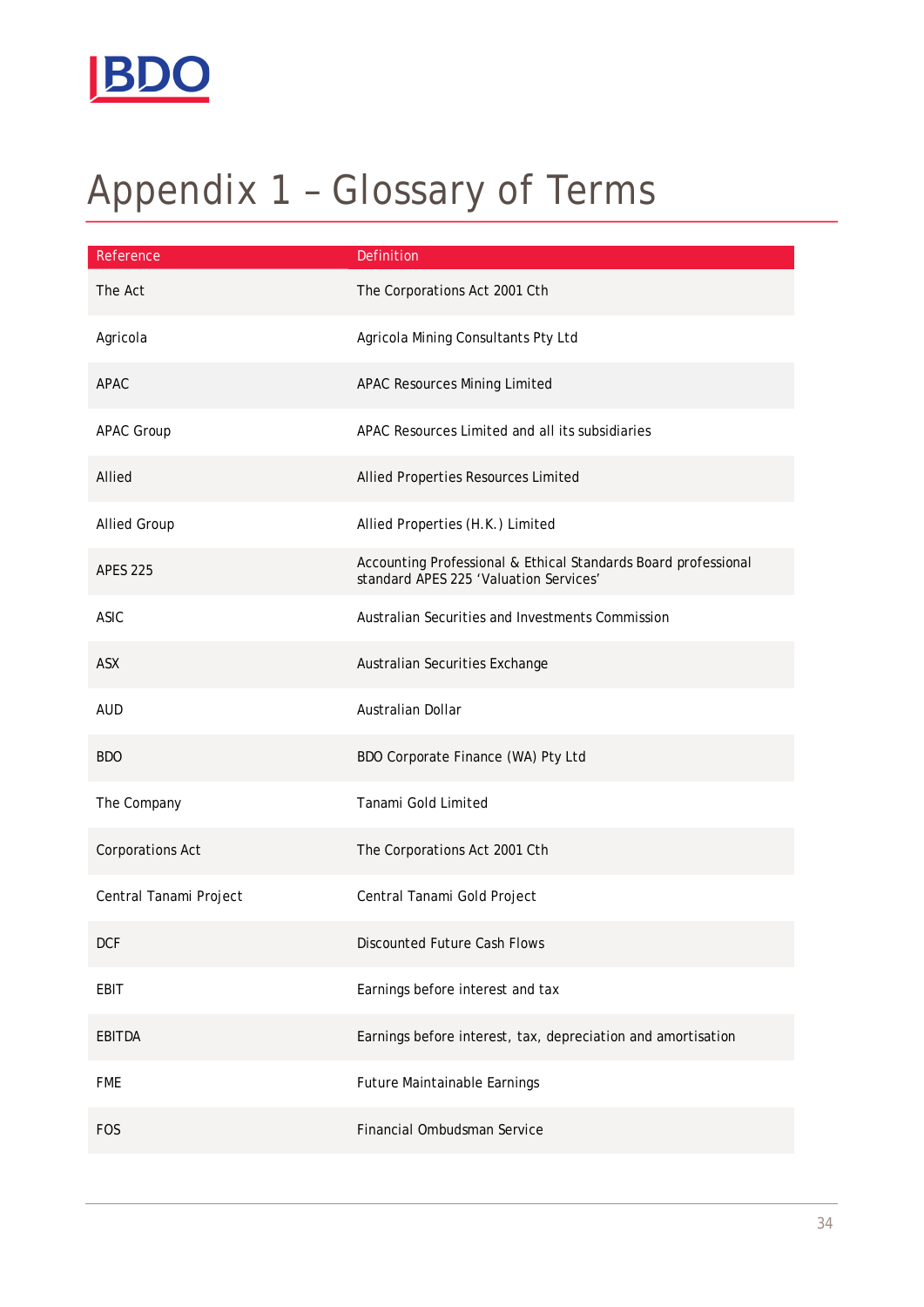

| Reference           | Definition                                                                                                                                                                |
|---------------------|---------------------------------------------------------------------------------------------------------------------------------------------------------------------------|
| <b>GDP</b>          | <b>Gross Domestic Product</b>                                                                                                                                             |
| <b>JORC Code</b>    | The Australasian Code for Reporting of Exploration Results, Mineral<br>Resources and Ore Reserves (2012 Edition)                                                          |
| The Industry        | Gold ore mining industry                                                                                                                                                  |
| <b>MLX</b>          | Metals X Limited                                                                                                                                                          |
| <b>NAV</b>          | Net Asset Value                                                                                                                                                           |
| Mount Gibson        | Mount Gibson Iron Limited                                                                                                                                                 |
| Northern Star       | Northern Star Resources Limited                                                                                                                                           |
| <b>QMP</b>          | Quoted market price                                                                                                                                                       |
| <b>RBA</b>          | Reserve Bank of Australia                                                                                                                                                 |
| Regulations         | Corporations Act Regulations 2001 (Cth)                                                                                                                                   |
| Our Report          | This Independent Expert's Report prepared by BDO                                                                                                                          |
| <b>RG 111</b>       | Content of expert reports (March 2011)                                                                                                                                    |
| <b>RG 112</b>       | Independence of experts (March 2011)                                                                                                                                      |
| Section 411         | Section 411 of the Corporations Act                                                                                                                                       |
| Section 611         | Section 611 of the Corporations Act                                                                                                                                       |
| <b>Shareholders</b> | Shareholders of Tanami Gold NL                                                                                                                                            |
| Sum-of-Parts        | A combination of different methodologies used together to<br>determine an overall value where separate assets and liabilities are<br>valued using different methodologies |
| Tanami              | Tanami Gold NL                                                                                                                                                            |
| The Settlement      | Tanami Gold NL's legal proceedings against Metals X Limited                                                                                                               |
| The Transaction     | The proposal to transfer 38.09% of ownership in Tanami Gold NL<br>from Allied Properties Resources Limited to APAC Resources Mining<br>Limited                            |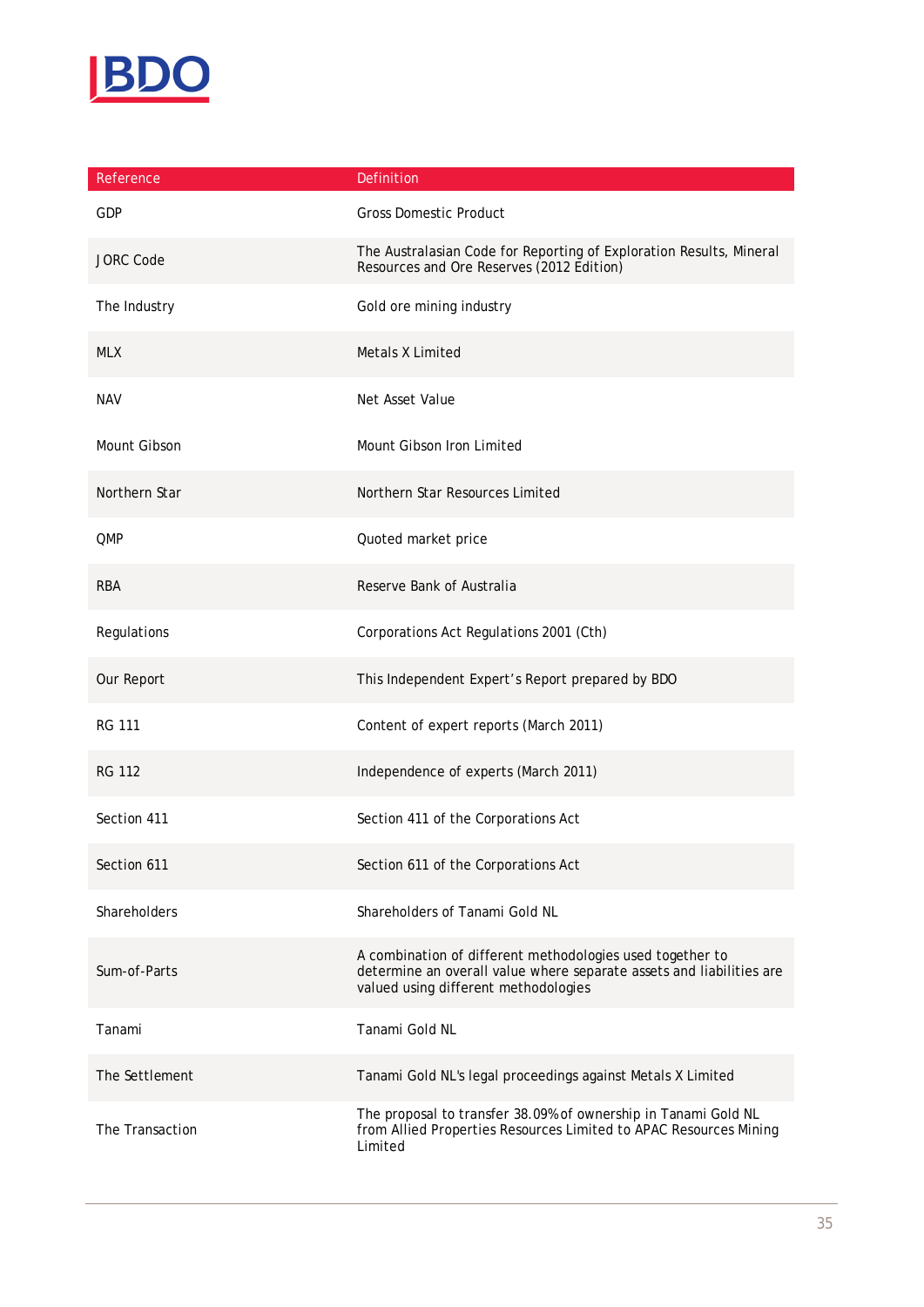

| Reference            | Definition                                                                                                                                                                                                                                                                                                                                                                                                  |
|----------------------|-------------------------------------------------------------------------------------------------------------------------------------------------------------------------------------------------------------------------------------------------------------------------------------------------------------------------------------------------------------------------------------------------------------|
| <b>US</b>            | United States                                                                                                                                                                                                                                                                                                                                                                                               |
| USD or US\$          | United States Dollar                                                                                                                                                                                                                                                                                                                                                                                        |
| Valmin Code          | Australasian Code for Public Reporting of Technical Assessments<br>and Valuations of Mineral Assets (2015 Edition)                                                                                                                                                                                                                                                                                          |
| Valuation Engagement | An Engagement or Assignment to perform a Valuation and provide a<br>Valuation Report where the Valuer is free to employ the Valuation<br>Approaches, Valuation Methods, and Valuation Procedures that a<br>reasonable and informed third party would perform taking into<br>consideration all the specific facts and circumstances of the<br>Engagement or Assignment available to the Valuer at that time. |
| <b>VWAP</b>          | Volume Weighted Average Price                                                                                                                                                                                                                                                                                                                                                                               |
| <b>WACC</b>          | Weighted Average Cost of Capital                                                                                                                                                                                                                                                                                                                                                                            |

#### Copyright © 2018 BDO Corporate Finance (WA) Pty Ltd

All rights reserved. No part of this publication may be reproduced, published, distributed, displayed, copied or stored for public or private use in any information retrieval system, or transmitted in any form by any mechanical, photographic or electronic process, including electronically or digitally on the Internet or World Wide Web, or over any network, or local area network, without written permission of the author. No part of this publication may be modified, changed or exploited in any way used for derivative work or offered for sale without the express written permission of the author.

For permission requests, write to BDO Corporate Finance (WA) Pty Ltd, at the address below:

The Directors BDO Corporate Finance (WA) Pty Ltd 38 Station Street SUBIACO, WA 6008 Australia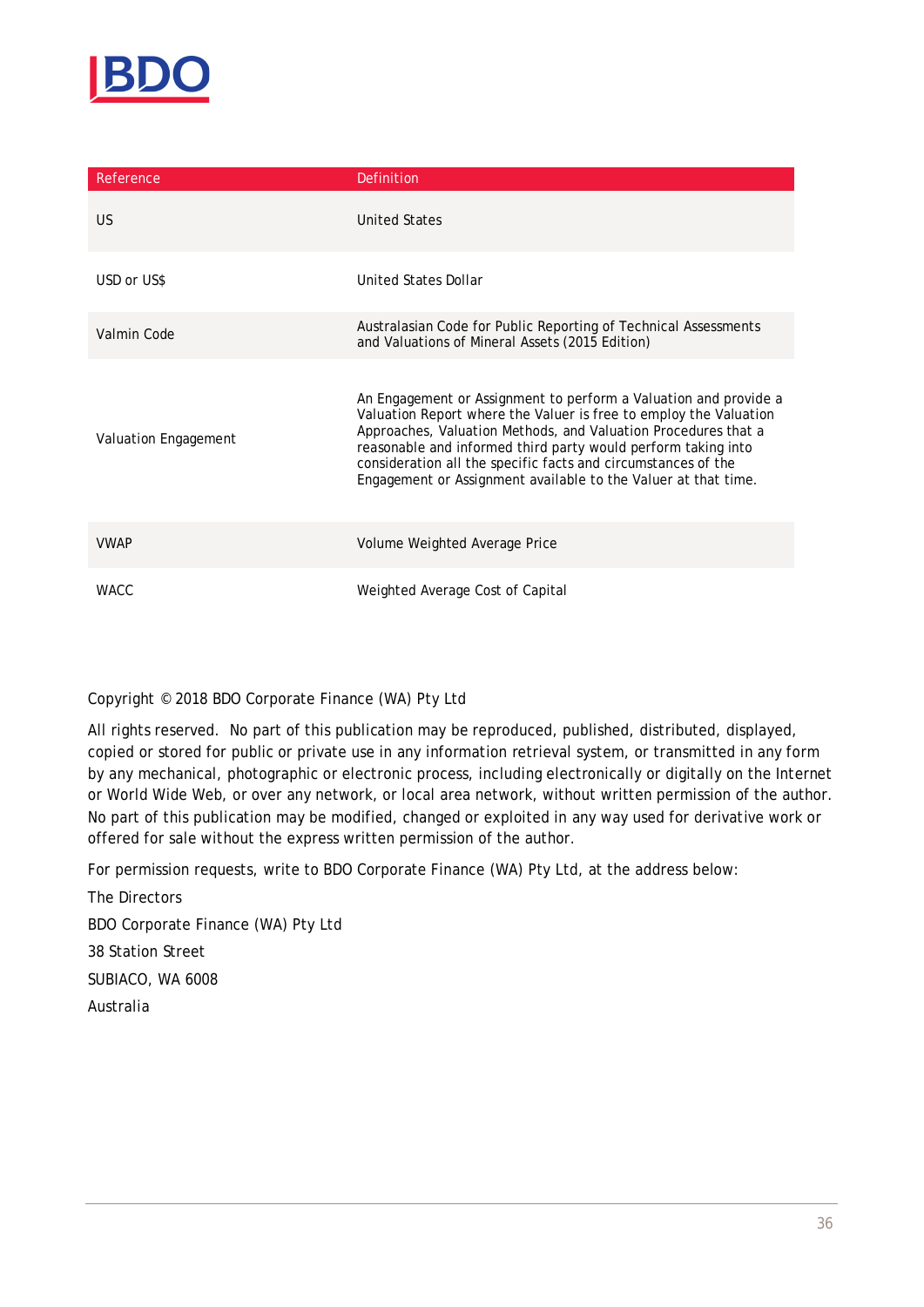

# Appendix 2 – Valuation Methodologies

Methodologies commonly used for valuing assets and businesses are as follows:

#### **1** *Net asset value ('NAV')*

Asset based methods estimate the market value of an entity's securities based on the realisable value of its identifiable net assets. Asset based methods include:

- · Orderly realisation of assets method
- · Liquidation of assets method
- · Net assets on a going concern method

The orderly realisation of assets method estimates fair market value by determining the amount that would be distributed to entity holders, after payment of all liabilities including realisation costs and taxation charges that arise, assuming the entity is wound up in an orderly manner.

The liquidation method is similar to the orderly realisation of assets method except the liquidation method assumes the assets are sold in a shorter time frame. Since wind up or liquidation of the entity may not be contemplated, these methods in their strictest form may not be appropriate. The net assets on a going concern method estimates the market values of the net assets of an entity but does not take into account any realisation costs.

Net assets on a going concern basis are usually appropriate where the majority of assets consist of cash, passive investments or projects with a limited life. All assets and liabilities of the entity are valued at market value under this alternative and this combined market value forms the basis for the entity's valuation.

Often the FME and DCF methodologies are used in valuing assets forming part of the overall Net assets on a going concern basis. This is particularly so for exploration and mining companies where investments are in finite life producing assets or prospective exploration areas.

These asset based methods ignore the possibility that the entity's value could exceed the realisable value of its assets as they do not recognise the value of intangible assets such as management, intellectual property and goodwill. Asset based methods are appropriate when an entity is not making an adequate return on its assets, a significant proportion of the entity's assets are liquid or for asset holding companies.

#### **2** *Quoted Market Price Basis ('QMP')*

A valuation approach that can be used in conjunction with (or as a replacement for) other valuation methods is the quoted market price of listed securities. Where there is a ready market for securities such as the ASX, through which shares are traded, recent prices at which shares are bought and sold can be taken as the market value per share. Such market value includes all factors and influences that impact upon the ASX. The use of ASX pricing is more relevant where a security displays regular high volume trading, creating a liquid and active market in that security.

#### **3** *Capitalisation of future maintainable earnings ('FME')*

This method places a value on the business by estimating the likely FME, capitalised at an appropriate rate which reflects business outlook, business risk, investor expectations, future growth prospects and other entity specific factors. This approach relies on the availability and analysis of comparable market data.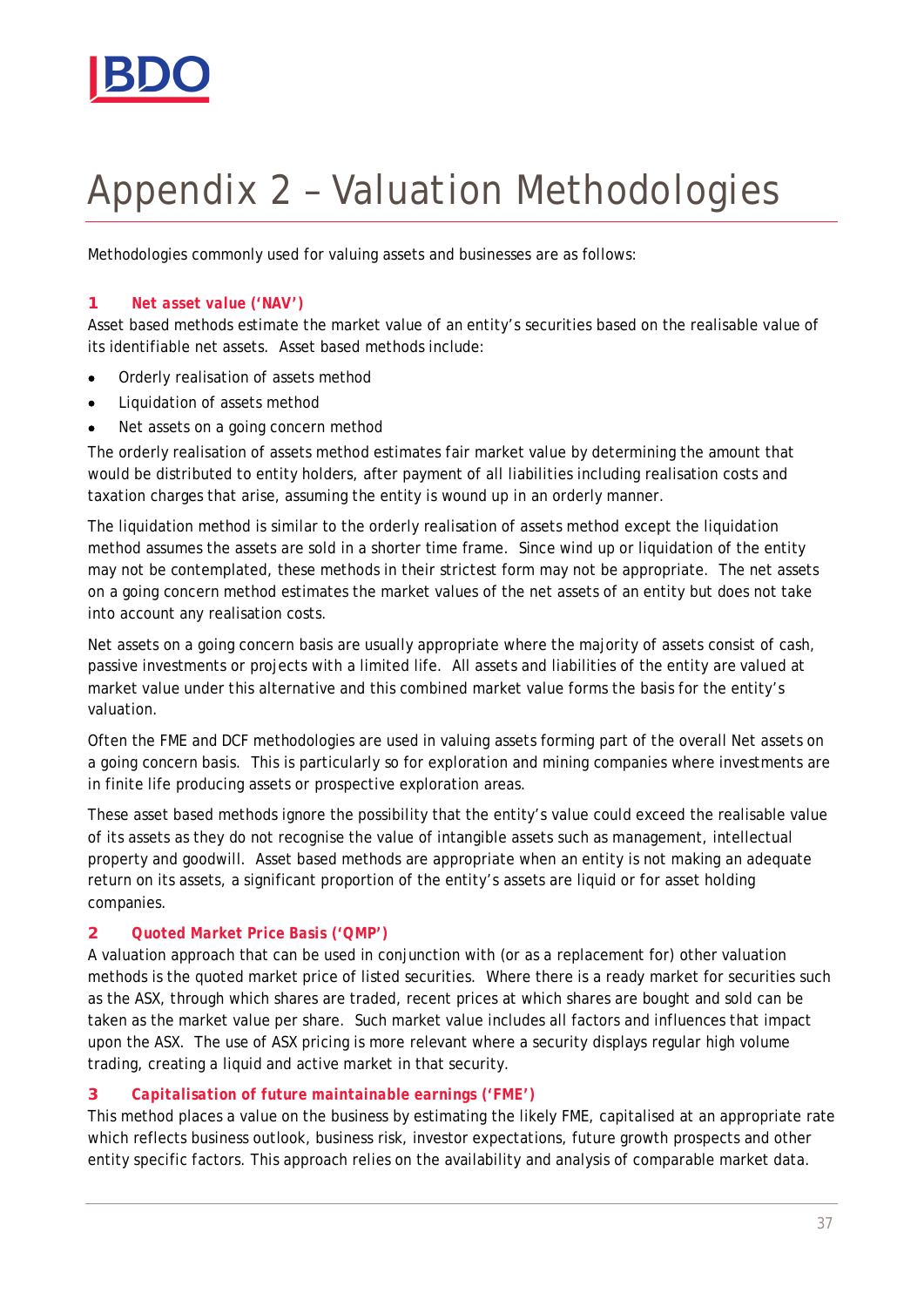

The FME approach is the most commonly applied valuation technique and is particularly applicable to profitable businesses with relatively steady growth histories and forecasts, regular capital expenditure requirements and non-finite lives.

The FME used in the valuation can be based on net profit after tax or alternatives to this such as earnings before interest and tax ('**EBIT**') or earnings before interest, tax, depreciation and amortisation ('**EBITDA**'). The capitalisation rate or 'earnings multiple' is adjusted to reflect which base is being used for FME.

#### **4** *Discounted future cash flows ('DCF')*

The DCF methodology is based on the generally accepted theory that the value of an asset or business depends on its future net cash flows, discounted to their present value at an appropriate discount rate (often called the weighted average cost of capital). This discount rate represents an opportunity cost of capital reflecting the expected rate of return which investors can obtain from investments having equivalent risks.

Considerable judgement is required to estimate the future cash flows which must be able to be reliably estimated for a sufficiently long period to make this valuation methodology appropriate.

A terminal value for the asset or business is calculated at the end of the future cash flow period and this is also discounted to its present value using the appropriate discount rate.

DCF valuations are particularly applicable to businesses with limited lives, experiencing growth, that are in a start up phase, or experience irregular cash flows.

#### **5** *Market Based Assessment*

The market based approach seeks to arrive at a value for a business by reference to comparable transactions involving the sale of similar businesses. This is based on the premise that companies with similar characteristics, such as operating in similar industries, command similar values. In performing this analysis it is important to acknowledge the differences between the comparable companies being analysed and the company that is being valued and then to reflect these differences in the valuation.

The resource multiple is a market based approach which seeks to arrive at a value for a company by reference to its total reported resources and to the enterprise value per tonne/lb of the reported resources of comparable listed companies. The resource multiple represents the value placed on the resources of comparable companies by a liquid market.